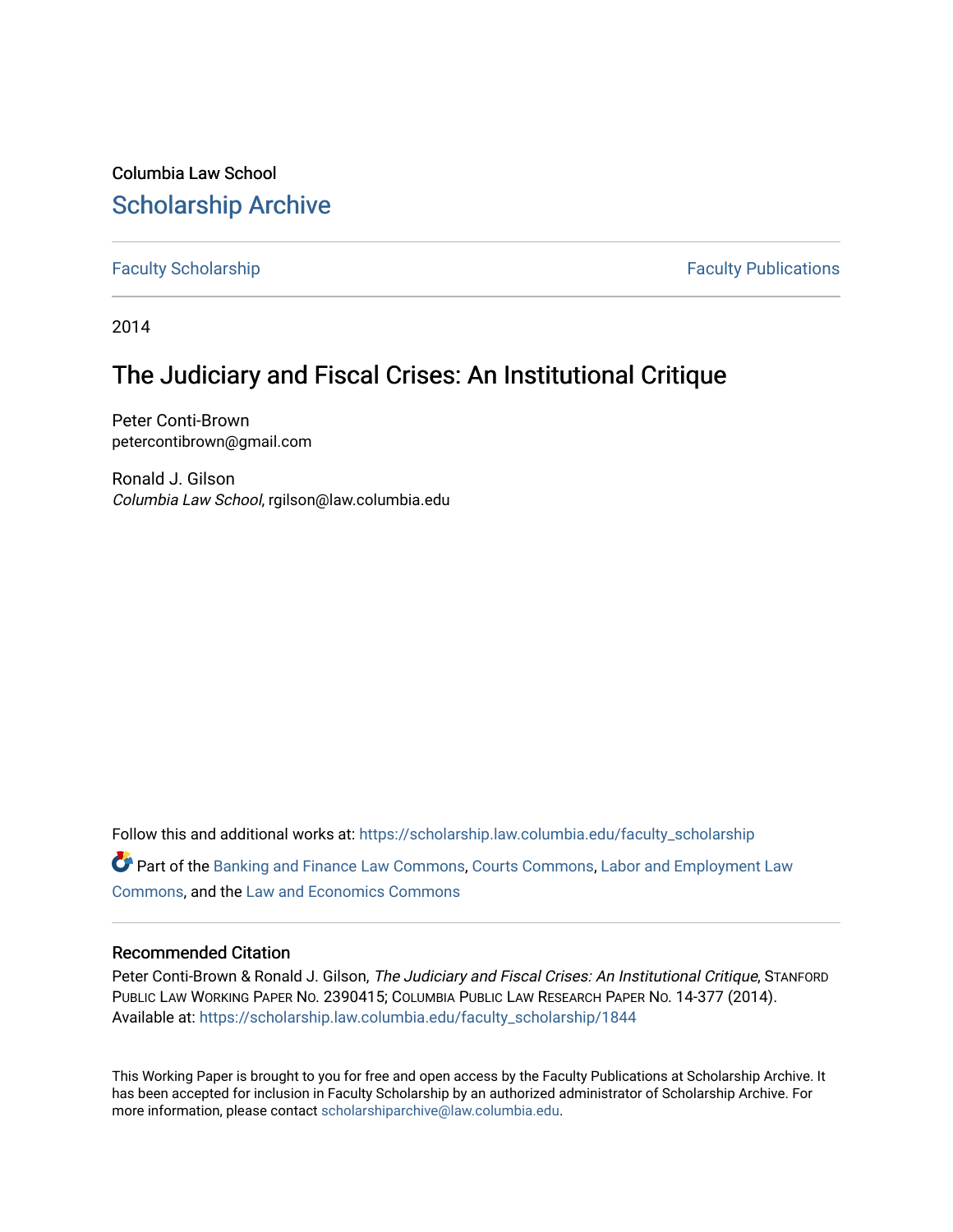# **Columbia Law School**

Public Law & Legal Theory Working Paper Group

Paper Number 14-377

The Judiciary and Fiscal Crises: An Institutionalist Critique

Ronald J. Gilson Columbia Law School

January 2014

Electronic copy available at: http://ssrn.com/abstract=2390415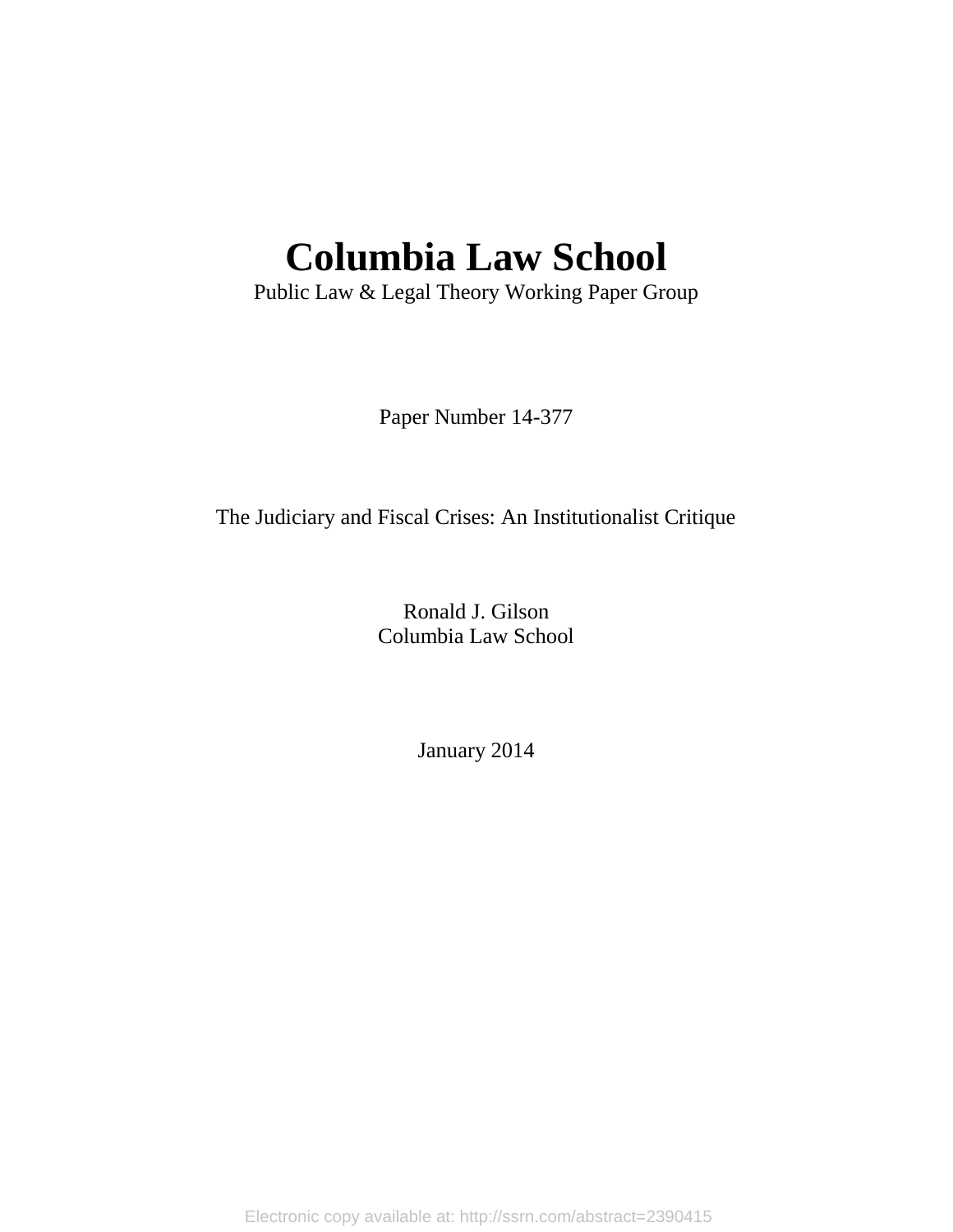#### THE JUDICIARY AND FISCAL CRISES: AN INSTITUTIONALIST CRITIQUE

Peter Conti-Brown <sup>∗</sup>

Ronald J. Gilson\*\*

January 2014

Abstract: Scholars have long debated the role for courts with respect to governmental action that responds to crisis. Most of the crises analyzed, however, are *exogenous* to the political process; the courts' role in response to politically *endogenous* crises has received less attention. We evaluate the role of the judiciary in a subset of those endogenous crises: the judicial treatment of governmental efforts to resolve the crisis facing underfunded public pensions. Assessing institutional competence schematically with reference to an institution's democratic accountability and fact-finding ability, we argue that, where institutions function properly, judicial intervention in politically endogenous economic crises should be close to nonexistent. But when they must occur—and, consistent with doctrines of justiciability, some adjudication of governmental action in the fiscal context will be inevitable—we argue that such intervention should respect the judiciary's comparative institutional incompetence by treading lightly, constitutionally speaking: where the relevant law allows discretion, and where a non-constitutional determination is possible, courts addressing the state's fiscal policy- making apparatus should avoid constitutional pronouncements entirely.

After developing a preliminary framework for assessing this decision rule, we apply it to a hard case (where the statute and contract is silent as to whether executory pension contracts are

Academic Fellow (non-resident), Stanford Law School/Stanford University, Rock Center for Corporate Governance; PhD Candidate, Princeton University.

<sup>\*\*</sup> Charles J. Meyers Professor of Law and Business, Stanford Law School; and Senior Fellow, Stanford Institute for Economic Policy Research: Marc and Eva Stern Professor of Law and Business, Columbia Law School; We thank Richard Briffault, Clayton Gillette, and David Skeel, for helpful comments and discussion, and Sarah Turney for helpful research assistance.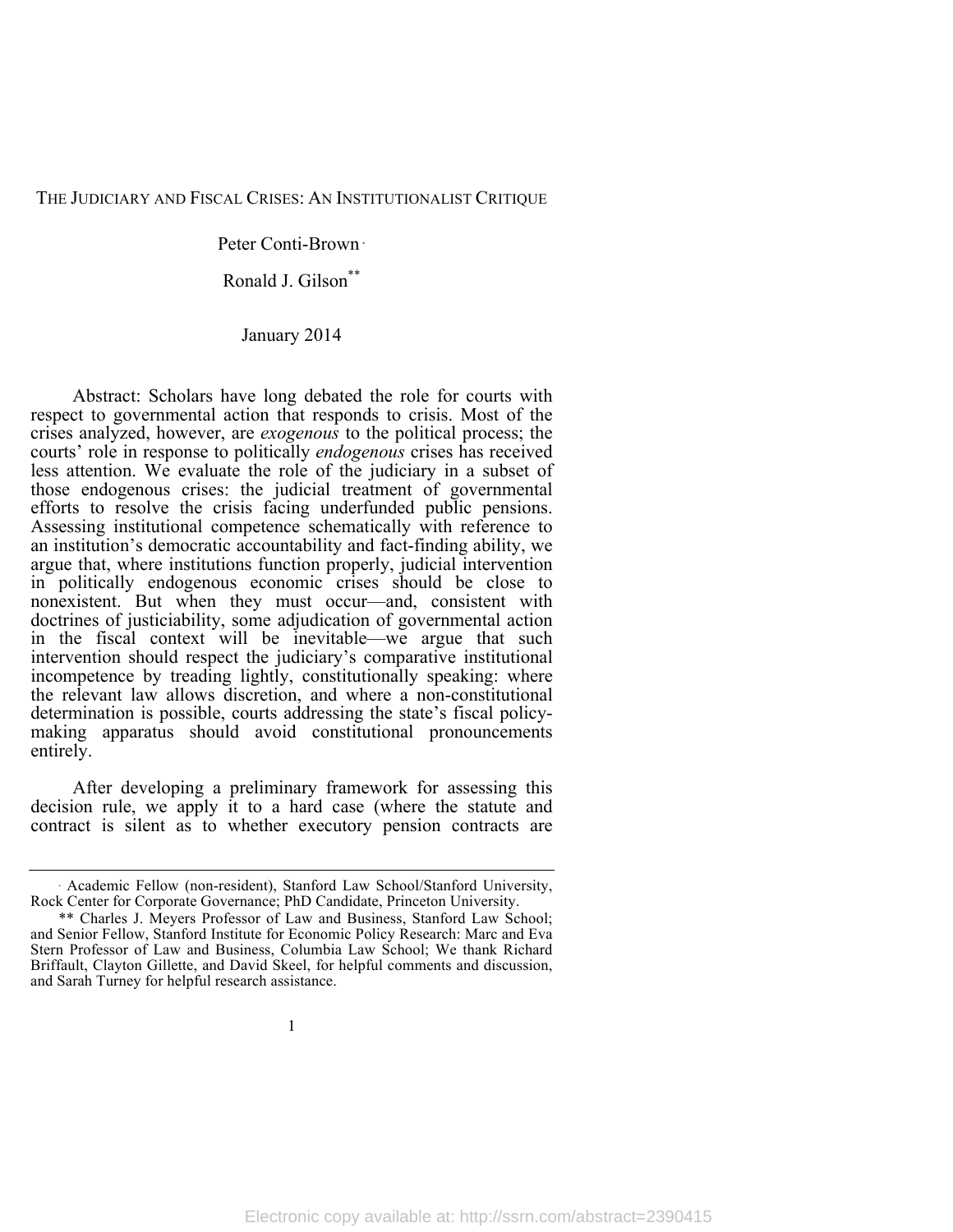subject to constitutional protection against modification) and an easy case (where there is a reservation of rights for that very modification). Unfortunately, courts have erred in both the hard and easy cases; our framework explains why the law is not only consistent with our decision rule, but why comparative institutional competence compels the result. In both the easy and the hard cases, the point is not to promote or demote the interests of a single class or faction active within the fiscal policy-making process—whether bondholders, public unions, taxpayers, or the government—but to locate that policy-making process within the most democratically responsive and empirically competent institutions. With this framework, we evaluate the rcent effort of the San Jose Superior Court to address these issues. We conclude that the court got the easy case exactly wrong.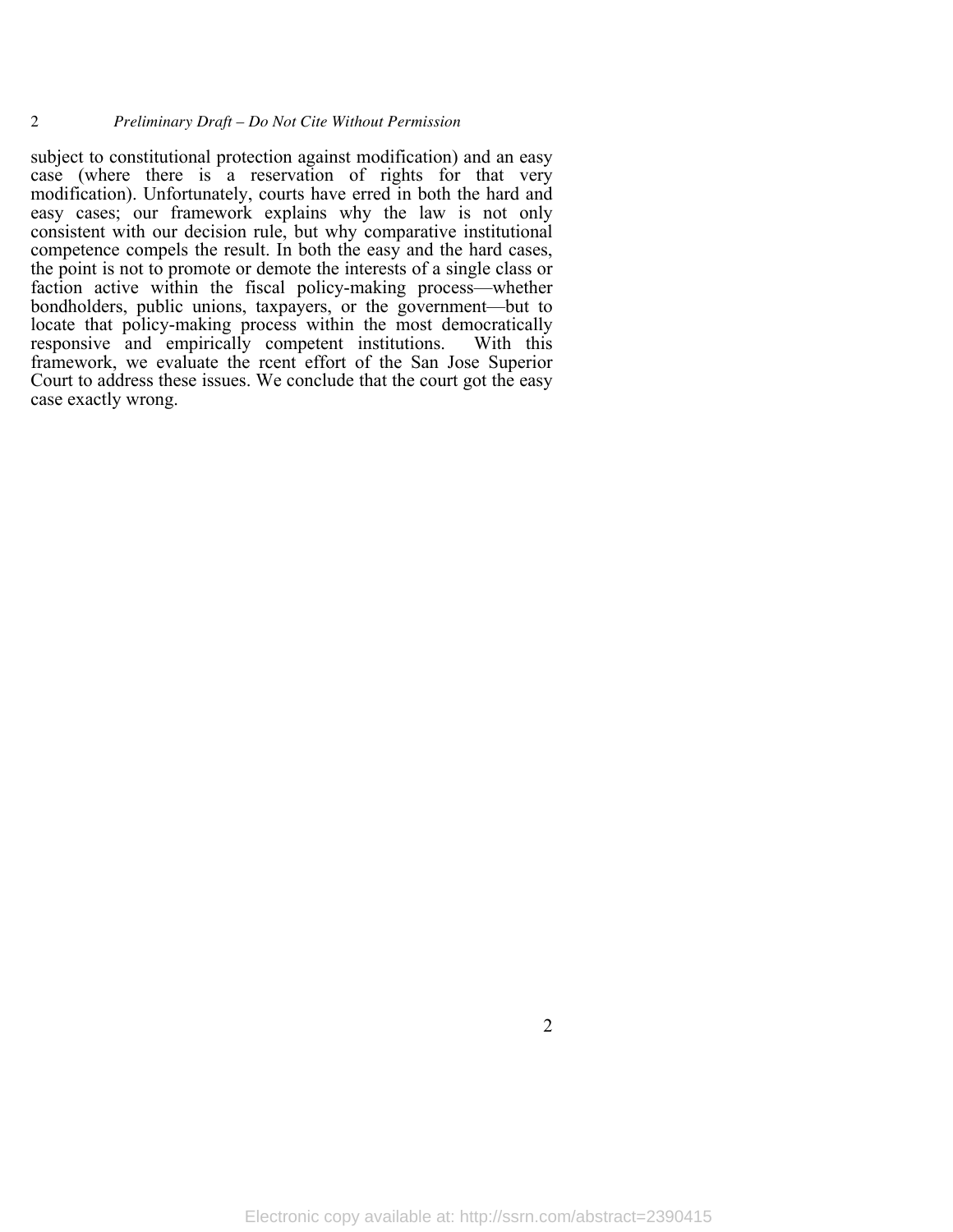|  | II. THE HARD CASE: WHY THE CALIFORNIA RULE FAILS UNDER THE          |    |
|--|---------------------------------------------------------------------|----|
|  |                                                                     |    |
|  |                                                                     |    |
|  | 1. Does a Contract Prohibiting Change in Prospective Accrual Rates  |    |
|  | $Exist?$                                                            | 25 |
|  | 2. Economics and the Hypothetical Bargain of the California Rule 27 |    |
|  | a. The Probabilities of Termination versus Pension Adjustment       |    |
|  |                                                                     |    |
|  | Substitution Costs Associated with Each Form of<br>$b_{-}$          |    |
|  |                                                                     |    |
|  |                                                                     |    |
|  |                                                                     |    |
|  | III. THE EASY CASE THE COURT GOT WRONG: SAN JOSE AND THE            |    |
|  |                                                                     |    |
|  |                                                                     |    |
|  |                                                                     |    |
|  |                                                                     |    |

#### **INTRODUCTION**

The recent financial crisis has led to an important debate among scholars and policy-makers regarding the authority and efficacy of various institutions—whether the President, courts, Congress, and others—in responding to the exigencies of such crises.<sup>1</sup> There is nothing new, of course, in comparative analysis of institutional competence.2 What is new, or at least resurgent, is institutional comparison in the context of crises.<sup>3</sup> When the stakes are high and time for decision-making is short, the question of which institution should be

 $^1$  ERIC A. POSNER & ADRIAN VERMEULE, THE EXECUTIVE UNBOUND: AFTER THE MADISONIAN REPUBLIC 54 (2010) [hereinafter Posner & Vermeule]

<sup>&</sup>lt;sup>2</sup> NEIL K. KOMESAR, IMPERFECT ALTERNATIVES: CHOOSING INSTITUTIONS IN LAW, ECONOMICS, AND PUBLIC POLICY (1994).

David A. Skeel Jr., *Institutional Choice in an Economic Crisis*, 2013 WISC. L. REV. 629 (2013).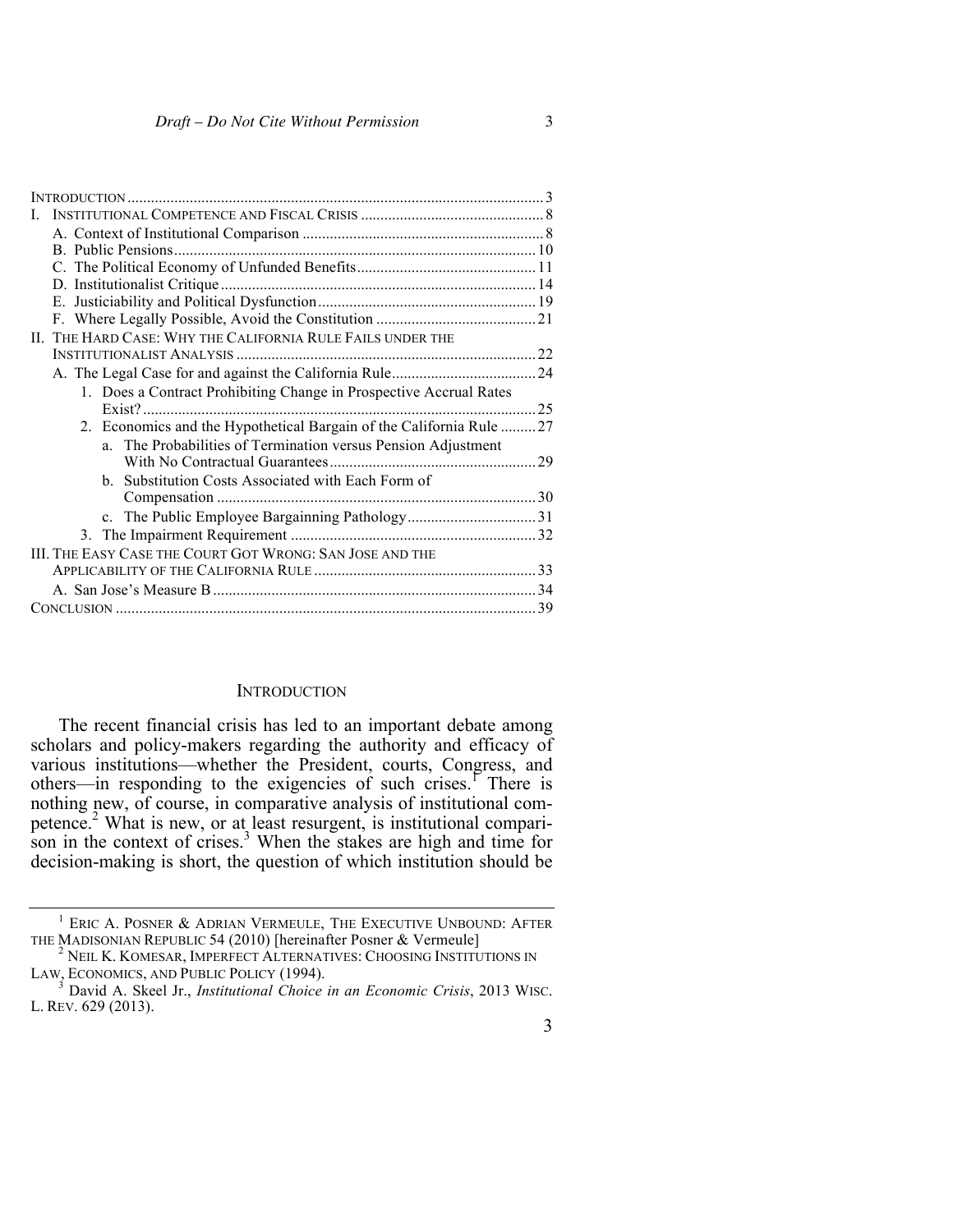on the frontline demands attention.

To date, the effort to understand and recommend specific candidates for first-response has focused largely on the governmental response to *exogenous* crises.<sup>4</sup> These crises include terrorist attacks, financial crises, natural disasters, or any other event arising outside of the system that becomes acute suddenly and requires swift governmental reaction. Political and legal machinery will churn in the face of such crises. It is the policy processes and products that are deployed in the face of those exogenous crises that have animated almost all of the recent attention. The "judicial question," in this context, is what role, if any, should courts have in making policy or checking the conduct of other governmental actors in crisis.

This debate about institutional response to exogenous crises is important and informative. But not all crises that result in the invocation of judicial authority come in response to exogenous crises. Some crises, and arguably most fiscal crises, are *endogenous*. In exogenous crises, the government's role is to respond to a crisis that, definitionally, comes from the outside. In endogenous crises, the government must respond to the crisis that it created. In exogenous crises, society expects prompt action and then—only after resolution—inquiries into causes, prevention, and accountability. In endogenous crises, there can be no such separation. The crisis is the political system; the political system is responsible for the reaction.

Fiscal crises involving the overcommitment and underfunding of public pensions are a powerful example of such politicallyendogenous crises.<sup>5</sup> To take a step back, political institutions—the legislature and executive where such a separation exists, a unified body like a city council where it does not—must assess the proper level of taxation and spending, responsive to and constrained by the demands of the electorate. When political actors cannot do so sustainably, a profound mismatch between revenues and expenditures results. The mismatch, if not remedied, becomes the self-induced fiscal crisis that is endogenous to the political process―political institutions set the size of future pension payments, determine the necessary funding and impose the taxes that fund the pensions.

.

 $\frac{4}{5}$  Posner & Vermeule, supra note 1, at 31.<br> $\frac{5}{5}$  To be sure, exogenous factors such as economic recession or financial crises can contribute to the immediacy of the endogenous crisis. But even in those situations, a political resolution—through decreased services and increased revenues can be sought. The inability to resolve the problem, in most cases, reflects a political breakdown, not an economic one.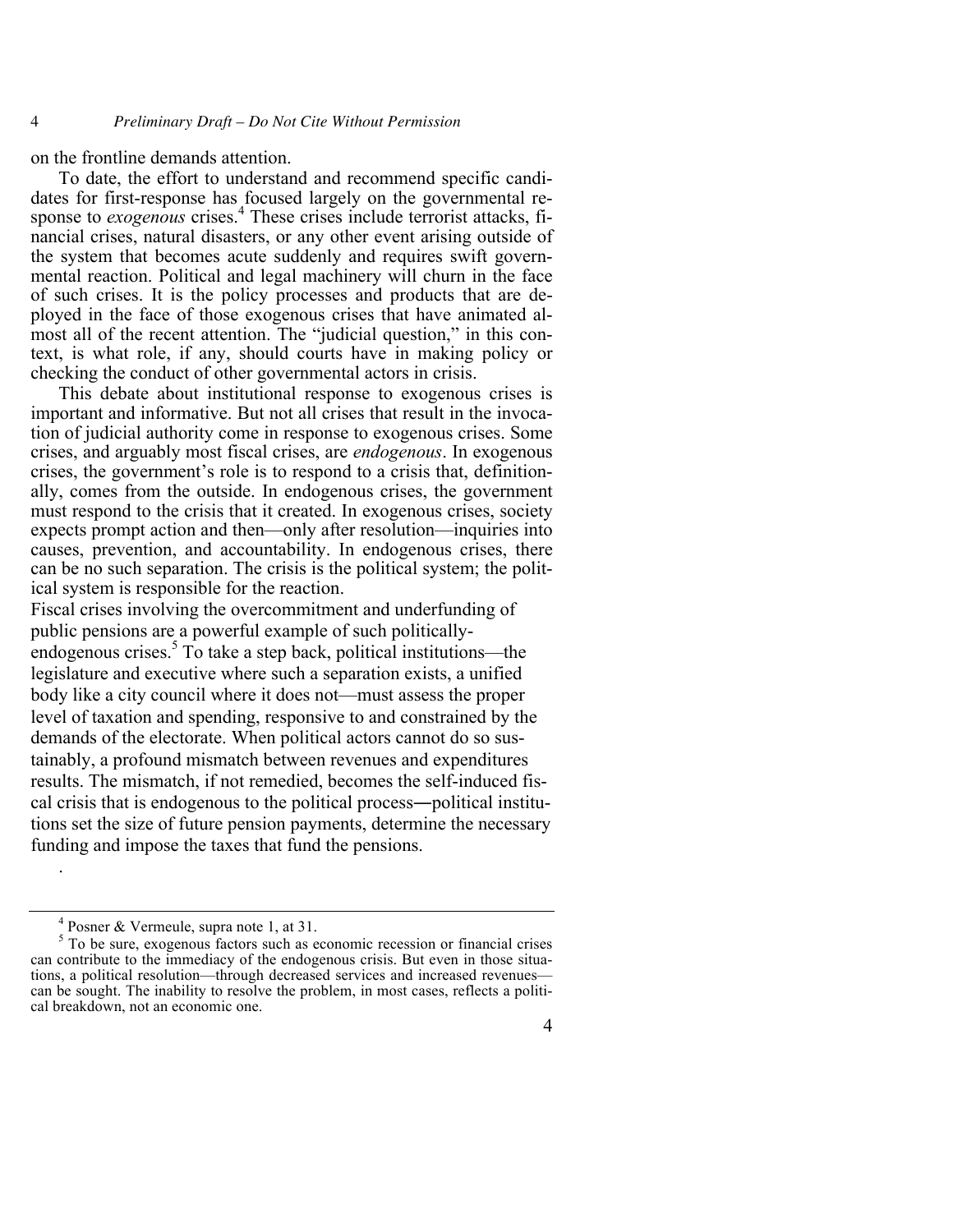A shift in focus from exogenous to endogenous crises thus frames our inquiry: what are the appropriate roles of different institutions, in particular the courts, when the crisis is internal to the political process itself? In this essay, we address the current public pension crisis as a lens through which to analyze the role of courts in endogenous crises generally. To address the question of institutional competence in the context of endogenous crises, we define institutional competence as the intersection of the extent of an institution's democratic legitimacy and its fact-finding capacity. Generally, we argue, the institution with the greatest competence is the one for whom the combination of these two criteria is higher than alternative institutions. We will see that the most institutionally competent actors to address fiscal crises will be the political institutions. Fiscal policy-making is at the heart of their political roles; the judiciary is institutionally illsuited to make the kinds of political tradeoffs that inhere to the fiscal policy-making process.

Given the lack of competence, one might hope for complete judicial non-participation in the resolution of fiscal crises. But the fiscal policy process is fraught with controversy. The process yields political winners and losers, and the losers, as in any legal context, are likely to invoke the jurisdiction of the courts to press the policy case they have lost in the political arena. Where that jurisdiction is invoked consistent with doctrines of justiciability, the courts will become the next frontline for conflicts over fiscal policy.

Thus adjudication over fiscal conflicts is inevitable. And ours is not an argument in favor of a more limited doctrine of standing or a more expansive political question doctrine, either of which would limit judicial participation in fiscal policy. Instead, we argue for a decision rule that will guide courts with valid jurisdiction in response to fiscal crises. The rule is to tread lightly, constitutionally speaking: absent clear violation of uncontroversial legal rights, courts should stay out of the business of fiscal policy-making. Judicial interventions in fiscal policy should be rendered in a way that allows political revision in the usual course, without constitutional amendment. Such a constitutional soft touch forces the issue back to the political branches. In this formulation, the judicial role is to do no more than allocate the burden of political resolution back to the politically accountable institutions to continue the negotiation of fiscal policymaking.

To demonstrate our argument, we present two cases, one hard, the other easy. The hard case is one of the central legal issues that directly bears on fiscal crisis-driven pension litigation: the so-called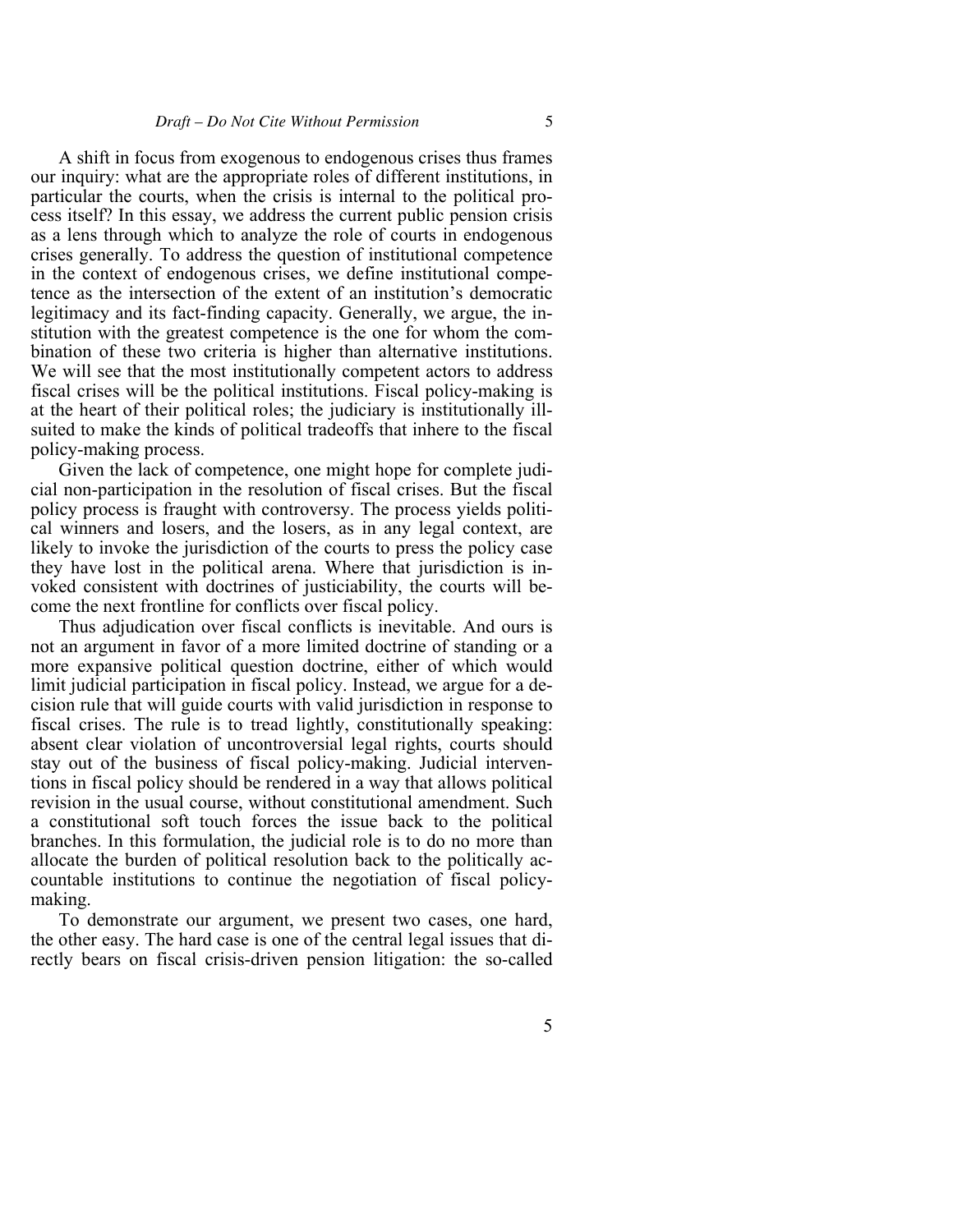"California Rule" applicable in California and twelve other states.<sup>6</sup> The term refers to a state court doctrine that subjects prospective pension assurances to the Contracts Clause of the U.S. Constitution and its state-constitution equivalents, such that states are prevented from reducing prospective pension accruals to current employees; that is, not the amount of an employee's future benefits that have already vested, but the rate at which future benefits for work as yet unperformed are earned.

We look closely at the legal and economic context of the California Rule and acknowledge that interpreting the terms of the public employees' contract—necessary to determine whether that contract is protected by the Contracts Clause—is hard but also recognizing there are circumstances where both parties might indeed want to be bound, constitutionally, by a contract with such peculiarly restrictive terms. But the California Rule does not follow from these interpretive difficulties: we argue that because the courts lack the institutional competence to make fiscal policy, they should not create or expand doctrines that ossify the fiscal policy-making process in the way that the California Rule does. Thus, our institutionalist framework directs that the court to avoid a constitutional determination that has the dual debilities of removing fiscal resolution from the political process and of tying the hands of future political actors in the process. We explain how this result is fully consistent with the courts' broad discretion in the Contracts Clause context.

The easy case is perhaps more important, both because it is under active litigation, and because the only trial court to address it got the question exactly wrong. As we explore in more detail below, most statutory language creating the public employee contract is ambiguous as to whether it should be subject to the Contracts Clause. Some statutes, however, explicitly reserve the right to make prospective changes to unaccrued benefits. In the latter case, the California Rule not only doesn't require constitutional protection for such contracts the rule is, after all, one of statutory construction—but doesn't apply at all: changes in future pension accruals do not abrogate the terms of the contract. The Santa Clara County court's opinion illustrates not only the illogic behind a contrary decision, but also the consequences of such an opinion: the court's seemingly Solomonic decision inserts the judiciary into the grit of fiscal policy-making—who gets what, when, and why—a work it is institutionally ill-suited to perform.

The essay proceeds as follows. Part I goes into more detail re-

<sup>6</sup> The states include Washington, Colorado, Massachusetts and Pennsylvania. See Amy B. Monahan, *Statutes as Contracts? The "California Rule" and Its Impact on Public Pension Reform*, 97 IOWA L. REV. 1029, 1071 (2012) [hereinafter Monahan]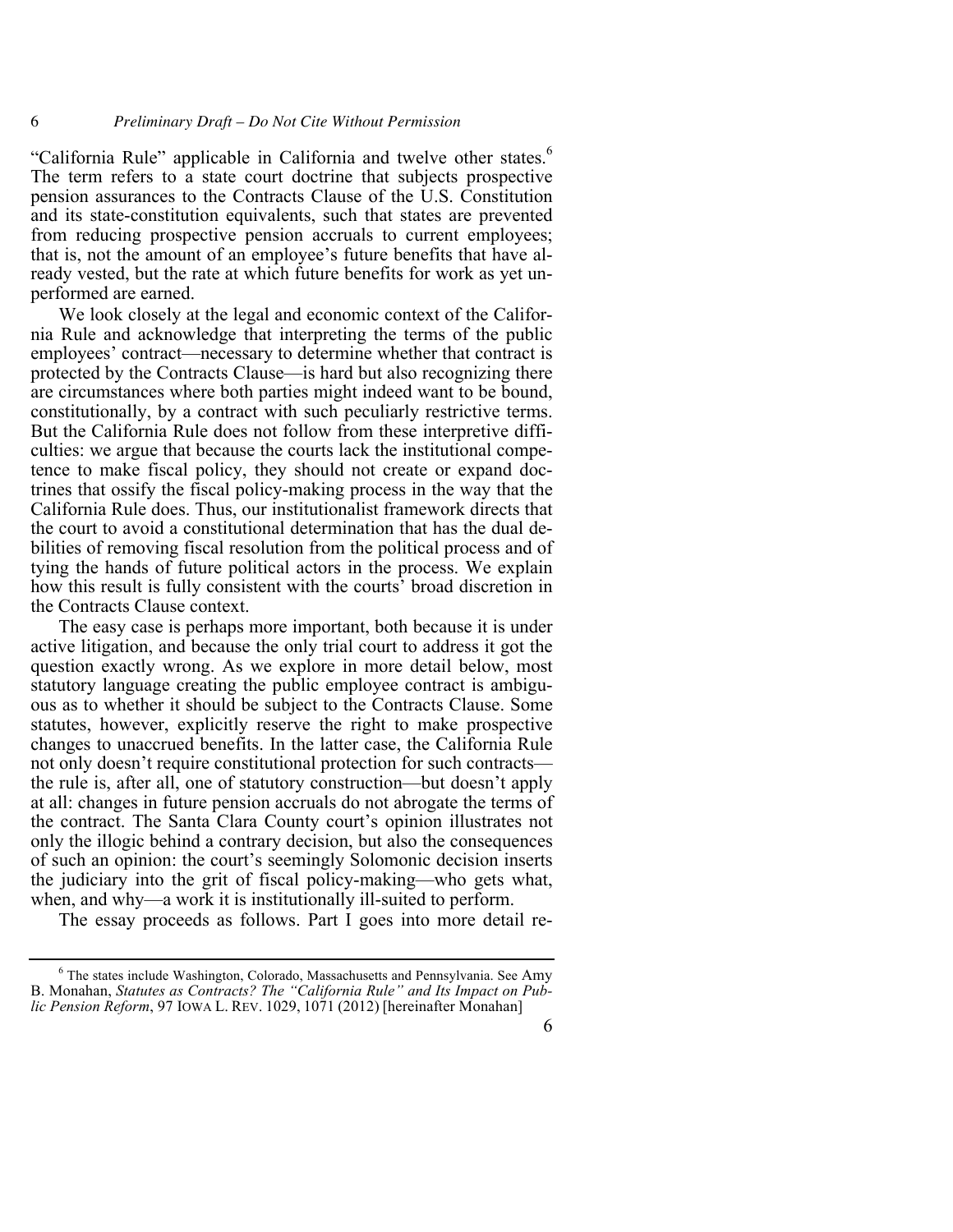garding the intersection of endogenous crises and the institutions that respond to them. Unlike recent literature that focuses on the role of the executive and the relative irrelevance of legal restrictions including judicial efforts to restrict executive action —in exogenous crises we argue that endogenous fiscal crises are quite distinct from exogenous financial or national security crises, but that courts nonetheless remain institutionally less competent than political institutions to address them. We set out the institutional competence framework, and explain why even less competent institutions still have a role to play. We then describe the decision rule that should guide that intervention: the court's proper goal is to create as broad a space possible for fiscal policy-making, so as to force the political institutions to continue to address such policy directly. The opposite result, the constitutionalization of fiscal policy-making that the California Rule dictates, significantly restricts the fiscal policy-making space and displaces the institutions best situated to create such policy.

Part II then applies the institutional competence framework to the hard case, that of statutory ambiguity as to the applicability of the Contracts Clause to purely executory contracts. After briefly explaining the California Rule, we address why, as a matter of law and economics, the constitutional treatment of unvested pension promises is difficult for a number of reasons, including, for example, California's long adherence to the California Rule (which creates and alters parties' expectations in the course of bargaining and strengthens its value as precedent). Although we view the legal issue as harder than do other critics, we think even reasonable disagreement indicates the need to remove the courts from the fiscal-policy process by limiting them to a decision that can be reversed through the normal political process. Institutionally, the better approach is for courts to force more competent political institutions to resolve the contractual status of unvested benefits through private negotiation, electoral politics, or strategic action, such as default on the government's part or strikes by the public employees. This judicial deference to political-fiscal institutions thus allows the costs and benefits of fiscal policy-making to be fully born by politically accountable actors. Here again, San Jose provides an instructive example.

Part III then applies our framework to what should be an easy case: where the statutes specifically allow the government to make alterations to prospective contracts, the government has a free hand for prospective modification free of constitutional restriction. As easy as this case it is, it is also in some ways the more important. This very case is under appellate review in the California courts and, for reasons we discuss in Part III, the trial court both got the answer wrong and demonstrates the consequences of judicial intervention in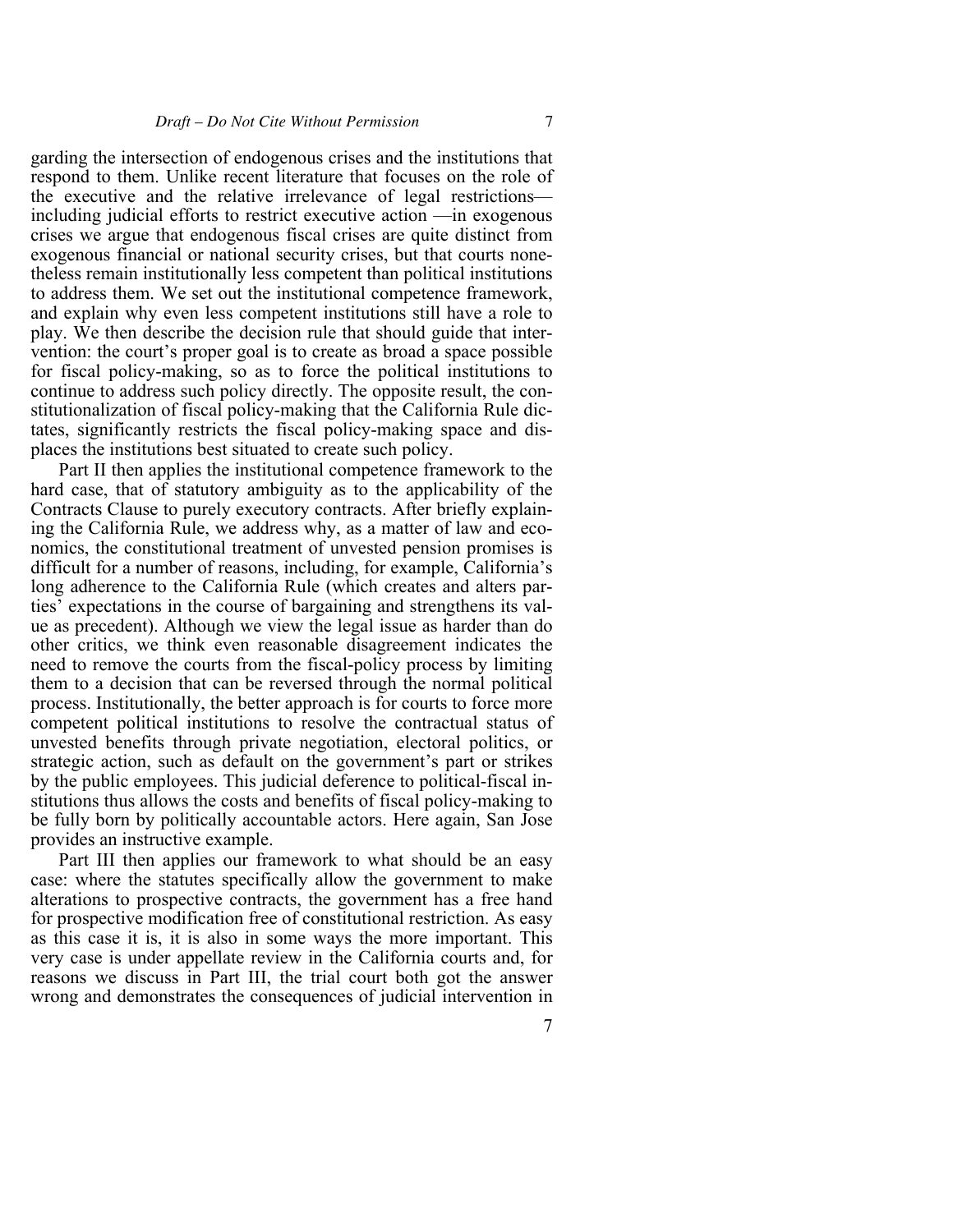# 8 *Preliminary Draft – Do Not Cite Without Permission*

the fiscal policy-making process. The California Supreme Court's eventual resolution of the easy case will reverberate throughout the country as states and cities continue to attempt a political resolution to a political problem: the allocation of revenues to services, compensation, and retirement benefits in a way that is fiscally sustainable.

#### I. INSTITUTIONAL COMPETENCE AND FISCAL CRISIS

# A. *Context of Institutional Comparison*

The question of institutional competence cannot be answered in the abstract, but only in response to a specific problem, in our case, the need to respond to an endogenous fiscal crisis: which institution among available alternatives can best resolve the crisis? Neil Komesar presents a useful frame for analyzing an institution's fit with a particular problem.<sup>7</sup> Under the Komesarian analysis, the question of institutional fit is inherently a comparative one:

Issues at which an institution, in the abstract, may be good may not need that institution because one of the alternative institutions may be even better. In turn, tasks that strain the abilities of an institution may wisely be assigned to it anyway if the alternatives are even worse.<sup>8</sup>

As David Skeel has recently argued, scholars have invoked the Komesarian analysis for the everyday business of public policy, including dispute resolution. What is missing is an explanation of how this institutional comparison is changed, perhaps radically, by the existence of a crisis. <sup>9</sup> Attributes such as speed of reaction and capacity for detailed fact-finding may figure differently in the analysis when circumstances are more extreme. However, even as crisis changes the relative importance of specific institutional attributes, it does not change the core of the comparative analysis: to locate the most effective institutional alternative for resolving a specific public policy dispute. That goal remains, even in a crisis, a relative, not an absolute,

See generally KOMESAR, supra note 2. For related analyses, see Howard S. Erlanger & Thomas W. Merrill, *Institutional Choice and Political Faith*, 22 LAW & SOC. INQUIRY 959, 963 (1997); Richard J. Price, Jr., *Public Utility Regulatory Takings: Should the Judiciary Attempt to Police the Political Institutions?,* 77 GEO. LJ. 2031, 2040 (1989)<br><sup>8</sup> KOMESAR, supra 2.<br>9 Skeel, supra note 3.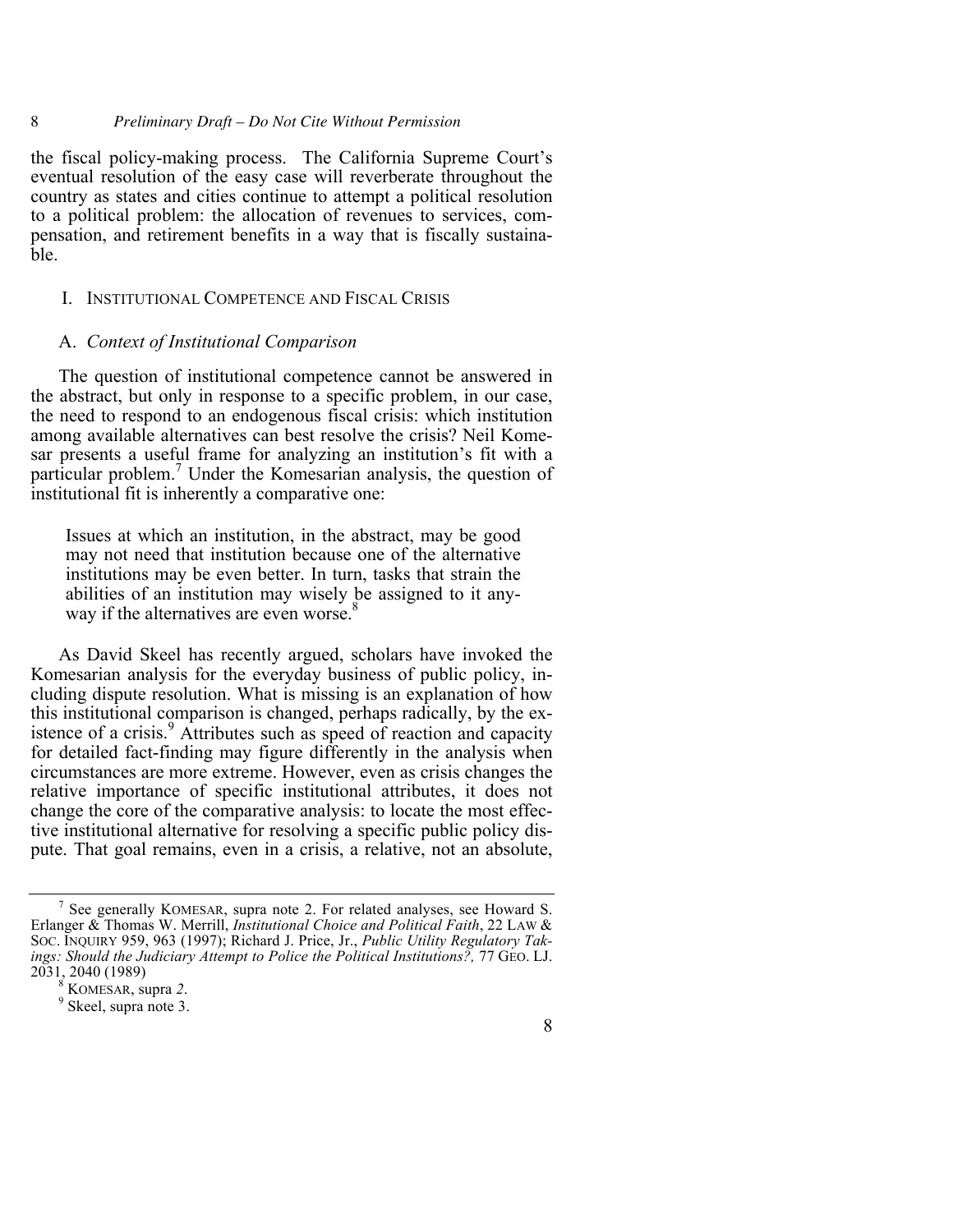inquiry.

To be sure, the presence of a crisis can shift the institutional comparison in favor of the institution best able to act decisively in the face of crisis, even in the face of legal prohibition or institutional deficiencies that would loom large absent the crisis. Posner and Vermeule take this position: descriptively and prescriptively, the executive—including the administrative agencies that the executive ostensibly oversees—will be best situated to respond to crises consistent with popular sentiment, even if not always consistent with law.<sup>10</sup> Particularly when the legal system will be available to sort out after the fact the consequences of swift if debatably lawful institutional actions, the existence of the crisis may privilege speed over certainty of authority.

Posner and Vermeule's institutional defense of the executive is not without critics.<sup>11</sup> But we need not engage that debate here. The comparative institutional evaluation of interest to those scholars takes place in the face of *exogenous* crises: that is, crises that are largely not creations of the political institutions themselves, but require their quick response. We are concerned with *endogenous* crises, where the crisis is itself a result of a political process.

Before proceeding, it is important to acknowledge that the distraction between endogenous and exogenous crises may blur at the margin. The 2008 financial crisis illustrates the point well. Critics from the left and right have highlighted several actions, ranging from the repeal of Glass-Steagall,<sup>12</sup> to changes in SEC leverage requirements,<sup>13</sup> to the Congressional support for government-sponsored enterprises Fannie Mae and Freddie Mac<sup>14</sup> or the Fed's monetary poli-

<sup>&</sup>lt;sup>10</sup> The role of the Treasury and Federal Reserve, in the context of the recent financial crisis, in influencing the Bank of America to close its acquisition of Merrill Lynch without the delay that would be associated with recirculating the proxy statement to approve the transaction in light of arguably material new information poses this issue nicely. Merrill Lynch would have failed absent the transaction at a time when the government believed that such a failure would threaten the financial

system.<br><sup>11</sup> See Saikrishna B. Prakash & Michael D. Ramsey, *The Goldilocks Executive*, 90 TEXAS L. REV. 973 (2012).

<sup>&</sup>lt;sup>12</sup> Cyrus Sinati, *10 Years Later. Looking at the Repeal of Glass-Steagall*, N.Y. TIMES DEALBOOK (Nov. 12, 2009), http://dealbook.nytimes.com/2009/11/12/10-<br>years-later-looking-at-repeal-of-glass-steagall/?  $r=0$ 

<sup>&</sup>lt;sup>13</sup> Alan S. Blinder, *Six Errors on the Path to the Financial Crisis, N.Y. TIMES* (Jan. 2009),  $\frac{24}{\text{http://www.nytimes.com/2009/01/25/business/economy/25view.html}}$  2009),

<sup>&</sup>lt;sup>14</sup> Nick Timiraos, *Five Years Later*, *Fannie Mae and Freddie Mac Remain Un-*<br>finished Business, WALL ST. J. (Sept. 6, 2013), *finished Business*, *St. J. (Sept. 6, 2013)* http://online.wsj.com/article/SB10001424127887323423804579022672911329450. html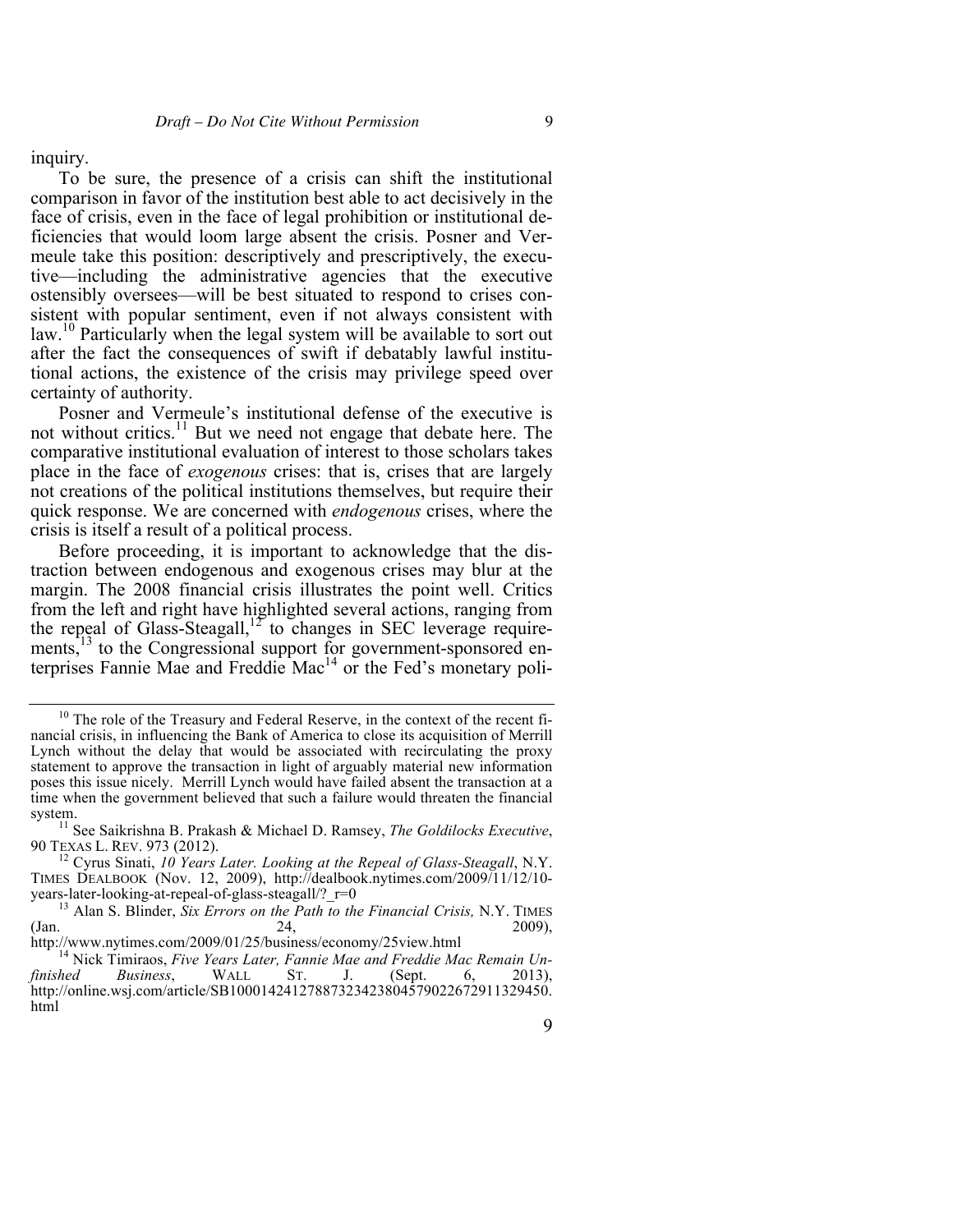10 *Preliminary Draft – Do Not Cite Without Permission*

cies in the early  $2000s$ ,<sup>15</sup> which, with the benefit of hindsight, might have averted or moderated the 2008-2009 financial crisis. Indeed, almost tautologically, hindsight renders government action or inaction inherently a cause of financial crises—the government could have acted or could have acted differently. In invoking the endogenous/exogenous taxonomy, though, we distinguish between cases where the government may *contribute* to an exogenous financial crisis, and those, as with fiscal crises, where the government *is* the crisis. The endogeneity of fiscal crises remains the governing framework even when, as will almost always be the case, economic recession or financial crisis magnifies the fiscal panic. Because the fiscal policy-making apparatus remains in control of optimizing revenues and expenditures, the inability to bring the two into balance still reflects a breakdown of that central political process. A comparative institutional assessment in the face of politically endogenous crises is the focus of our inquiry.

## B. *Public Pensions*

There is no question that the American states are facing a profound mismatch between commitments to public pensions and the funding devoted to support those commitments.<sup>16</sup> The gap between the amount promised to present and future retirees and the funds on hand to honor those promises is staggering. By one estimate, that mismatch amounts to between \$3 and \$5 trillion, or between \$27,000 and \$45,000 per American household.<sup>17</sup> The extent of this fiscal mismatch reflects much more than public pensions: it is a fundamental breakdown in the entire fiscal apparatus manifested by a combination of a preference for both low taxes and high services. As one commentator colorfully put it, some citizens expect to be "taxed like libertarians, but subsidized like socialists."<sup>18</sup> In California alone, one source estimates the current unfunded pension liability as ranging from \$10.53 billion, or \$885 per California household, using a 9.5% discount rate, to \$497.9 billion, or \$40,850 per household, using a

<sup>&</sup>lt;sup>15</sup> John B. Taylor, *How Government Created the Financial Crisis*, WALL ST. J. (Feb. 9, 2009), http://online.wsj.com/article/SB123414310280561945.html

<sup>&</sup>lt;sup>16</sup> See generally Olivia Mitchell, *Public Pension Pressures in the United States*, *in* WHEN STATES GO BROKE: THE ORIGINS, CONTEXT, AND SOLUTIONS FOR THE AMERICAN STATES IN FISCAL CRISIS (Peter Conti-Brown & David Skeel eds., 2012)<br><sup>17</sup> Monahan supra note 6at 1031.<br><sup>18</sup> Troy Senik, Who Killed California?, Nat'l Affairs, Fall 2009, at 60, available

at http://www.nationalaffairs.com/doclib/20091229\_Senik\_Fall09.pdf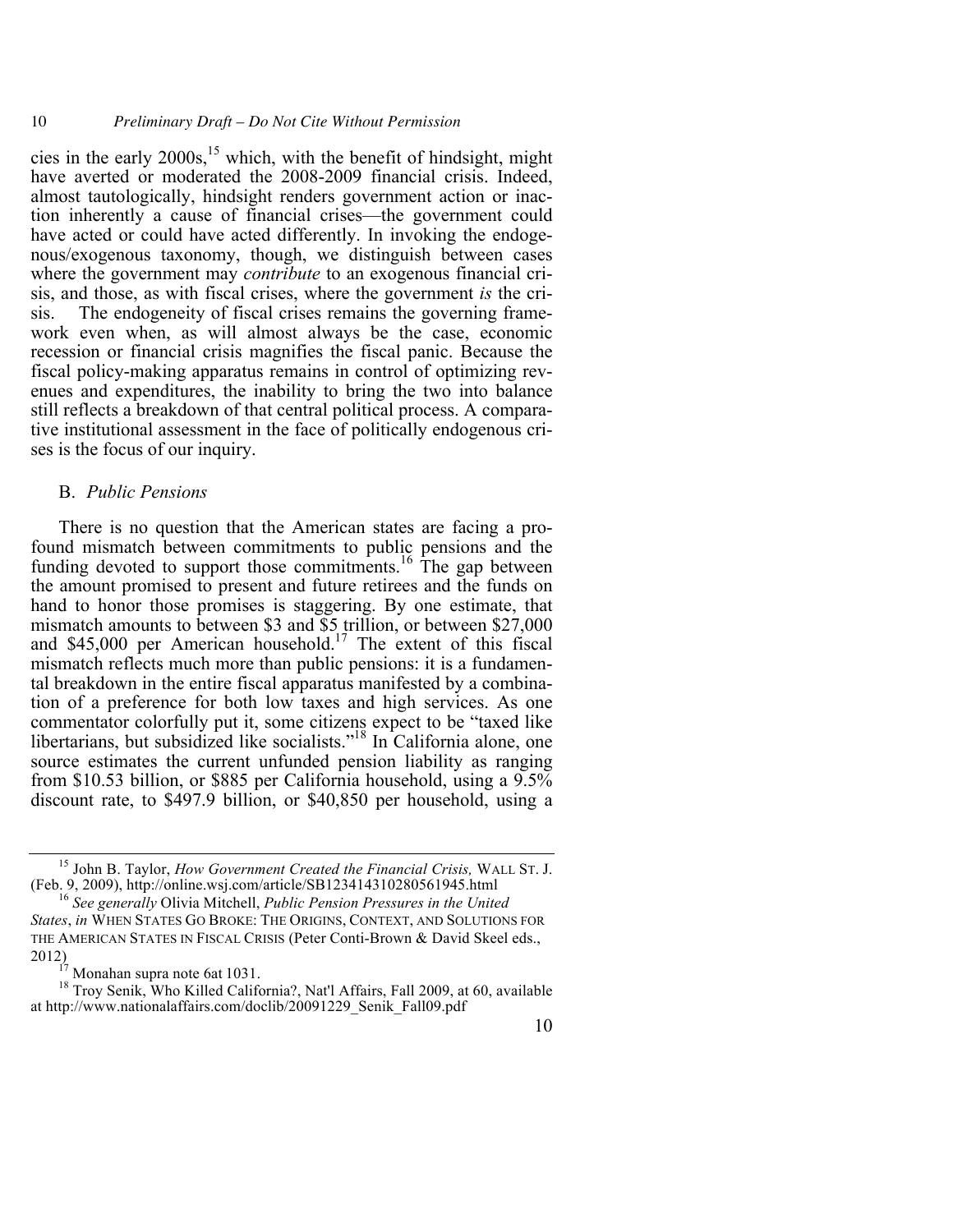4.5% discount rate.19

As we will see, the size of the shortfall reflects the size of the promised pension benefits. Those benefits in turn reflect an inherently political process by which total wages are allocated between current pay, funded through the current budget and necessarily in competition with other demands on the budget, and future pension benefits, the budgetary impact of which can be put off into the future by, among other techniques, the choice of the return assumptions and simple underfunding.

Popular preferences for low taxes and high services may be sustainable—or at least deferrable—during times of economic growth. When recession comes, however, a combination of increased demands on the public fisc and lower revenues renders the fiscal situation more difficult, sometimes impossible, to sustain under previous assumptions. In the face of that reality, the hard choices of public policy—the need to allocate the burdens of the crisis among higher taxes, lower services and reduced prospective pension benefits to stem the fiscal tide, and how should those burdens be structured follow directly and inextricably.

The timing of when political actors must confront their past promises has special bearing on the question of pension funding shortfalls. Because of the coincidence of macrocosmic difficulties and pension funding shortfalls, at precisely the time when voters employed in the private sector see their pensions cut or eliminated as a result of difficult economic times, the promised benefits from public pension plans made in a previous era come due. In effect, voters are asked to pay more for public employee benefits that they are not getting in their own jobs.

# C. *The Political Economy of Unfunded Benefits*

To understand how we have arrived at a moment of crisis, it is important to understand the incentives of the parties that created the liabilities that are at the heart of the crisis. As does every participant in the labor market, government employees seek the best compensation for their services. That compensation typically comes in the form of a combination of current wages and deferred pension benefits.

<sup>19</sup> Joseph Nation, *Pension Math: How California's Pension Spending is Squeezing the State Budget* 27-28 (Stanford Institute for Economic Policy Research, 2011). The discount rates reflect the assumed investment return on amounts contributed, ranging from the lowest rate, which reflects the return on Treasury instruments, to the highest rate, which is slightly higher than estimates of the largest funds' investment returns over the last 20 years. The arguments in favor or against each level of return are discussed in id., at 10 -17.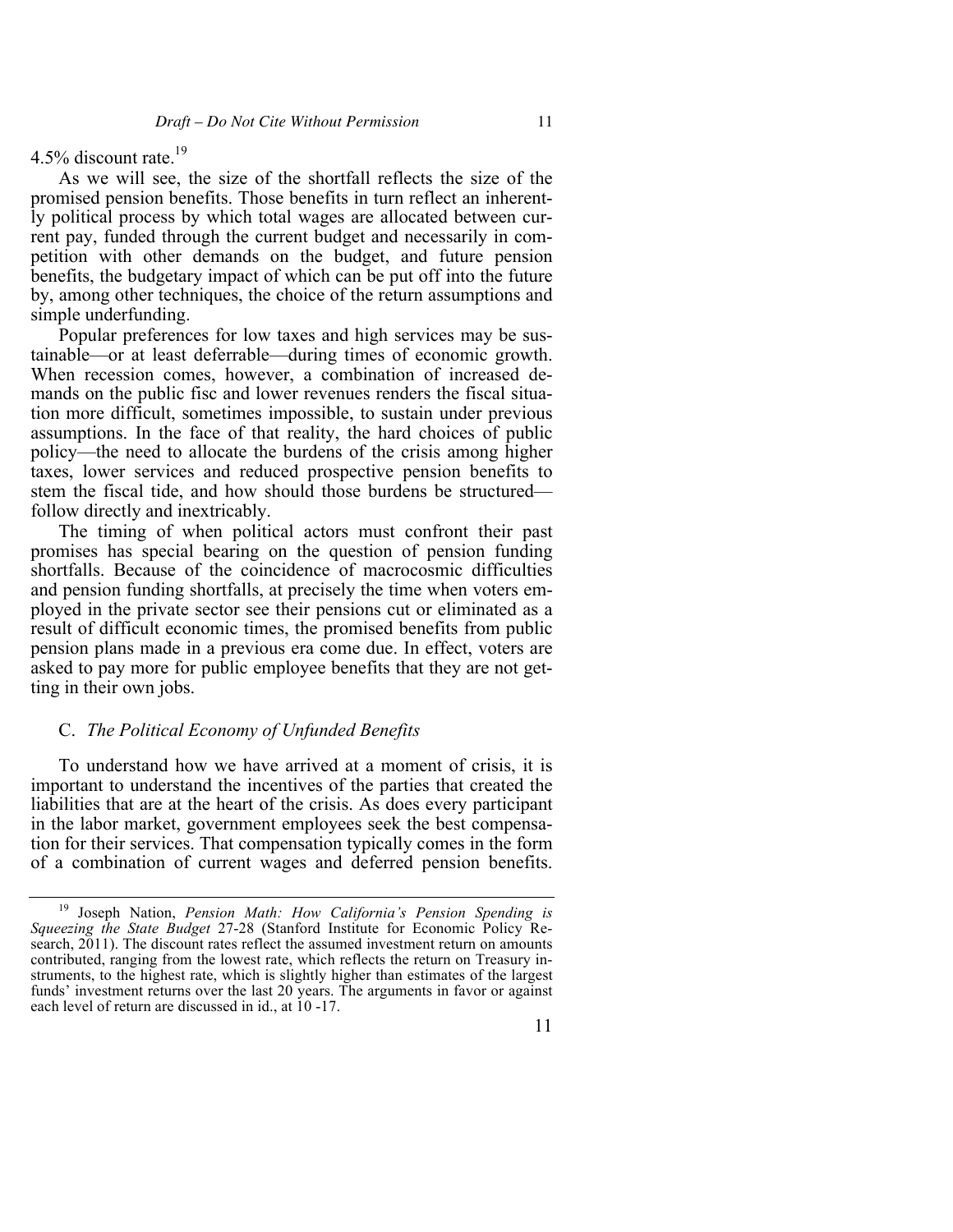Generally, employers and employees should be indifferent between net-present value equivalents in their immediate distribution (wages) versus deferred distribution (pensions).<sup>20</sup> Given that general preference, the idea that the Constitution should protect one element of that compensation at the direct expense of the other appears nonsensical.

That indifference is a general proposition, absent other considerations. But resolving labor and employment negotiations through optimistically funded or even unfunded increases in pensions rather than through increases in wages has attractive features for both employers and therefore for employees, that are grounded in the familiar political economy of public employment. Increases in compensation through wages must be funded currently, with the result of displacing other competing demands on the government whether by using current tax revenue or the government's borrowing capacity. A responsible public official may then be forced to consider strikes associated with the provision of important government services, like schools and public transportation. And in their evaluation of such a strike, the public official will also realize that the voters may be badly hurt by a strike— working parents may not have alternative day care if the schools are closed, and alternative transportation to work may not be readily available if public transit is shut down, etc. For that reason, or more generally, the public may also support, politically, the provision of the compensation public employees seek since for them it trades off immediate salient costs against future costs. In contrast to present compensation, then, future promises of pensions resolve negotiation impasses in the short-term, without tapping the immediate budgetary constraints facing the public officials in same time horizon and without angering the electorate.

The consequence of promises made in good times coming due in hard times is at the core of what the political branches' fiscal policymaking apparatus must confront. When the promises made in an earlier time do not match the funds available in the present, public officials have two options. First, they can honor the pension commitments by raising taxes, taking on further debt, or eliminating other services. Second, the officials can renege on those commitments via, for example, bankruptcy (if a municipality rather than a state), con-

 $20^{\circ}$  For present purposes, we ignore rational reasons for employees to discount future benefits, especially when there is a vesting requirement, for example, when current employees do not expect employment to last longer than the vesting period. We also ignore employee risk aversion. As will become apparent, it does not change the outcome of the analysis. For significant and important exceptions, see Part II.B.2, infra.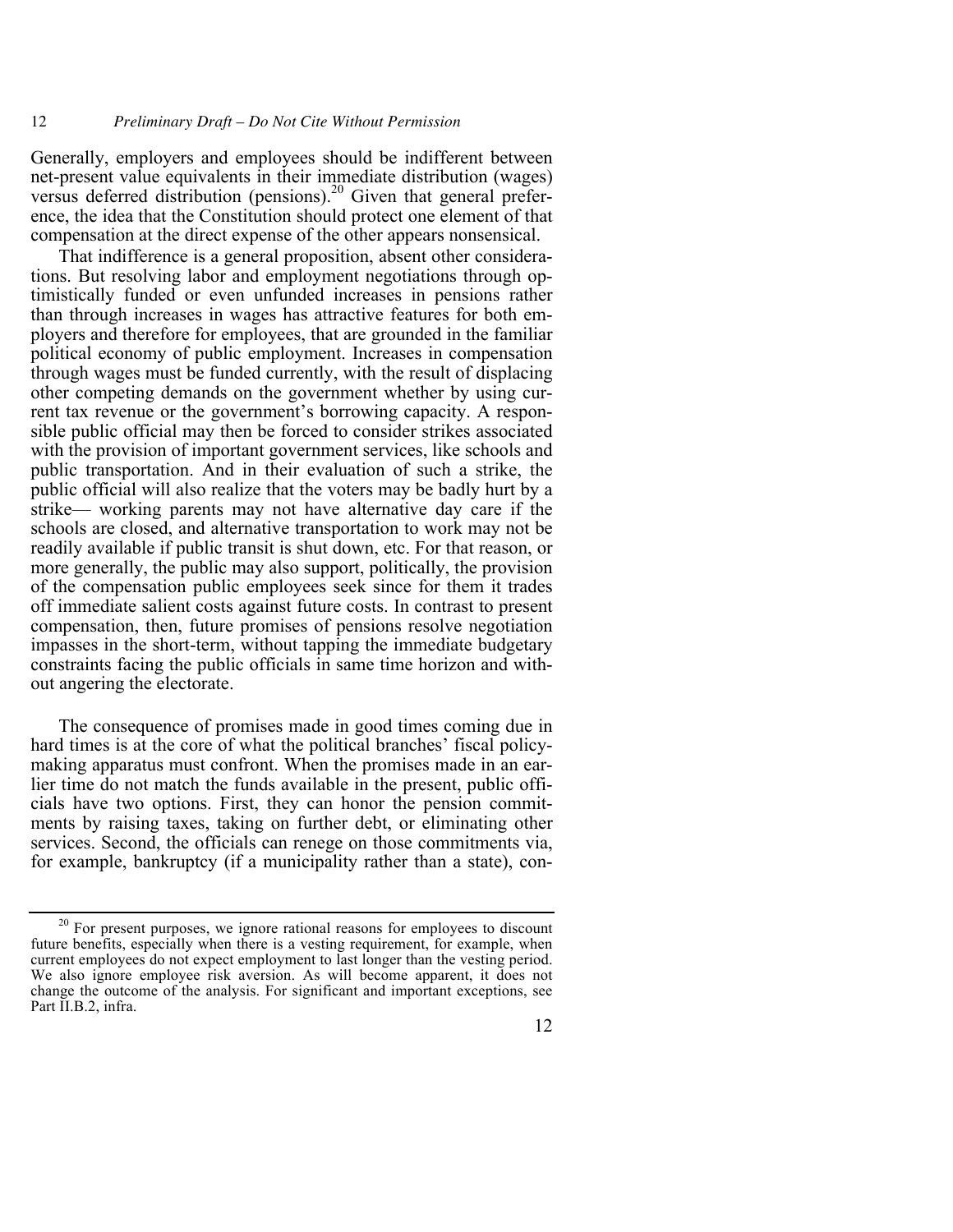tract renegotiation, litigation, or simply default.

The first option is not attractive. During times of economic recession and in the face of already high leverage, these options may be politically and economically unsavory; many of the state's most expensive non-employment services—health care, welfare support, unemployment insurance, etc.—experience their most critical demand during a recession. And politically, there may be little enthusiasm for more debt and fewer services to support previous pension commitments at a time when the differences between public and private pension benefits will be most salient to the voters.

The second option isn't much better. The failure to honor that commitment can trigger a countervailing political concern, including public strikes or political opposition from government employees, their unions and sympathizers in the general public, as well as earning the ire of the public who is inconvenienced by strikes. Additionally, it may result in loss of experienced workers, who will fear a loss in overall compensation, and so cause an indirect cut in the quality of public services.

The choice between these two classes of options—raise taxes, or shed the liabilities—will have political consequences. Public employee unions are active participants in the political process, and so will have supporters within the executive department and the legislature. And, as noted, honoring what are perceived as overly generous pensions while cutting other services, raising taxes, or expanding debt will trigger outcry from voters who will bear the service cutbacks or tax increases. Perhaps more directly, either option will invariably require participation by the legislature, which may be a source of the fiscal tension in the first place.

The range of choices public officials, public employees and the public face in fact is broader and more blended that our presentation of the three-party tension created by a significant pension funding shortfall. But the simple account highlights two aspects of the public pension crisis that are key to understanding the institutional role of courts in resolving those crises: (1) the crisis is the consequence of the intergenerational dodge baked into the incentives of the negotiating parties, and (2) the policy process that will result in either the "increase revenues," "reduce services" or the "pension default" options is, in all ways, irretrievably *political*, in the Weberian sense.<sup>2</sup> Thus, judicial intervention in this space can run the risk of endorsing that intergenerational dodge by engaging directly with an inherently political, as opposed to more formally legal, process.

<sup>21</sup> MAX WEBER, POLITICS AS A VOCATION (1919), *reprinted in* FROM MAX WEBER: ESSAYS IN SOCIOLOGY 77, 79 (H.H.Gerth and C. Wright Mills ed., 1991)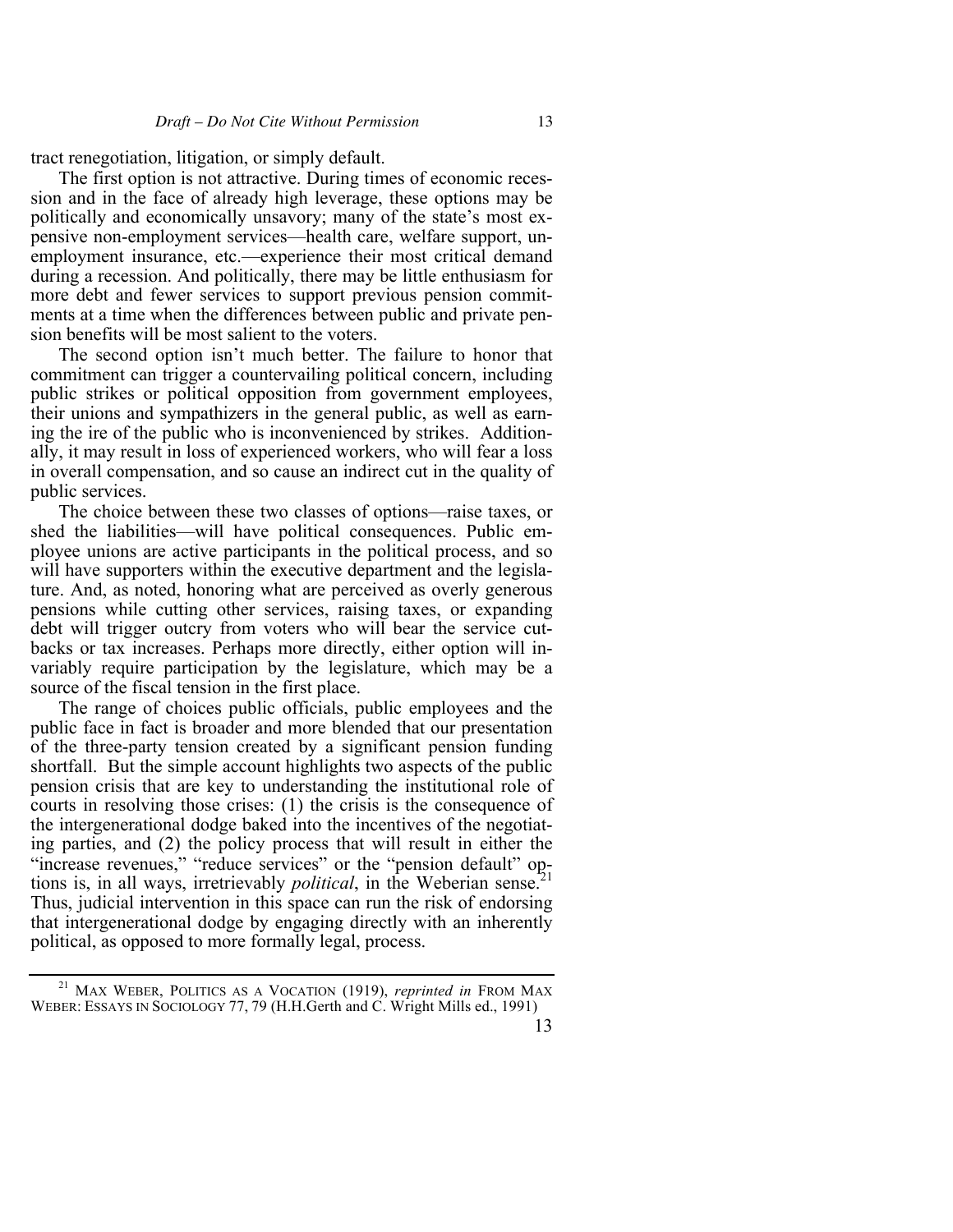#### D. *Institutionalist Critique*

Because the tradeoff between increasing revenues, decreasing services and decreasing pensions is inherently political, it also necessarily requires a comparative institutional analysis: which branch of government is best equipped to address this unattractive task. In the traditional framework, those contending institutions are three: legislative, executive, and judicial.<sup>22</sup>

The judiciary has a specific but, we will argue, extremely limited role, to play in so political a game. To understand why, consider two axes: (1) the democratic legitimacy of the institution, by which we mean simply the directness of the institution's accountability to the electorate; and (2) the institution's ability to gather the facts necessary to evaluate competing proposals to resolve the gap between revenue and expenditures. Figure A describes the interaction between those two axes, and locates several institutions within the resulting quadrants.

 $22$  We can imagine a role for delegated authority to other institutions. See Peter Conti-Brown, *Direct Democracy and Fiscal Crises: The Problem of Too Much*  Law, 7 DUKE JOURNAL OF CONSTITUTIONAL LAW & PUBLIC POLICY 43 (2012) (proposing a federal-state collaboration in creating ad hoc committees given state legal authority to analyze fiscal lawmaking and its contributions to fiscal impasse).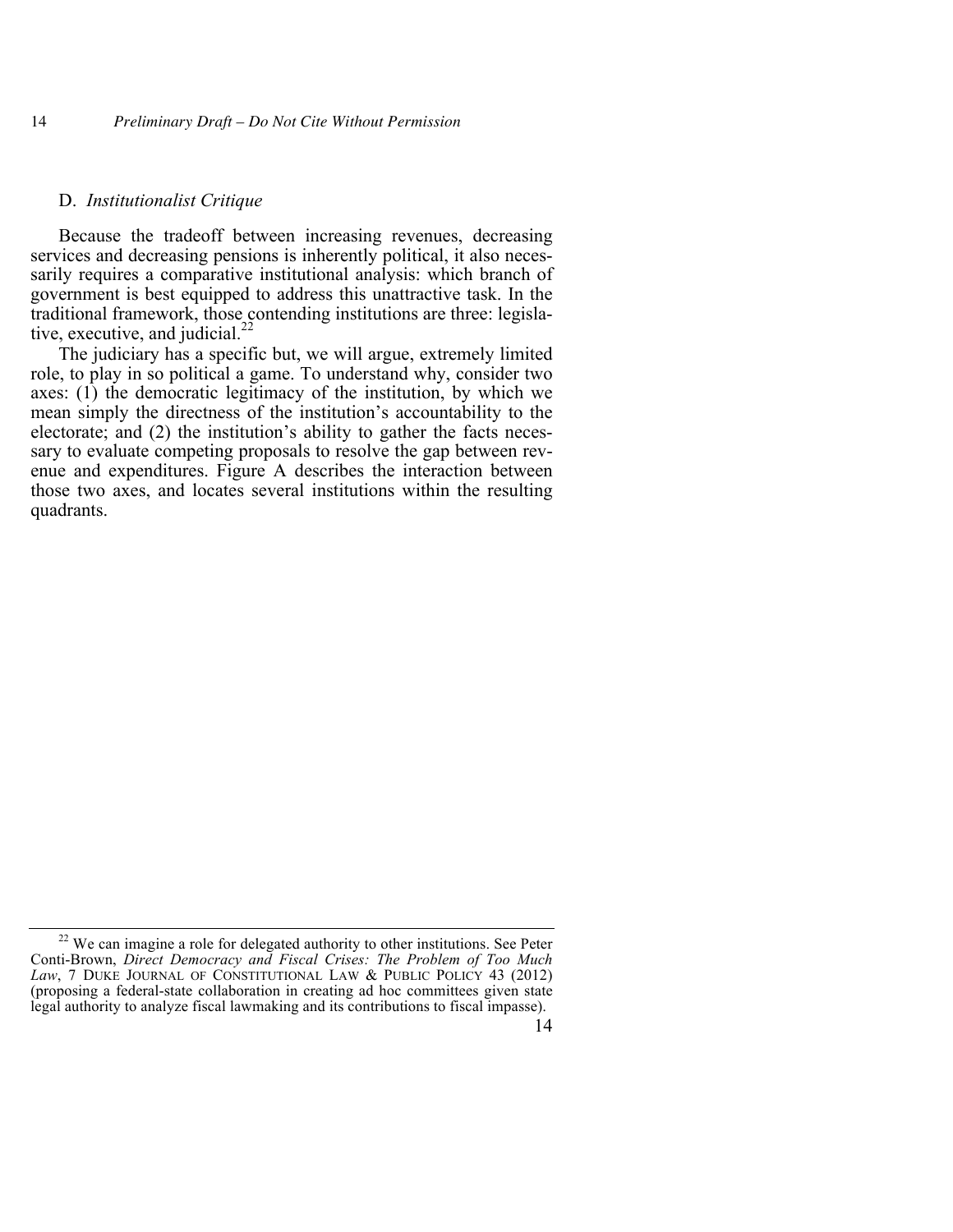

Figure A outlines the intersection of democratic legitimacy on the horizontal axis and institutional fact-finding ability on the vertical axis. The political institutions of the legislature and executive score the highest on both counts. The executive is essentially untrammeled in its fact-finding—its motivations may be entirely political, but it has access to relevant information through its own experts or outside consultants. Legislative hearings serve the same function. Democratic legitimacy is also high for both. While the entire legislative body may be divided by house at the state level, both state and local legislatures (in the form of city councils) face the electorate frequently, as do executive officials.

And then there is the judiciary. In the face of the fiscal mismatch between spending and revenues described above, the most competent institution is that furthest northeast on Figure  $A<sup>23</sup>$  In cases where all

<sup>15</sup> <sup>23</sup> If we could model the tradeoff between fact-finding and legitimacy, Figure A would include a curved frontier whose shape would reflect the marginal rate of substitution between units of fact-finding and units of legitimacy. Understating the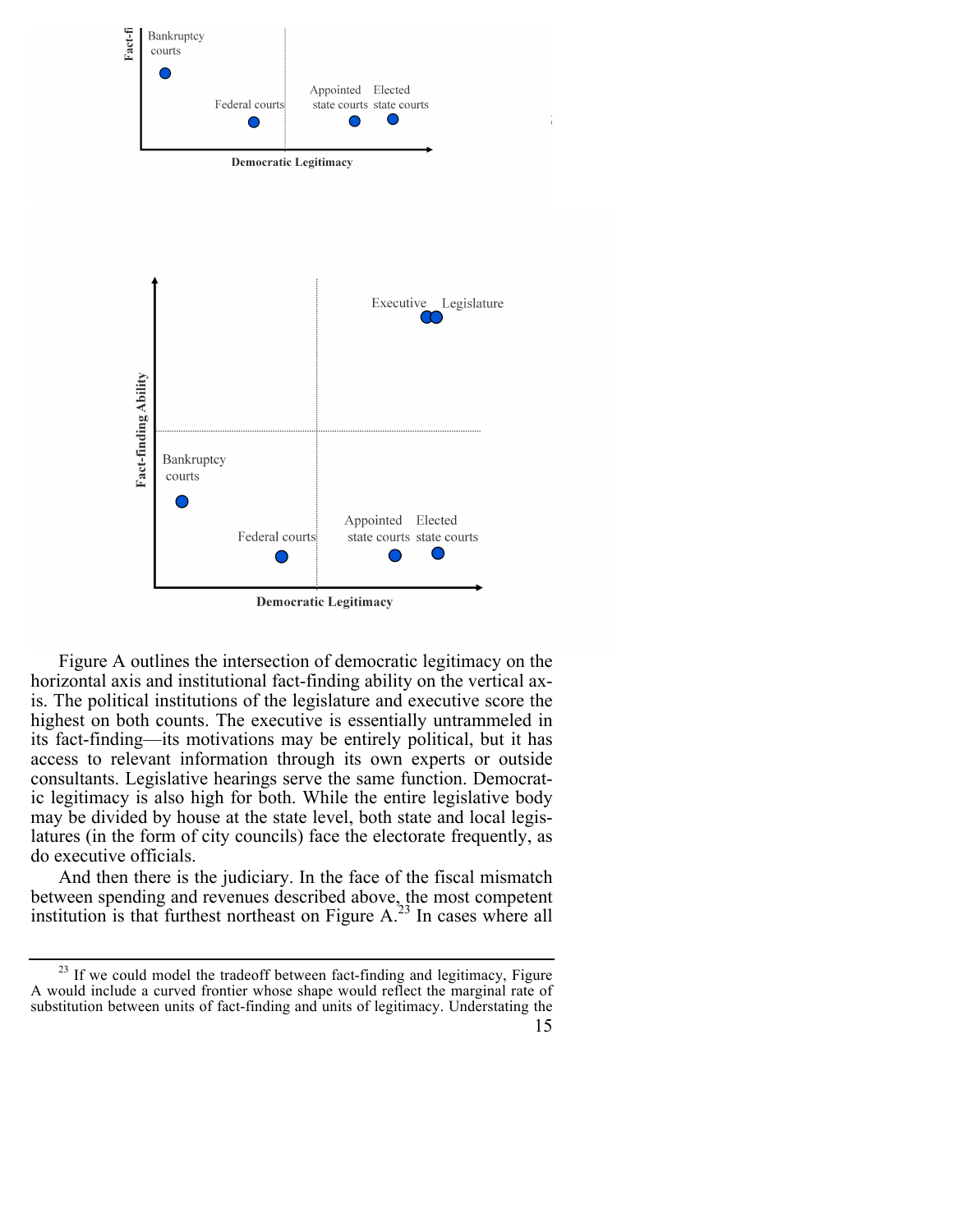institutions are functioning, the courts will always be southern. Federal courts organized under Article III of the Constitution possess the least democratic accountability; lifetime terms are designed to provide federal judges protection from such accountability. To be sure, the local citizens vote for the President who appoints the judges. But historically (if not currently) the appointment of non-Supreme Court justices have rarely been a serious political issue, and indeed in some jurisdictions the President, in practice though not by law, yields that appointment power in part to Senators and with significant input by the local bar.24 While more recently appointments of judges to the federal district courts and courts of appeal have become more political, the politicization of their appointment and confirmation do not lessen their independence from the political process once confirmed. Even when the relationship between the President and judicial appointment is more direct, as with nominations to the Supreme Court, the President faces a national electorate and a host of other policies for which he is accountable. To assume that lower-court judicial appointments would have significant electoral consequences is heroic at best; Supreme Court nominees may have greater salience, but even here their importance likely requires an issue that is expected to come before the court that is important to a large number of voters.

Elected state courts are closer to the polity and hence have greater legitimacy. But even there, the courts' institutional competence is constrained by courts' inherently limited fact-finding abilities. In common law traditions, the courts review only what is presented to them by the parties, whose discretion in choosing what to present is limited by the rules of evidence. And while adversaries in litigation can be quite thorough in their presentation of the law, they will always do so through the lens of litigation. Experts may be presented to the courts, but their choice and their testimony is shaped importantly

terms of the tradeoff and hence the institutions that might be on the frontier requires better theory and more careful analysis – both beyond our need for or ambition here. <sup>24</sup> *Judicial Nominations and Confirmations*, UNITED STATES SENATE

COMMITTEE ON THE JUDICIARY, http://www.judiciary.senate.gov/nominations/judicial.cfm ("The American Bar Association's Standing Committee on the Federal Judiciary also provides an evaluation of the professional qualifications of a judicial nominee"); *Nominations*, UNITED STATES SENATE,

http://www.senate.gov/artandhistory/history/common/briefing/Nominations.htm ("Throughout the nation's history, appointments to judicial posts below the Supreme Court have generated little controversy…due in part to the large number of such appointments and to the tradition of "senatorial courtesy," which defers to the preferences of senators belonging to the president's party who represent a particular nominee's home state")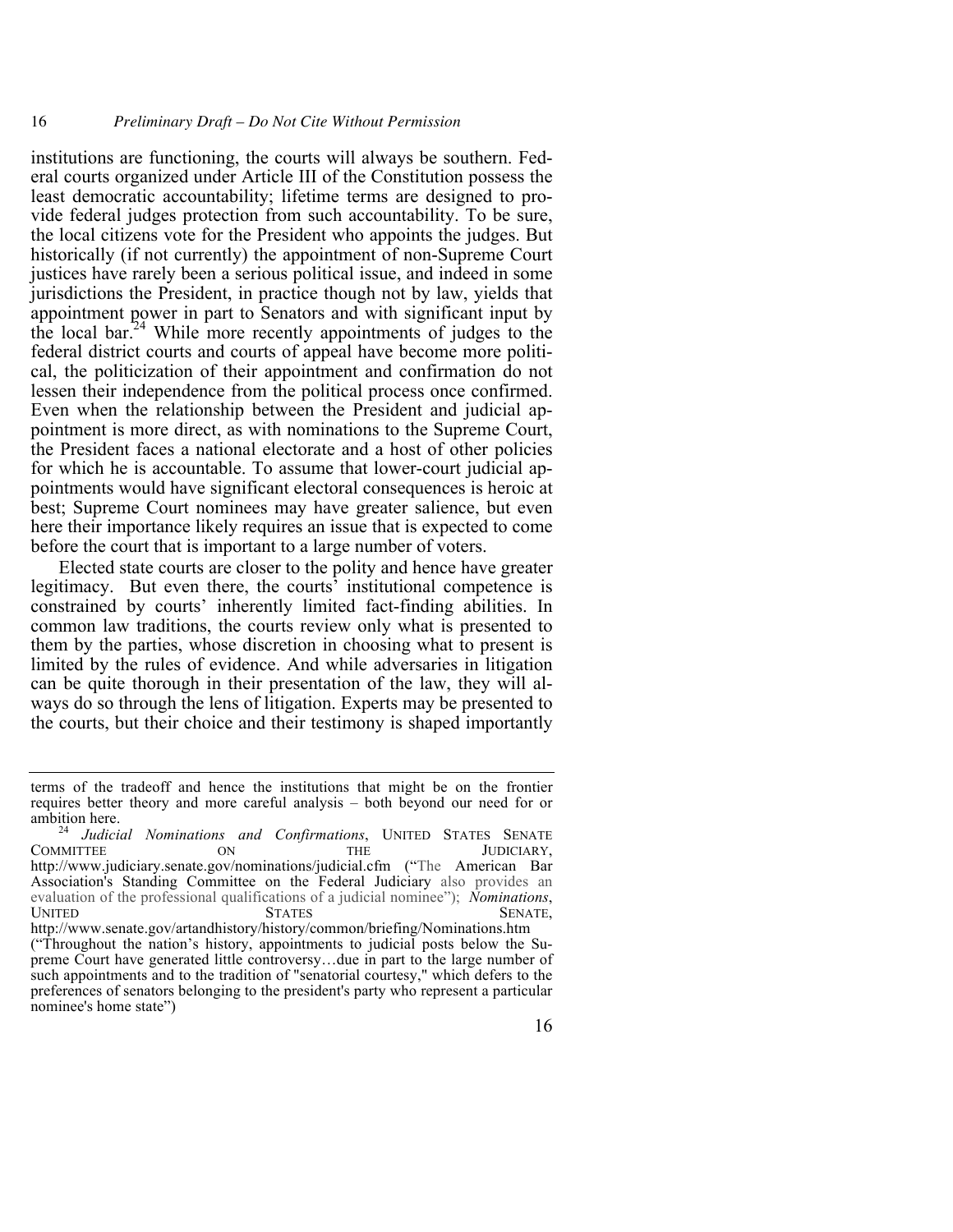by litigation strategy.<sup>25</sup> Legislatures and mayors/governors, whose inquiry is shaped by the policy problem at hand rather than the legal framing of the claim to which the policy problem may give rise, are simply better situated to gather information than courts.

Bankruptcy courts occupy a slightly improved situs for factfinding purposes, but only slightly. Bankruptcy judges have more familiarity with the debt resolution procedure under the Bankruptcy Code. Theirs is a specialized docket, unlike courts of general jurisdiction. But that specialization is focused overwhelmingly on individual and corporate liquidation and reorganization. It is a contested question whether expertise with those kinds of restructurings increase bankruptcy courts' competence to evaluate fiscal policy, and if there are long gaps between episodes of fiscal crises, such judicial experience as may have been developed in one episode may dissipate by the next as a result of judicial turnover. Despite strong connections to the institutionalist critique and state-bankruptcy, we do not explore the connections between municipal bankruptcy and public pensions further.

Courts' deficits of democratic legitimacy is a problem in a variety of contexts, $26$  but in crises this deficit is particularly pronounced. As Posner and Vermeule explain,

the basic problem underlying judicial review of emergency measures is the divergence between the courts' legal powers and their political legitimacy in times of perceived crisis. . . . [E]mergency measures [taken by the executive] can be "exceptional" in the sense that although illegal, or of dubious legality, they may nonetheless be politically legitimate, if they respond to the public's sense of the necessities of the situation. Domesticating this point and applying it to the practical operation of the administrative state, courts reviewing emergency measures may be on strong legal ground, but will tend to lack the political legitimacy needed to invalidate emergency legislation or the executive's emergency regulations.<sup>27</sup>

 $25$  We do not intend this as a general slight on experts' independence. Rather, it is enough to note that experts differ in their point of view. This is observable to lawyers at the time experts are chosen, who in their roles as conductor of the litigation will decide whether they want to present a clarinet or an oboe.

<sup>&</sup>lt;sup>26</sup> See. E.g., Kevin J. Mitchell, *Neither Purse Nor Sword: Lessons Europe Can Learn from American Courts' Struggle for Democratic Legitimacy*, 38 CASE W. RES. J. INT'L L. 653, 656 (2007) (corruption of individual judges as well as

<sup>&</sup>lt;sup>27</sup> POSNER & VERMEULE, *supra* note 1. As we discussed previously, the fact that a court may reexamine executive action after the crisis has abated provides a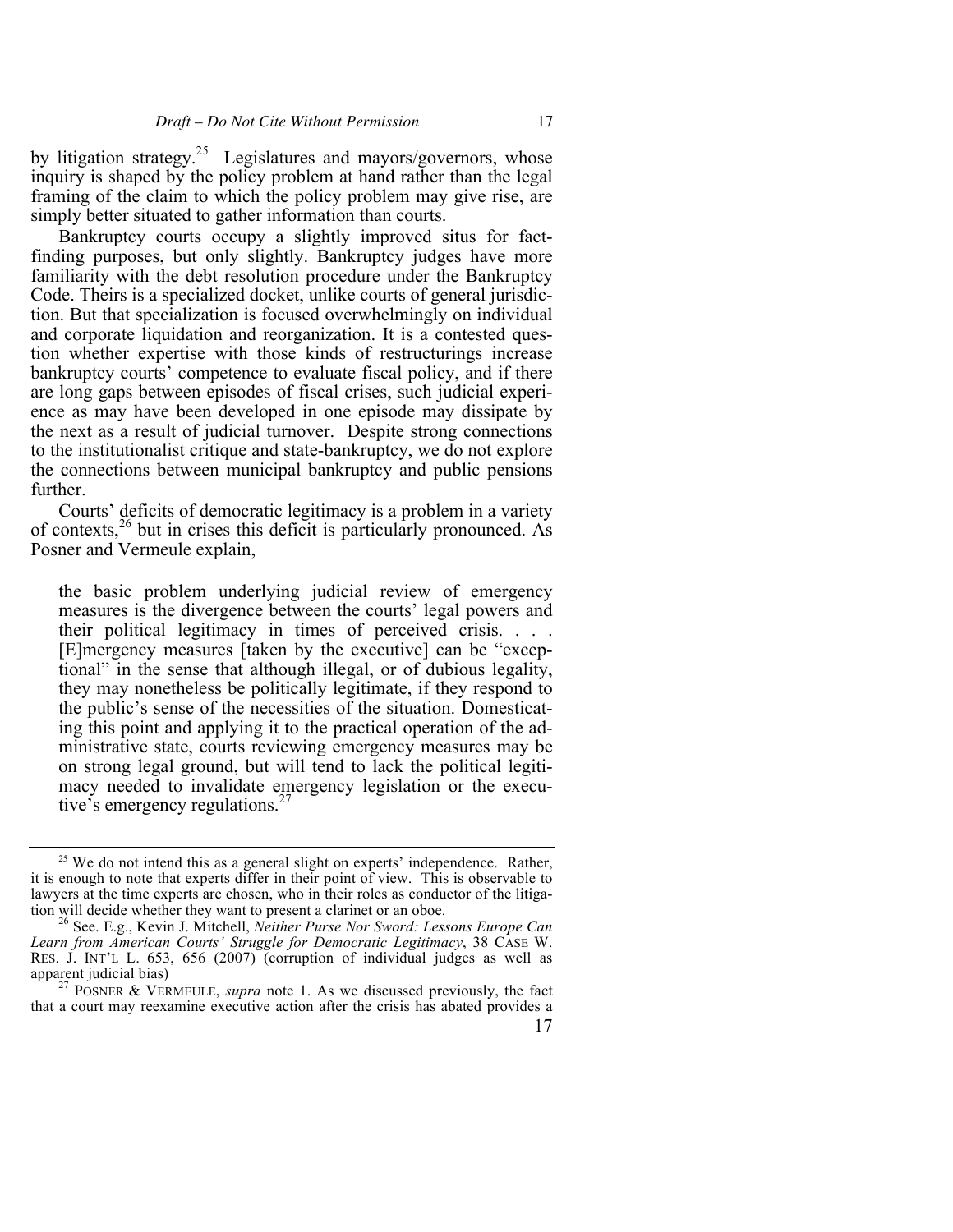Thus, even when the legal answer in the litigation is clear—that is, the executive's decision to restructure public pensions is clearly legal or illegal—judicial intervention to announce the clear rule is troubling on the basis of democratic legitimacy alone.

As the second criterion in our schema suggests, the point is broader than the *political* legitimacy of the government's actions in the face of fiscal restructuring. It is that the courts also lack *institutional* legitimacy in this circumstance. Interjections in this profoundly political space necessarily require interference with the very essence of democratic politics – the allocation of government attention and resources among competing claimants. As one court, in the context of Contracts Clause litigation put it,

Finding a [legislative action is forbidden by the Contracts Clause] has considerable effect. It means that a subsequent legislature is not free to significantly impair that obligation for merely rational reasons. Because of this constraint on subsequent legislatures, and thus on subsequent decisions by those who represent the public, there is, for the purposes of the Contract Clause, a higher burden to establish that a contractual obligation has been created. $^{28}$ 

This view reveals two central problems with courts' fact-finding abilities. First, while courts will be offered the opinions of experts to aid them in their fact-finding and can ask parties to stipulate to uncontested facts, the very nature of fiscal facts are not prone to judicial resolution. Is a factually defensible expected rate of return for pension funds judicially determinable, even with the assistance of experts? Predictably, the experts chosen by the contending parties will differ significantly in their assessments of the "right" expectations. What about the tradeoff between future hiring and present pension payout rates measured either from the perspective of employment or service levels? And the consequences to public safety of each marginal tradeoff? The same might be true of the ultimate factual determinations of political actors, but the process that allows for a full airing of those determinations are much broader and more inclusive in the political branches than in courts. One does not, after all, have to demonstrate standing to participate in the political process.

check on marginally legal (or worse) executive actions taken in the heat of the crisis.28 *Parella v. Ret. Bd. of the R.I. Emps.' Ret. Sys.*, 173 F.3d 46, 60 (1st Cir.

<sup>1999)</sup>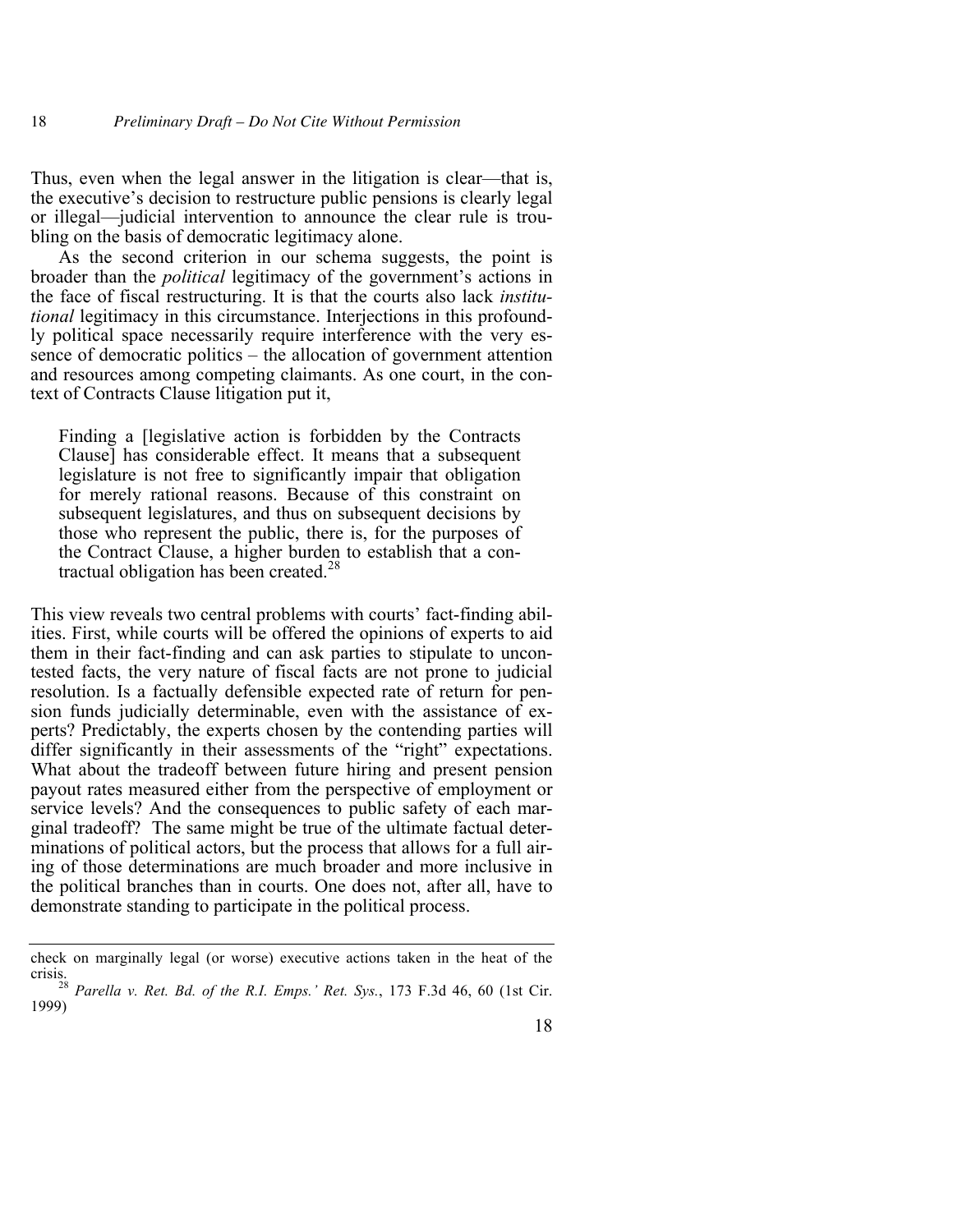The second problem is related to the first. That an expert's report will reflect the position sought by the party who chooses her does not suggest that the expert will be inventing facts in some venal attempt to mislead the court. Instead, the nature of fiscal facts is such that these "facts" are both predictions that unavoidably depend on assumptions and, as well, on political considerations. They are variable. They depend on judgments about the future. The reflect compromises. And they are thus better left to the political process.<sup>2</sup>

#### E. *Justiciability and Political Dysfunction*

It would be tempting, then, to dismiss *any* judicial participation in the resolution of fiscal disputes. But two factors make that judicial participation inevitable, one legal and one pragmatic.

The legal factor is the doctrines of justiciability that govern the kinds of cases that the courts can or cannot entertain. For present purposes, we need not explore in depth these extensive doctrines.<sup>30</sup> The simple point is that, assuming personal and subject matter jurisdiction, courts—with only few exceptions—must resolve the cases that litigants have properly brought before them. A lack of institutional fit that does not exclude the matter from the courts' jurisdiction does not relieve the court from its obligation to address the case. As we will see, however, it does counsel that the court's limited institutional competence should result in the court restricting the extent of its intervention

One doctrine of justiciability, the political question doctrine, is of analogous relevance. The political question doctrine, in its iconic formulation, allows an exception to the general requirement that courts resolve cases before it when "there is a textually demonstrable constitutional commitment of the issue to a coordinate political department; or a lack of a judicially discoverable and manageable standards for resolving it."<sup>31</sup> So, for example, courts will refuse to meddle with the internal operations of the U.S. Senate, but will still adjudicate hot-button public policy disputes.

The resolution of fiscal policy disputes comes close to the second factor announced by the Court: "a lack of judicially discoverable and manageable standards for resolving" the issue. That said, courts adjudicate disputes between the government and its employees, citi-

 $29$  See text accompanying notes 9 to 18for examples of "fiscal facts" that are more plainly political determinations.

<sup>&</sup>lt;sup>30</sup> See ERWIN CHEMERINSKY, FEDERAL JURISDICTION CH. 2(2012).<br><sup>31</sup> *Nixon v. United States*, 506 U.S. 224, 228 (1993) (quoting *Baker v. Carr*, 369 U.S. 186, 217 (1962)).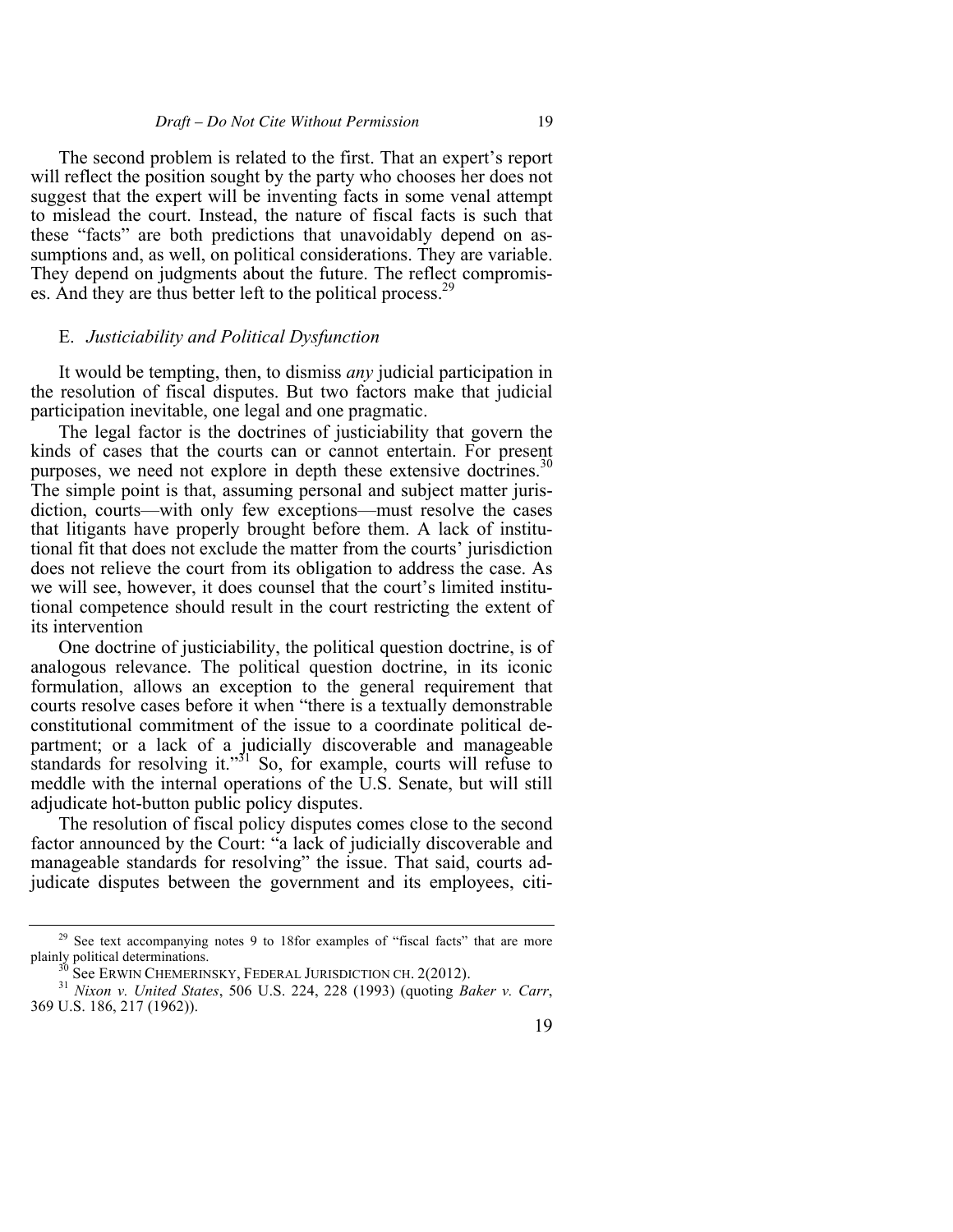20 *Preliminary Draft – Do Not Cite Without Permission*

zens, bondholders, and other creditors all the time. The entire tax court system, reviewed by Article III courts, exists to adjudicate citizen challenges to fiscal policy (in the form of tax policy).

Thus, the question of whether unvested public pension commitments can be altered is not a political question in the constitutional sense of that term. Nor do we advocate raising the justiciability bar to preclude these kinds of disputes. Instead, we suggest a decision rule that might be viewed as a fellow traveler with the political question doctrine. The rule recognizes that, although justiciable, "the political question"—in the natural rather than the legal meaning of those words—points toward a need for the judiciary to resolve the fiscal dispute in a way that can be revised—indeed, rejected—by the political process should that process disagree with the judicial determination.

As we said earlier, there is also a pragmatic inevitability of judicial intervention in fiscal policy. Because fiscal crises are endogenous, the institutions with greater institutional competence, as we have defined it, are operating dysfunctionally. In other words, when the state is unable to bridge the fiscal gulf previous promises have created, the institutionally superior actors may find it very difficult to take advantage of their institutional superiority.

In those instances, the Komesarian charge to look for the "least bad" institutional option creates a role for limited judicial intervention. In effect, the crisis results in a change in state for the institutionally more competent politically accountable institutions. The fluidity of these institutions freezes, leaving them conceptually competent but practically frozen and therefore dysfunctional.

One of the primary reasons the judiciary retains its institutional incompetence even in the face of political dysfunction on the part of the conceptually more competent institutions, is the inability, ex ante, to determine whether the government's actions that prompted the fiscal litigation occurred as an emergency response to bona fide crisis or as a political strategy to punish opponents. Bridges can be closed for different reasons. The difference matters, as we will see below, for the legal analysis. That the inability of other institutions to act creates the need for some judicial action does not alter the courts' limited competence. Political actors—be they the institutions themselves, or those actors or factions whose interests are most affected by the resolution of the fiscal mismatch—can be expected to seek modification of fiscal commitments in both instances. Sophisticated political actors then can take advantage of the courts' lack of institutional competence to further their own interest. Thus, courts must keep in mind their own limited competence when, predictably, they are drawn into the resolution of a fiscal crisis. More bluntly: courts shouldn't have to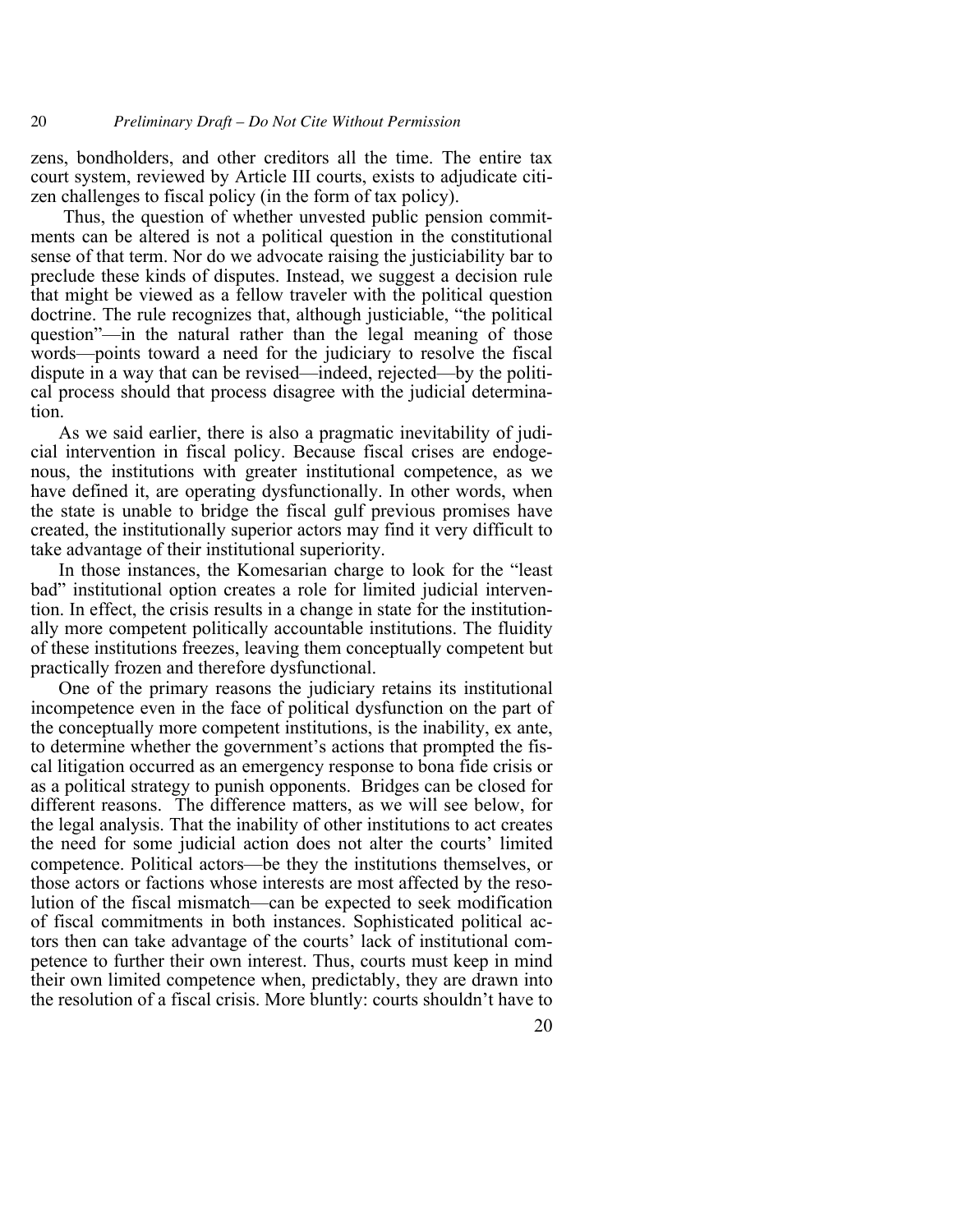wonder whether they are used as a pawn in a political strategy, and should seek resolution of the dispute before them that cedes the political dispute back to the politicians.

## F. *Where Legally Possible, Avoid the Constitution*

This central conclusion—that courts will entertain fiscal disputes so long as their jurisdiction is properly invoked even though they continue to lack the institutional competence to resolve them—does not end the comparative institutional inquiry. We still must evaluate the harder question: *what* the judiciary will do, not *whether* it will do it. The "what" is the commitment to treading lightly we have already introduced: when a court's jurisdiction is properly invoked in a fiscal context, the response should be thoughtfully and thoroughly restricted. That the courts are put in a position where they must act does not improve their institutional competence. Rather, recognition of courts' limited institutional competence helps delineate the self-imposed constraints that should define the court's role in addressing fiscal crises. Figure B illustrates the continuum of the breadth of judicial intervention in response to litigation prompted by both a fiscal crisis



Of the three rough types of interventions available to courts when confronted by fiscal crisis litigation, the most desirable outcome in the abstract would be non-intervention. More precisely, perhaps, the ideal situation is where fiscal litigants elect not to invoke the courts' jurisdiction at all. But the strategic character of fiscal crisis-related litigation makes this outcome highly unlikely. At least in the abstract, had the more competent institutions been able to act, the fiscal crisis could have been avoided in the first place. By the time of litigation, the courts may be the only institution left standing.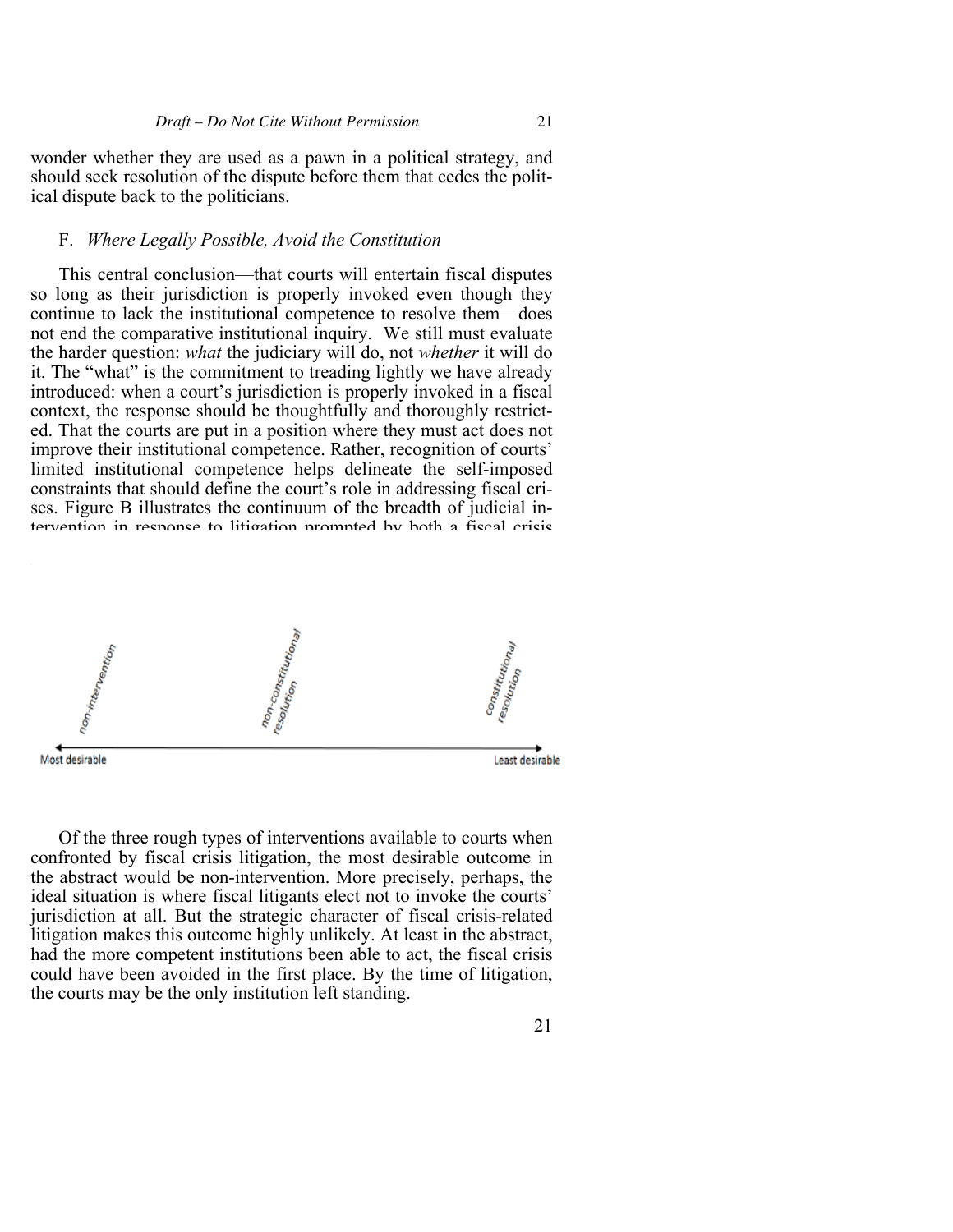22 *Preliminary Draft – Do Not Cite Without Permission*

Having been put in this position, the court's response must now reflect the limits of its institutional competence, even if it has, temporarily and in a limited way, "won" the institutional comparison vis-àvis politically accountable institutions. Thus, at this point the most desirable outcome is that the court act such that the ball goes back to the political courts as quickly, and as unencumbered, as possible.

The reason for the superiority of non-constitutional resolutions is simple. Where the courts respond to fiscal crisis-based litigation with constitutional pronouncements, the self-induced freezing of the politically accountable institutions becomes permanent as the result of actions by a politically unaccountable institution. Subsequent efforts by the more competent institutions cannot undo what courts have done, regardless of whether these institutions would prefer to roll back the courts' constitutional pronouncement and regardless of whether popular will supports that response. When the courts invoke the constitution to resolve a fiscal crisis, the court's resolution can be reversed only through a constitutional amendment, a vastly more cumbersome process than the litigation that resulted in a petrifying outcome. 32

Figures A and B establish the three parts of our argument. First, courts are institutionally ill-suited to resolve fiscal crises. Second, because fiscal crises are endogenous to the political system, parties will seek judicial intervention only when there is a strategic or current inability to resolve the fiscal impasse through conventional political means. The third part follows from the first two. When courts are forced to intervene despite their limited institutional competence, and where the legal issue allows them the room, they should do so in a way that leaves the future resolution of the fiscal question to the political process. This "tread softly" decision rule reflects both the judiciary's absolute institutional incompetence at making fiscal policy, but also the near impossibility, ex ante, to separate strategic litigation from absolute breakdown of the political process. The worst possible outcome is for the court's to make a current pathology permanent.

II. THE HARD CASE: WHY THE CALIFORNIA RULE FAILS UNDER THE INSTITUTIONALIST ANALYSIS

The framework just described is illustrated by its application to litigation concerning the so-called California Rule, a judicial rule that

<sup>32</sup> Kenneth P. Miller, *Constraining Populism: The Real Challenge of Initiative Reform*, 41 SANTA CLARA L. REV. 1037, 1067 (2001) ("The California rule, however, locks in initiative-made policies and thereby significantly undermines the legislature's authority and flexibility")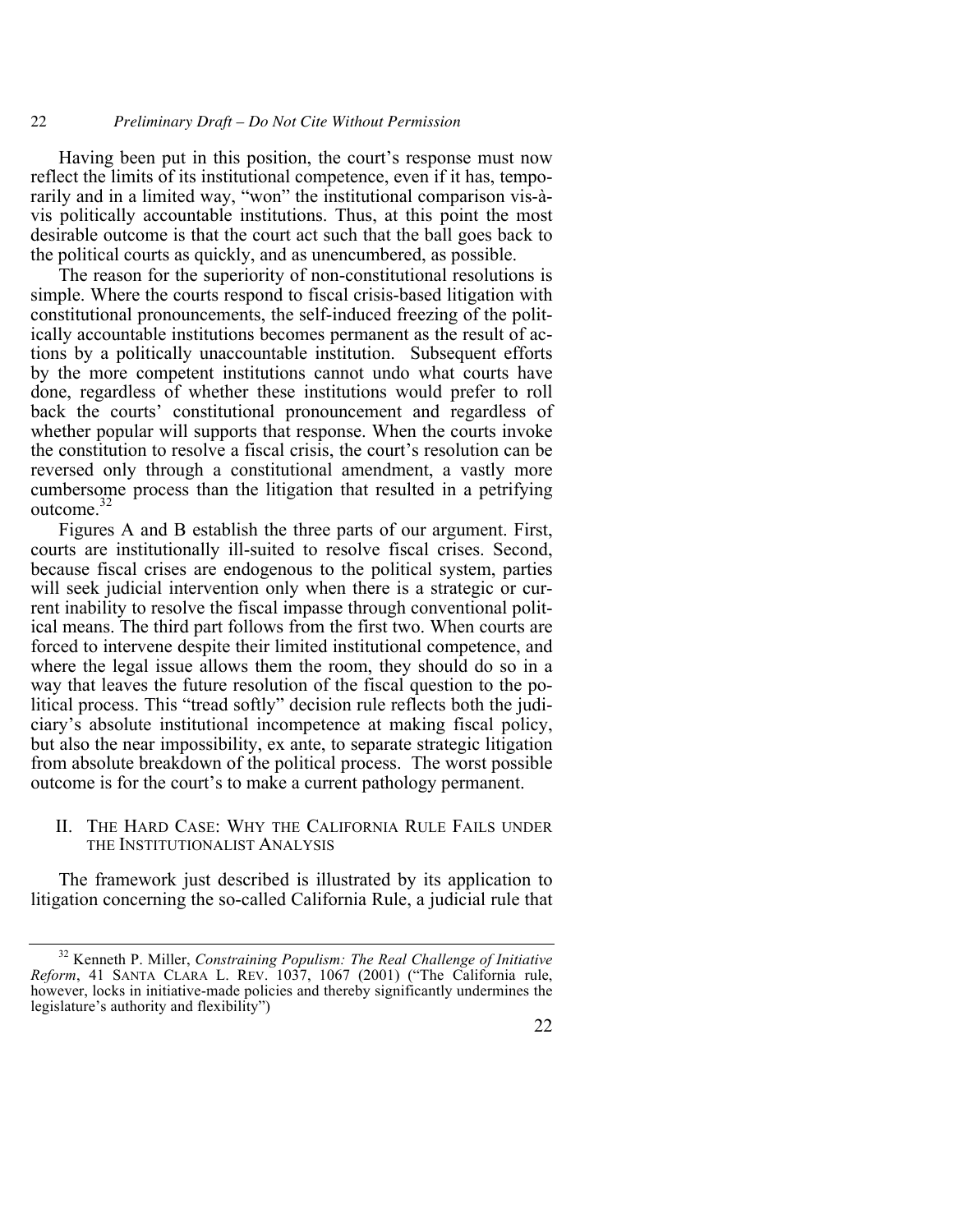regards the statutes that describe the state's public pension obligations as contracts protected by the Contracts Clause of the state and federal constitutions, even for benefits that have not yet accrued or vested. For example, a retiree who worked thirty years for the city's fire department and is receiving monthly pension benefits as a result of that work is receiving vested benefits; a 30-year old fireman only has vested pension benefits tied to those years already worked. The projection of benefits in the future, tied to work not yet performed, are unvested. Most states regard pension obligations that have vested as protected by the Contracts Clause of the federal and California Constitutions.<sup>33</sup> What makes the California Rule unusual is its equivalent treatment of the expectation of pension rights that have not vested but which accrue at a specified rate conditional on the employee's continued employment until vesting.<sup>34</sup>

In an important and influential article, Amy Monahan carefully frames the debate surrounding the California Rule and provides a careful analysis of the legal and economic principles at stake. In the end, she criticizes the California Rule on legal and economic bases, and urges its abrogation.<sup>35</sup>

If the legal critique succeeds—that is, if California courts had made basic errors of law in crafting and expanding the California Rule—there would be no reason to invoke the institutionalist framework we have described in this essay. Where the legal case is plain and within the obvious competence of the judiciary, a court has no need to defer to another institution's competence to address the consequences of an endogenous fiscal crisis. We will see an example of this plain application in Part III.

But the legal and, relatedly, the economic issues are muddier than they seem. As a matter of law, the Contracts Clause jurisprudence leaves simply too much room to courts to determine the existence of contract, to interpret the contract's language to determine its precise terms, and therefore to dictate the effect of governmental impairment on those contracts. And, in part based on the political economy described in Part I, and in part on factors considered in more detail below, the economic defense of the California Rule—the reasons why public employees actually might prefer a contract that locks in the rate at which future pension benefits accrue but allows the public employer to reduce future pension benefits, and thereby reduce current funding obligations, either by lowering employee's wages or

 $^{33}$  NEA COLLECTIVE BARGAINING  $\&$  Member Advocacy, NEA Issue Brief on Pension Protections in State Constitutions (2004)

<sup>&</sup>lt;sup>34</sup> Twelve states follow California. Monahan supra note 6 at 1071 <sup>35</sup> Monahan at 1032-1033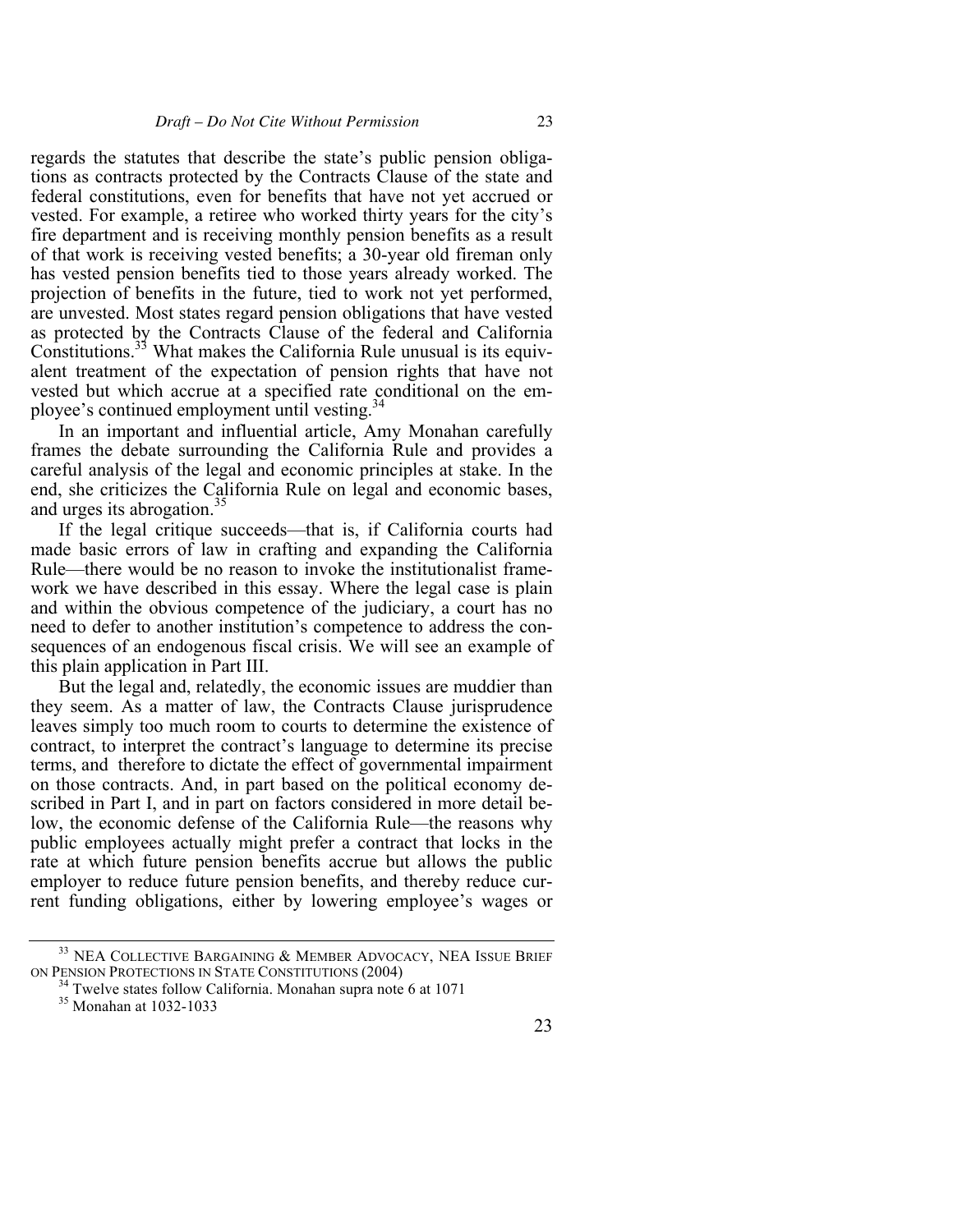simply firing them—is stronger than it might seem at first blush. But even if economically rational in some circumstances, and this is still a stretch as we will see, the California Rule simply reifies the political economy pathology that gave rise to the endogenous fiscal crisis in the first place.

But while we regard the legal and economic contours of the California Rule as more complicated than do other critics, the institutionalist framework we offer here is as skeptical of the ultimate result. It is precisely *because* the law compels no clear result that the institutionalist framework must be invoked. In this circumstance, the determination of the contours of the state's fiscal apparatus should be left to resolution by—indeed, foisted back upon—the more legitimate political branches. The judiciary should not be in the business of ending those negotiations by constitutionalizing the result. Any judicial resolution should, therefore, be readily reversible by the political process.

# A. *The Legal Case for and against the California Rule*

The California Rule is open to at least two independent legal critiques: (1) "it runs contrary to the well-established legal presumption that statutes do not create contractual rights absent clear and unambiguous evidence that the legislature intended to bind itself"; $36$  and (2) federal Contract Clause jurisprudence "holds that prospective changes to a contract should not be considered unconstitutionally impairments."<sup>37</sup> Neither of these conclusions is inexorable; there are reasons why a court could conclude that California public employee retirement statutes do express clear evidence of contract; that the prospective changes referenced in federal Contracts Clause case law are different from pension obligations, especially as California has construed them; and that general principles of contract law are not offended by the peculiar terms of the pension contract as California courts have interpreted them.

We consider each argument in turn, but need not resolve which side has the best of the argument. Rather, we show that precisely because the questions are harder than they may at first appear, a court can and should be guided by an anti-constitutional decision rule that would facilitate pushing the resolution of the fiscal issue back to the political process. In this case, a "tread lightly" principle plainly leads to a decision not to constitutionalize the California Rule's interpretation of the pension contract.

 $\frac{36}{37}$  Monahan, supra note 6, at 1032<br> $\frac{37}{10}$  Id. at 1033.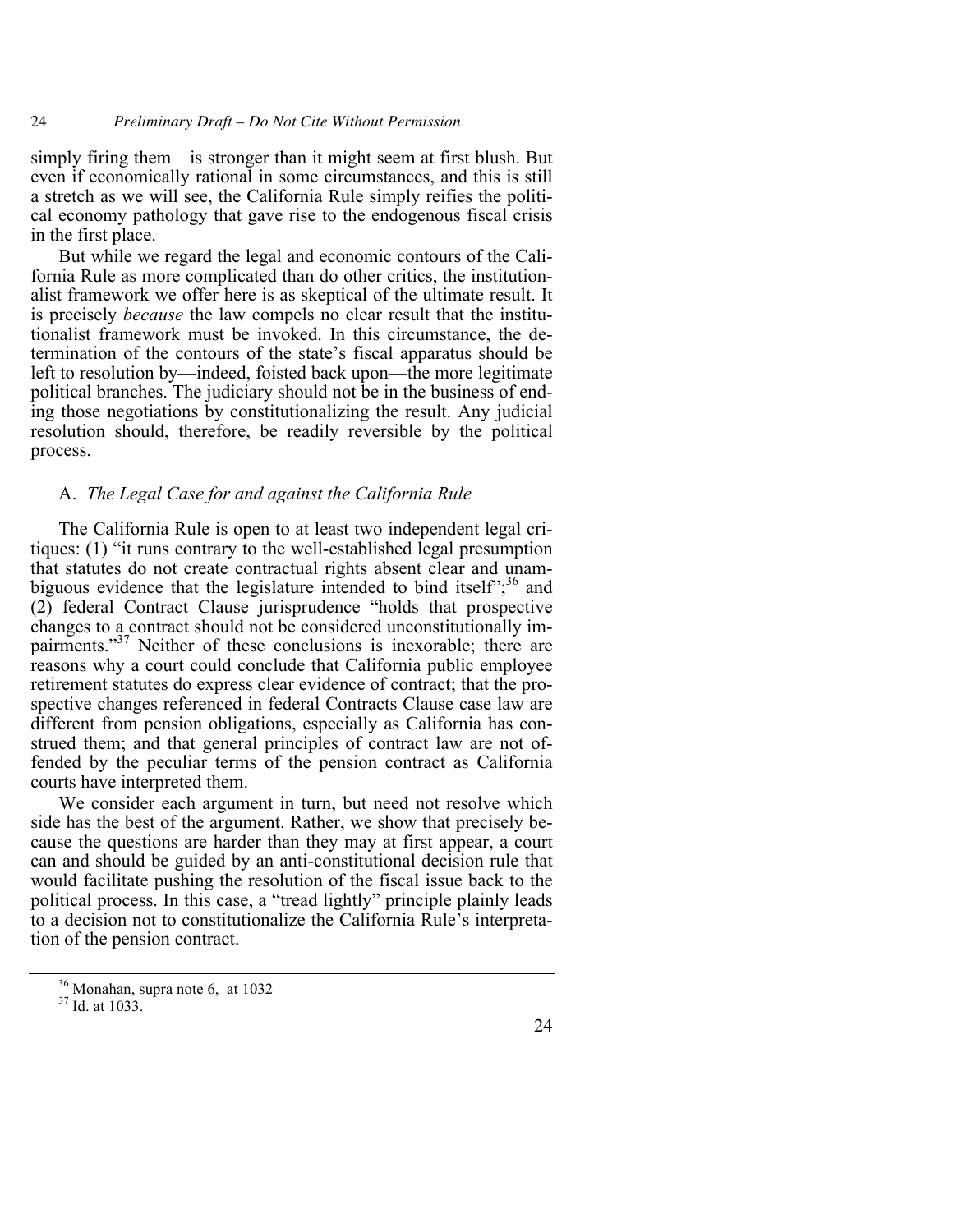#### 1. Does a Contract Prohibiting Change in Prospective Accrual Rates Exist?

The Contracts Clause of the U.S. Constitution provides that "No state shall . . . pass any . . . Law impairing the Obligation of Contracts."<sup>38</sup> But the prohibition against impairments is not absolute.<sup>39</sup> In one court's articulation of the common test, "[i]n deciding whether such a demonstration [of unconstitutional impairment] has been made, the court must ask whether (1) a contract exists, (2) a change in law impairs that contract, and  $(3)$  the impairment is substantial.<sup>740</sup> When the contract is based on state law, as is the case in the pension context, there are additional considerations. "A state law does not normally create contractual rights, but 'merely declares a policy to be pursued until the legislature shall ordain otherwise."<sup>41</sup>

The first question in evaluating the California Rule is whether the statute that specifies the accrual and vesting of future pension benefits is "clearly and unequivocally expressed."42 Put differently, assume what we will call the "hard case": the statute does not directly state one way or the other whether a public employer can change the prospective accrual rate. Is the contract (statute) appropriately interpreted as allowing or prohibiting the government's changing the pension accrual rate? Only if the facial ambiguity is properly interpreted as prohibiting prospective change do we reach the question of whether a contract has been substantially impaired.

Interpreting the statutory text is governed largely by state law. While some federal courts, including the U.S. Court of Appeals for Ninth Circuit (which covers California), have concluded that "federal rather than state law controls as to whether state or local statutes or ordinances create contractual rights protected by the Contracts Clause, $^{43}$  the principles of contract formation are generally questions of state law. Indeed, as Monahan's careful research has indicated, in the federal Contracts Clause jurisprudence, there are apparently

<sup>&</sup>lt;sup>38</sup> U.S. Constitution. Art I § 10, cl. 1.<br><sup>39</sup> Home Bldg. Y Loan Assn'n v. Blaisdell, 290 U.S. 398, 428 (1934).<br><sup>40</sup> Mascio v. Pub. Emps. Ret. Syst. of Ohio, 160 F.3d 310, 313 (6th Cir. 1998).<br><sup>41</sup> Monahan, supra note --

sey, 431 U.S. 1, 17 n.14 (1977).<br><sup>42</sup> National R.R. Passenger Corp v. Atchison, Topeka & Santa Fe Ry. Co. 470<br>U.S. 451, 466 (1985).<br><sup>43</sup> San Diego Police Officers' Ass'n v. San Diego City Employees' Petirement

San Diego Police Officers' Ass'n v. San Diego City Employees' Retirement System, 568 F.3d 725 (9th Cir. 2009).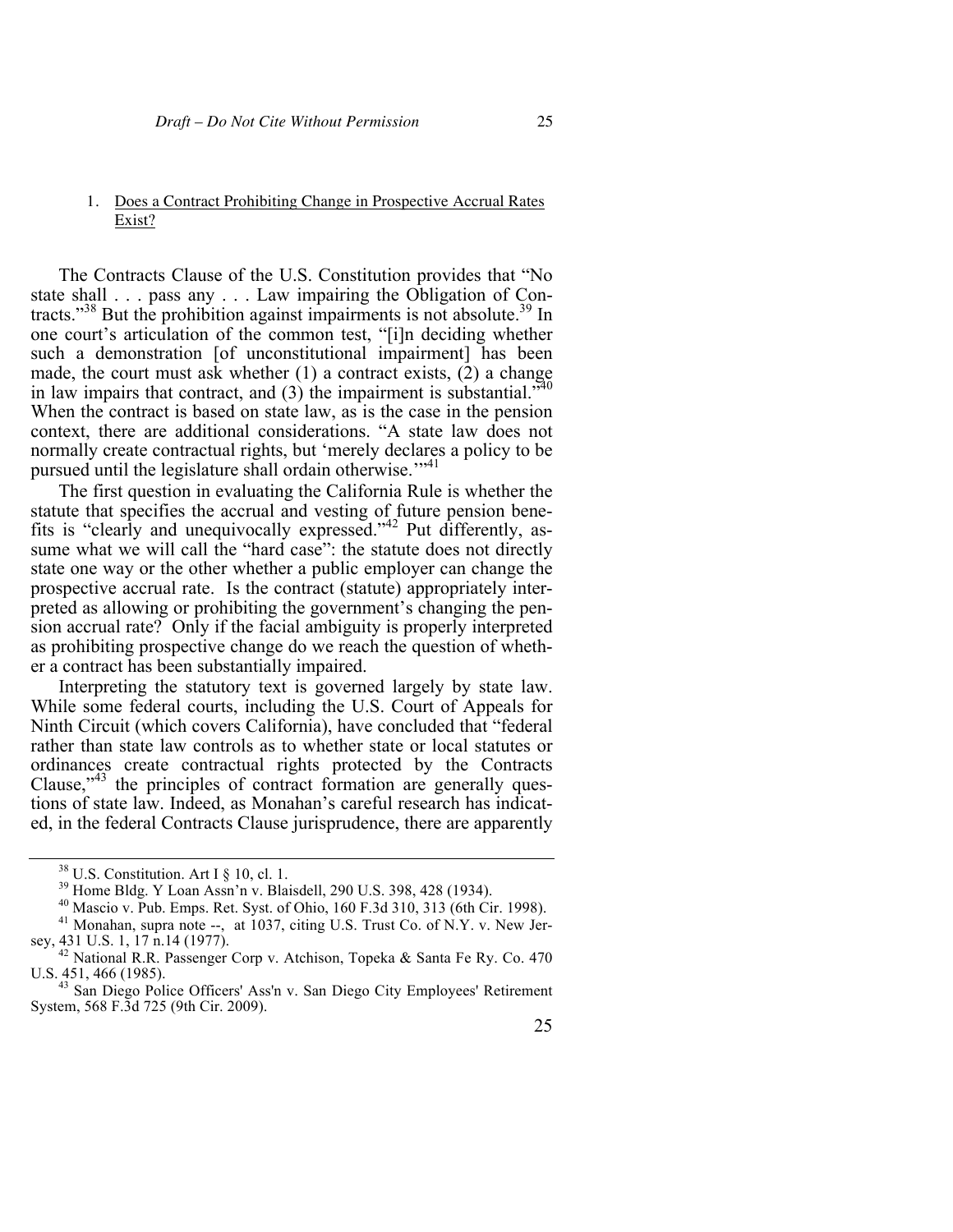"no federal cases where a federal court ruled in direct opposition to a state court's finding that a contract existed under federal law."<sup>44</sup>

The court reviewing a public pension contract entered recently as opposed to the legal historical question of what a court should have done when the issue was first presented $45$ —must therefore look at the context of state law that animated the current parties' contract negotiation. That legal context will include judicially-crafted law. And for almost a century, California has built up, and expanded upon, the notion that prospective contracts can be protected under the Contracts Clause. That century worth of law provides precedent for the conclusion that the pension statutes are contracts. In that sense, the California Rule's very existence is self-validating: governments and employees entering into public pension contracts in the shadow of that Rule can be assumed to have relied upon its validity.<sup>46</sup> The same implication would not hold in jurisdictions where the Rule is not in place.

A California court, then, could resolve the statutory ambiguity that would otherwise would allow the absence of a contractual restriction on reducing the pension accrual rate for Contracts Clause purposes by reference to the parties' assumed knowledge of the California Rule. This is not a circular argument; it would not apply to the majority of states that have not adopted the California view of prospective pension benefits, and it would not apply to the extension of the California Rule to new benefits. However, the argument that the existence of the California Rule allows a court to conclude that that the parties to an otherwise ambiguous contract intended to incorporate, sotto voce, pre-existing judicial precedent confronts an equiva-

<sup>44</sup> Monahan, supra n. 6, at 1045

<sup>45</sup> Monahan also makes an interesting historical discovery. In Monahan's words, "the notion of pension rights as contractual rights became law through a single sentence of dicta in a California Supreme Court opinion describing pensions as a form of deferred compensation that are therefore 'in a sense' part of the contract of employment." Monahan supra n. 6, at 1046. But the question is not whether a court in 1917 commented in passing that a statute of that era may have created constitutionally-protected contracts. Rather, the question is whether California courts have done so today with respect to the current state statute. The entire edifice of common law jurisprudence is built incrementally, where dictum in one case becomes the basis for a holding in another, not because it is binding but because it is persuasive. Indeed, there is an entire literature on the evolutionary dynamic of dicta becoming precedent. See, e.g., Judith M. Stinson, *Why Dicta Be-comes Holding and Why It Matters*, 76 Brook. L. Rev. 219 (2010).

<sup>&</sup>lt;sup>46</sup> That assumption is subject to challenge as an empirical matter. If early precedent, in effect, gave employees a bargaining edge that the parties then relied upon, we would expect to observe a change in the outcome of subsequent negotiations. Should a change not be observable, then the debate shifts to the implications of the stability in the contract's terms in the face of important legal change.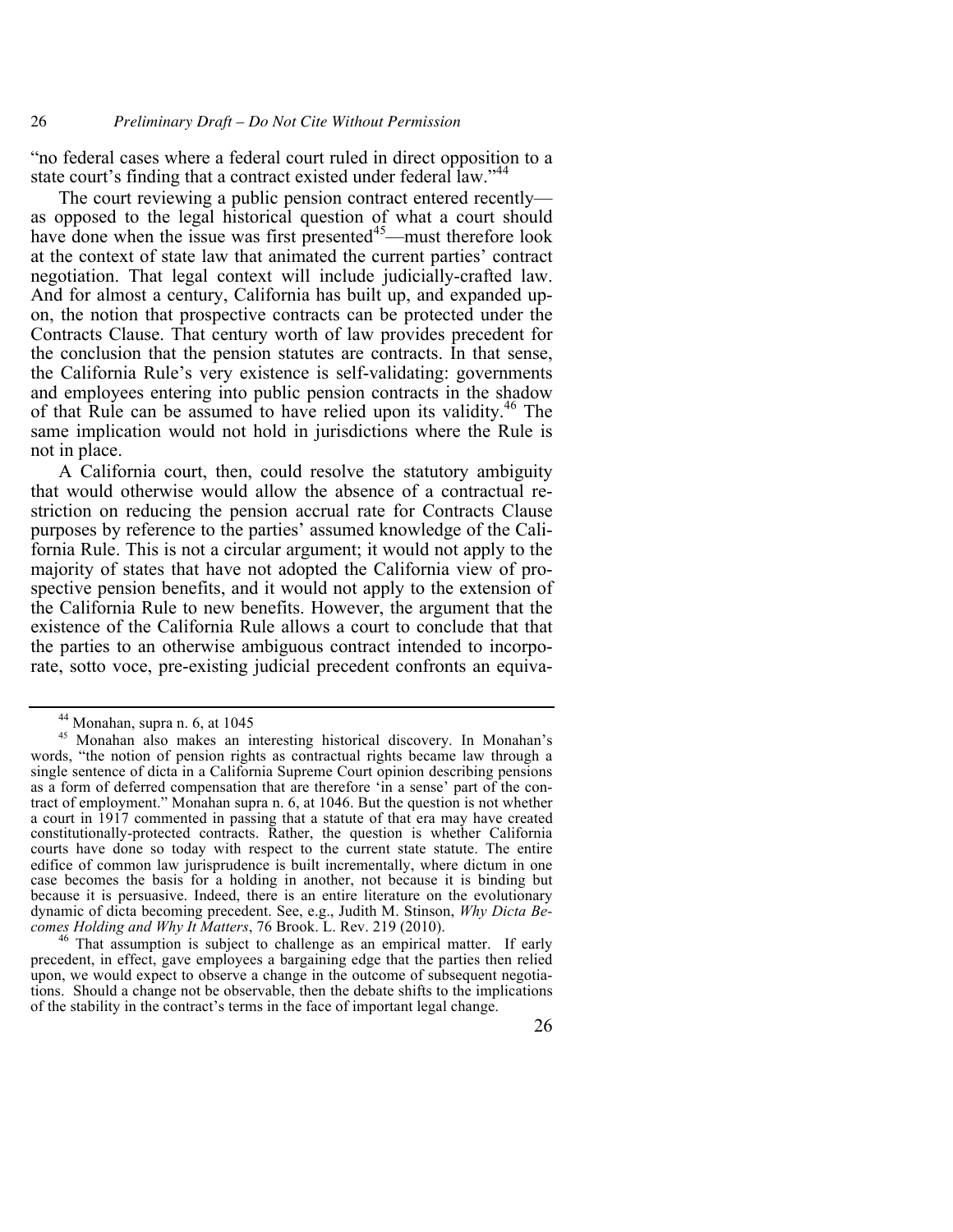lent but opposite argument. In light of the existence of the California Rule, the parties also might have chosen not to explicitly invoke it because they meant to allow the government to alter pension accrual rates prospectively. Without more, either is plausible, neither compelling.

#### 2. Economics and the Hypothetical Bargain of the California Rule

Again, the hard case requires determining whether the parties intended to be bound by contract when the statute doesn't explicitly declare that intention. Part of that analysis, then, is whether the contract makes economic sense: that is, whether the parties intended for the future accrual schedules associated with pension benefits to be included as part of the overall public contract. The California Rule interprets the public employee contract as prohibiting the employer from changing the rate at which future pension benefits accurse, but leaves the employer free to lower the employees' wages, reduce other benefits or simply fire the employee, thereby ending all pension accruals. Monahan frames the economic criticism of interpreting the public employee employment contract in this way: As Monahan writes, the California Rule

appears to create inefficiency, in that it fixes in place one part of an employee's compensation. Under existing law, states can terminate employees, lower their salaries, and change their fringe benefits absent explicit agreements to the contrary. Yet California courts have held that even though the state can terminate a worker, lower her salary, or reduce her other benefits, the state cannot decrease the worker's rate of pension accrual as long as she is employed. This framework can be welfare reducing. Given the option, an employee may prefer to accept lower future pension accruals in return for avoiding termination or a reduction in current compensation, but such deals are hard to accomplish in a system that protects the right to future accruals. It should also be noted that the protections the California Rule appears to offer are illusory, given that it simply forces a state that needs to reduce costs to do so in some area other than pension accruals—for example, through layoffs or salary reductions. Viewed holistically, the California Rule simply does not protect employees'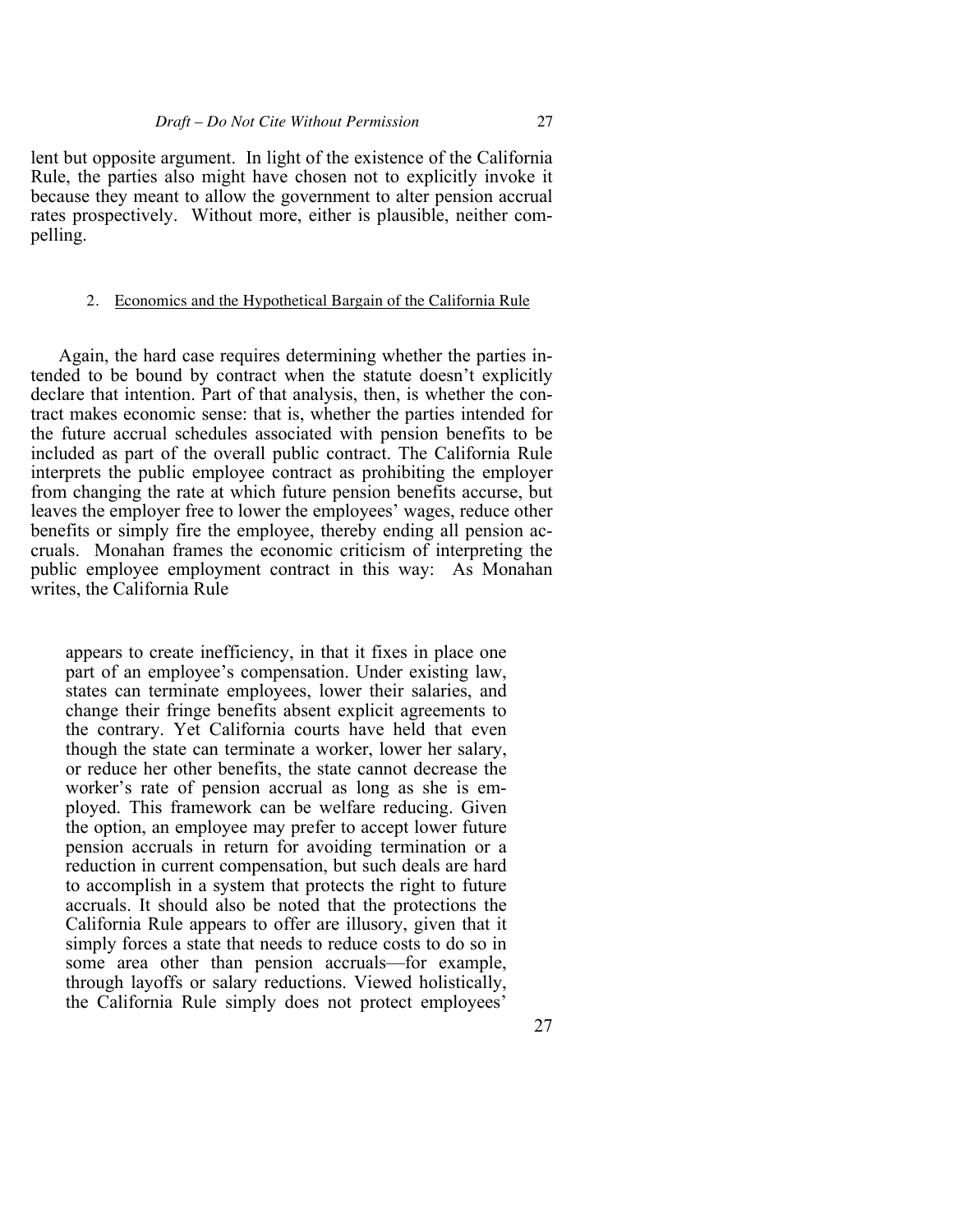economic interests, and in some cases the rule may even harm the interests of the very employees it is meant to protect. $47$ 

This critique is straight-forward and intuitive. Why would employees seek to structure their compensation in this way?

We think there are at least three reasons why the California Rule might reflect the best bargain that employees and the state could secure, but this nonetheless counterintuitive result depends critically in each case on assumptions about future circumstances,. First, the probabilities that modify each likelihood (i.e., what are the odds that in the absence of any restriction the state either would terminate the employee or adjust the rate of future pension accruals), given the costs to the state of pursuing each option, may encourage employees to push harder for pension protections than termination protections. If non-contractual costs make termination unlikely, the employee may trade off formal employment protection for contractual protection of future pension benefits.

Second, it may be easier for employees to get a new job if terminated even in a recessionary environment than to replace favorable pension accruals under a defined benefit pension plan. Given the decline in defined-benefit pensions in the private sector, there may be no substitutes for existing pensions when the substitute is needed even if alternative employment can be found.

Finally, and perhaps most convincingly, the political economy of public employee negotiations may make it more desirable for the state to substitute sufficient future compensation through increased pension accruals for current wages, that the tradeoff between current wages and future pension accrual will be favorable to the employee even if the employee may be terminated before any pension rights vest.

This last point, which is the most plausible, builds on the political pathology associated with public employment negotiation discussed in Part I: increases in current wages displace other government benefits that will disfavor some current voters and public worker strikes will seriously inconvenience many voters, in both cases to the disadvantage of current political incumbents. Thus, elected officials will be eager to trade future pension benefits for current wage increases at a rate that favors the employee. Indeed, it is this pathology that endogenizes a fiscal crisis. Put differently, the hypothetical bargain between current elected officials and current employees will reflect the

 $47$  Monahan supra note 6, at 1033.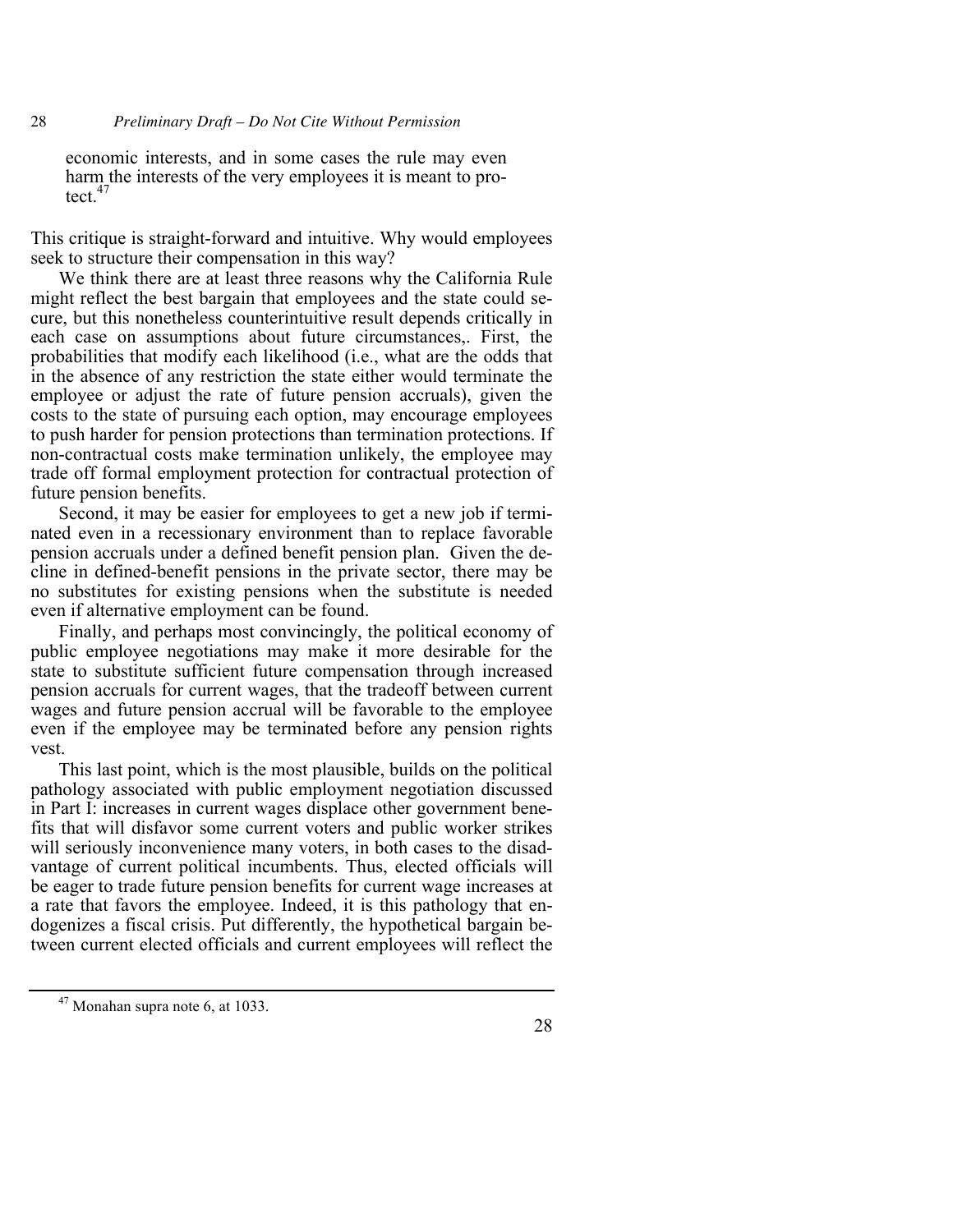gains to both sides from imposing costs on future elected officials who will have to confront the results of overpromising and underfunding future pensions, and future taxpayers who will have to pay for it. In this analysis, the resulting employee-friendly rate of substitution between current wages and future pensions makes up for the risk that an employee will be terminated.

> a. *The Probabilities of Termination versus Pension Adjustment With No Contractual Guarantees*

The first indication that employees may prefer future compensation at the expense of present compensation is that the probabilities for each outcome may be different. If the employer faces no penalty in adjusting future pension promises, the cost to the employer for doing so may be lower than the cost of layoffs. These can be costly to a state employer because they mean the employer produces less of the particular government service for voters—even if terminated employees are replaced by less well paid and pensioned employees. The employer must retrain replacements, and the replacements will be less experienced and may be less talented than the employees who are laid off. The result is that the political actors may face costs associated with the layoffs, some immediately, including the political costs associated with the drop in services.

On these assumptions, adjusting prospective pensions may impose only the cost of increased difficulty in employee retention some employees may quit, although that prospect is reduced in times of fiscal crisis because the crisis typically is associated with poor general economic conditions (which, of course, reads back on the employee's assessment of the risk and cost of being laid off in the first argument). Even if the employer reduces future pensions entirely—as many private employers have done<sup>48</sup>—such elimination is unlikely to be the equivalent of direct terminations. Only a percentage of employees will quit over the change in pension benefits. For the public employer, the budgetary benefit can be expected to come with a smaller impact on services valued by voters.

In some circumstances, a rational employee might want to roll those dice. She might reason that the government employer will lay off *x* percent of its employees *y* percent of the time, and that her individual risk of layoff is *xy*. The employee might also reason that, historically, *xy* has been very low. She might also suspect that, absent

<sup>48</sup> Daniel Gross, *Bye-Bye Pension!*, SLATE (Jan. 27, 2006, 4:17 PM), http://www.slate.com/articles/business/moneybox/2006/01/byebye\_pension.html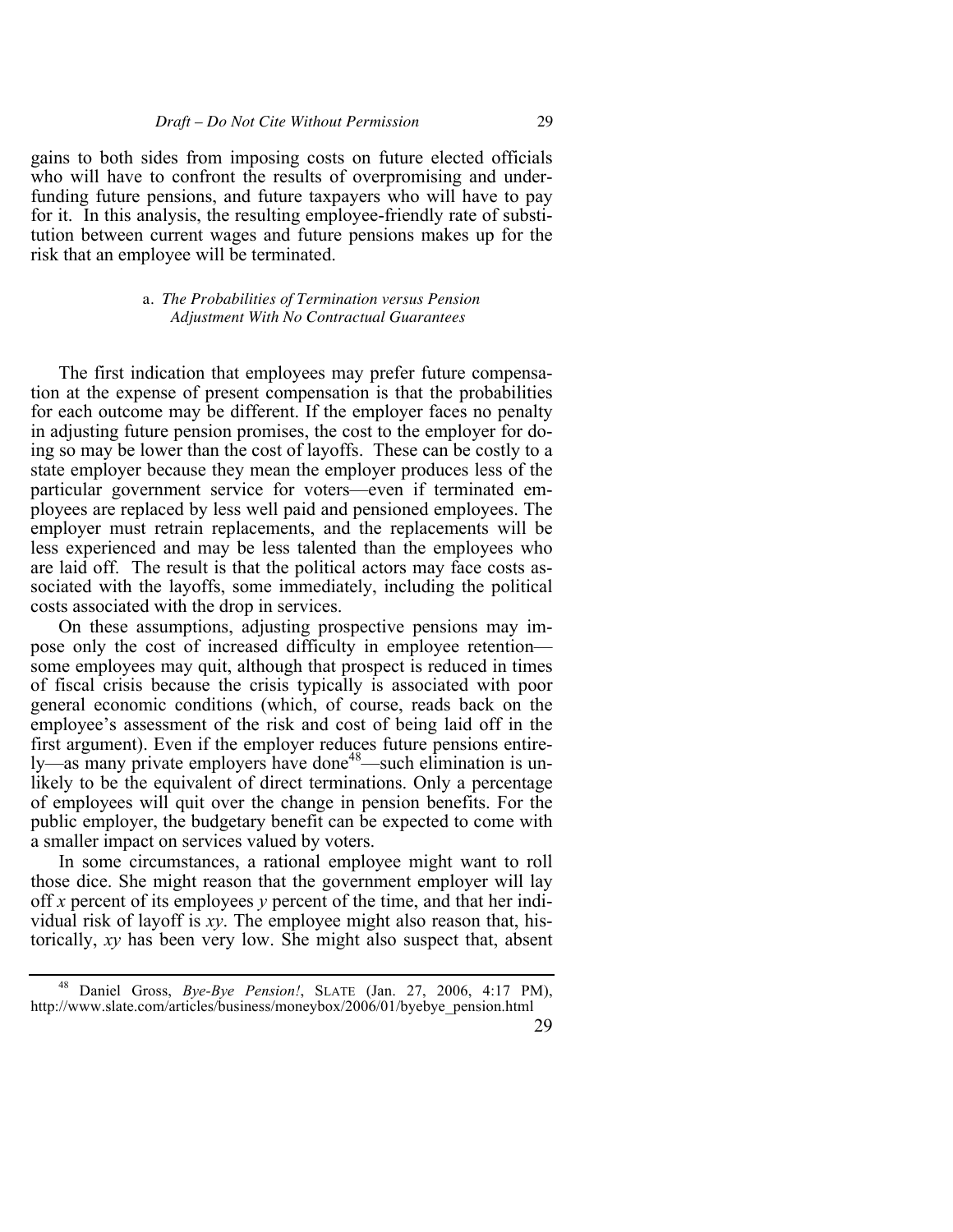stronger guarantees, the employer is likely to adjust pensions *a* percent of the time for 100% of its employees. And given the costs to the employer of such adjustments and employee's discount of the lost future pension benefits,  $a > xy$ , potentially by a significant margin. A rational employee could therefore want to avoid the greatest loss of compensation, adjusted for probabilities, and that would point toward guaranteeing the rate of future pension accruals even if those accruals remain subject to being terminated before vesting. In the end, however, the plausibility of the claim that employees may prefer the risk of layoffs to that of a reduced rate of future pension accrual depends on the *ex ante* probabilities.

#### b. *Substitution Costs Associated with Each Form of Compensation*

A second reason why rational employees might accept the combination of a guaranteed rate of future pension accruals even if an employee could be terminated before benefits vest is the employees' relative substitution costs—the costs of being forced to find a new job compared to the availability of similar pension benefits in other employment. That comparison may favor guarantees for prospective payment over guarantees of current employment. During years of employment, a terminated employee can seek reemployment in the labor market. The costs of doing so depends on the availability of alternative employment and the substitute wage. The likelihood of replacing a defined-benefit pension, on the other hand, is quite low in today's economy; the number of defined benefit plans has dropped significantly in the private sector. In 1990, defined contribution plans and Individual Retirement Accounts (IRAs) totaled \$1.5 trillion, and private defined benefit plans approximately \$1.6 trillion. Almost all of the subsequent growth in retirement assets has taken place in defined contribution plans and IRAs (\$9.2 trillion in total by 2010), rather than in private defined benefit plans (\$2.2 trillion by 2010). Moreover, the remaining defined benefit plans were increasingly in the public sector.<sup>49</sup>

<sup>49</sup> The data comes from the Investment Company Institute, 2011 Investment Company Fact Book 101 fig.7.2, 102 (2011), available at http://www.ici.org/pdf/2011\_factbook.pdf ; David Crane, *Traditional Pension Plans Can Still Work. Really*, BLOOMBERG (June 24, 2013), http://www.bloomberg.com/news/2013-06-24/traditional-pension-plans-can-still-

30 work-really-.html ("These traditional retirement benefits have been disappearing in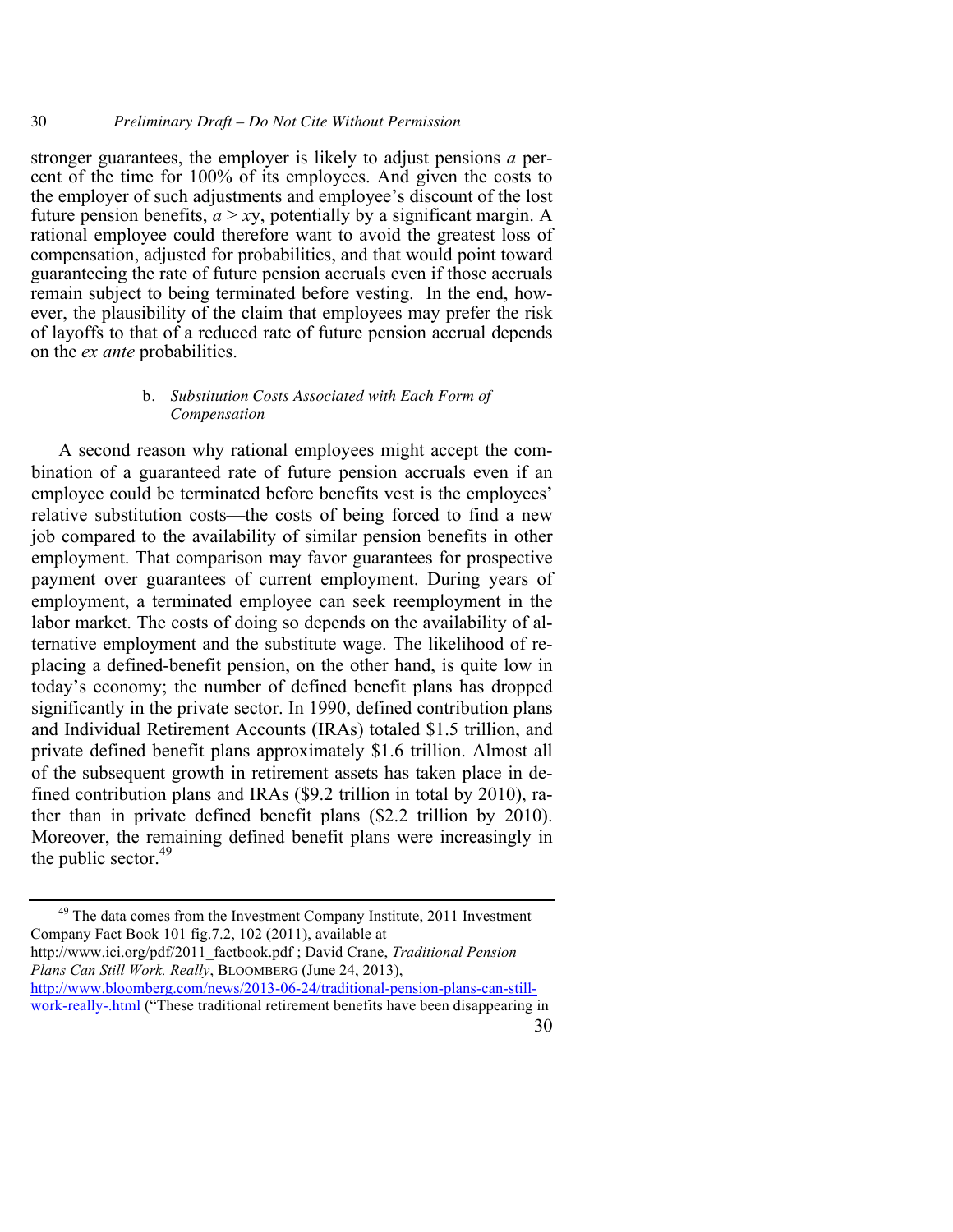The employee's utility function extends presumably over her natural life: if the rational outcome is to maximize that function, then an economic assessment of the California Rule—the foundation for the hypothetical contract assessment of the constitutionally protected contract's interpretation—must pay attention to likely substitution costs to the employee of *both* termination of employment and adjustment/termination of future pension benefits. It is easy to imagine that function maximized for prospective pensions, particularly if (1) the likelihood of pension adjustment absent guarantee is higher than termination; (2) the likelihood of termination does not go up materially as a result of pension accrual guarantee; (3) the availability of the alternative employment is high; but (4) the alternative for comparable post-retirement compensation is low. Again, the plausibility depends on the expected probabilities.

#### c. *The Public Employee Bargainning Pathology*

The foregoing analysis is essentially a possibility analysis. Depending on the coefficients assigned to each variable, employees might or might not favor guaranteed pension accrual rates over increased wages. But the difficulty of the analysis for present purposes is that over time the value of the coefficients will change with economic and labor market conditions. For the hypothetical bargain interpretation to support constitutional protection of future pension accrual rates, the employees and the government employer's preference must remain constant, because constitutional protection serves to petrify the labor contract. There is, however, one explanation for why the parties might select the California Rule as a matter of preference that is far less sensitive to changing economic conditions: the political economy pathology of public employee bargaining.

Part I developed the political economy of public employee bargaining, and we won't entirely recount those points. It is sufficient to note only that the pressures and incentives of negotiating employees and public officials point very strongly toward structuring compensation so that paying that compensation will be somebody else's problem. Thus, at the time of negotiations, it may be in all parties' interests—the employees, the elected officials and the general public—to defer the hard choices until a later point when at least the elected officials and the electorate may be different. In other words,

the private sector…yet defined-benefit plans remain the dominant form of pension for state- and local-government employees")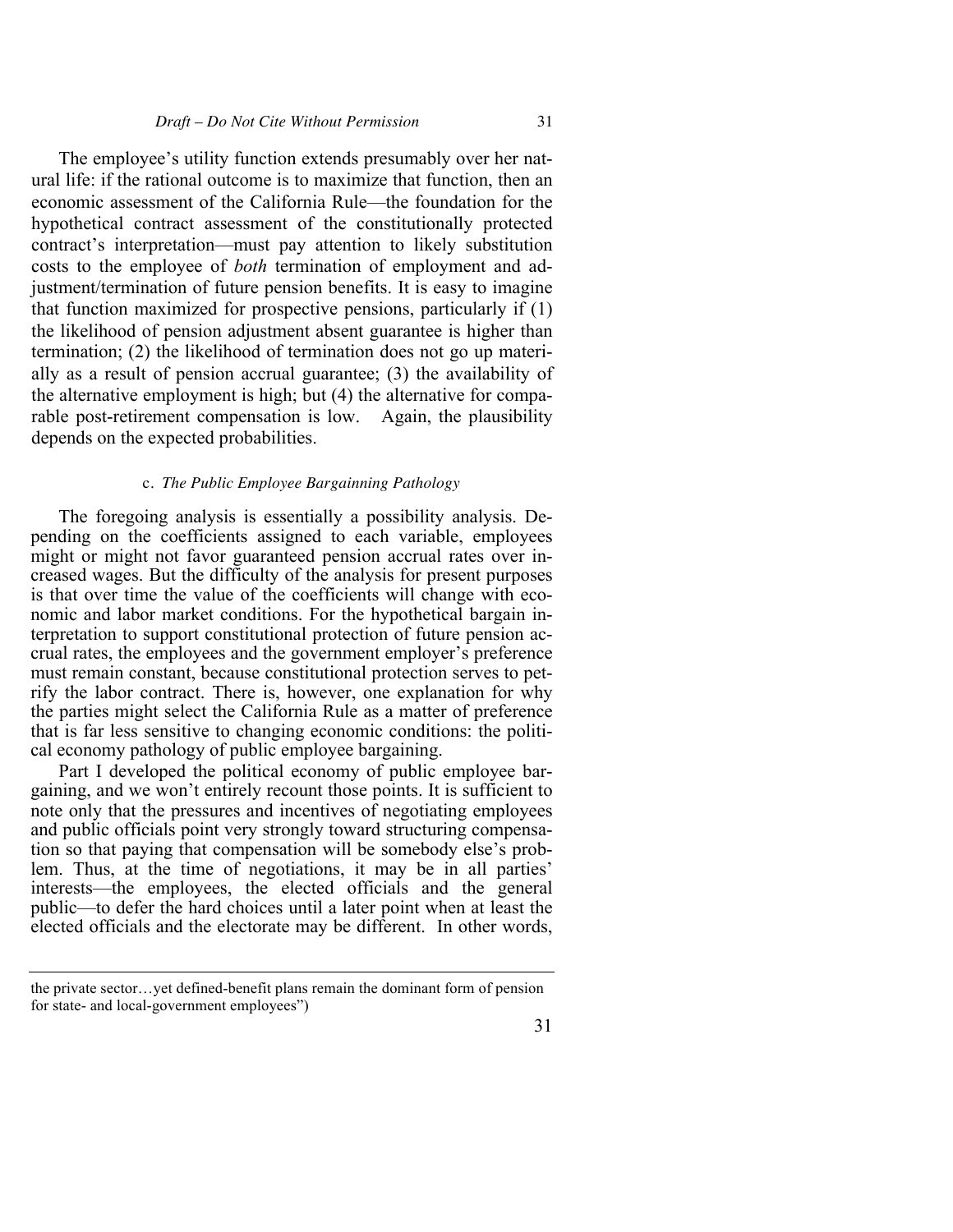32 *Preliminary Draft – Do Not Cite Without Permission*

the easy resolution to a thorny current fiscal problem is to make it the problem of future politicians, future employees, and future citizens. This phenomenon is the central factor in endogenizing fiscal crises: they result importantly from political system failures.

And here is the central irony in the California Rule. Employees may prefer pension protection over current wages, but this preference is highly sensitive to the fact that elected officials' preferences cause them to impose a high discount rate to future compensation for political as opposed to fiscal reasons. Thus, employees may well prefer the California Rule, but only because elected officials, in effect, are willing to pay so much more in future, but uncertain, pension benefits that they outweigh what would be available in certain current wages and job protection. The result is that the most plausible hypothetical bargain analysis of the California Rule results in constitutionally protecting the very political pathology that endogenizes fiscal crises in the first place.

#### 3. The Impairment Requirement

The legal analysis does not end, however, with the determination that a contract with the terms reflected in the California Rule exists; to violate the Contracts Clause, the governmental action—here the reduction of future pension accrual rates—must also substantially impair the California Rule contract. And it is this last step $50$  that provides the foundation for applying the institutionalist framework we develop in this essay. Whether an impairment is "substantial" is as open-ended an inquiry as it sounds. But a common conclusion is that an impairment is *not* substantial if it is "justified by a significant and legitimate public purpose" and is "both reasonable and necessary to fulfill such public purpose."<sup>51</sup>

The public purpose exception is the vehicle by which a court can recognize its institutional incompetence in the fiscal policy-making space and therefore reach a conclusion that can be reversed in the political process, even if courts have been reluctant to invoke the exception historically. A court can—and we argue, should—determine that responding to an endogenous fiscal crisis satisfies the public purpose requirement and that reducing the level of prospective pension under-

 $50$  Again, the actual analysis separates the substantial impairment question into two: was there an impairment, and was it substantial? Because there is no question as to impairment, we collapse the two questions into one. 51 *Id*. (citations omitted).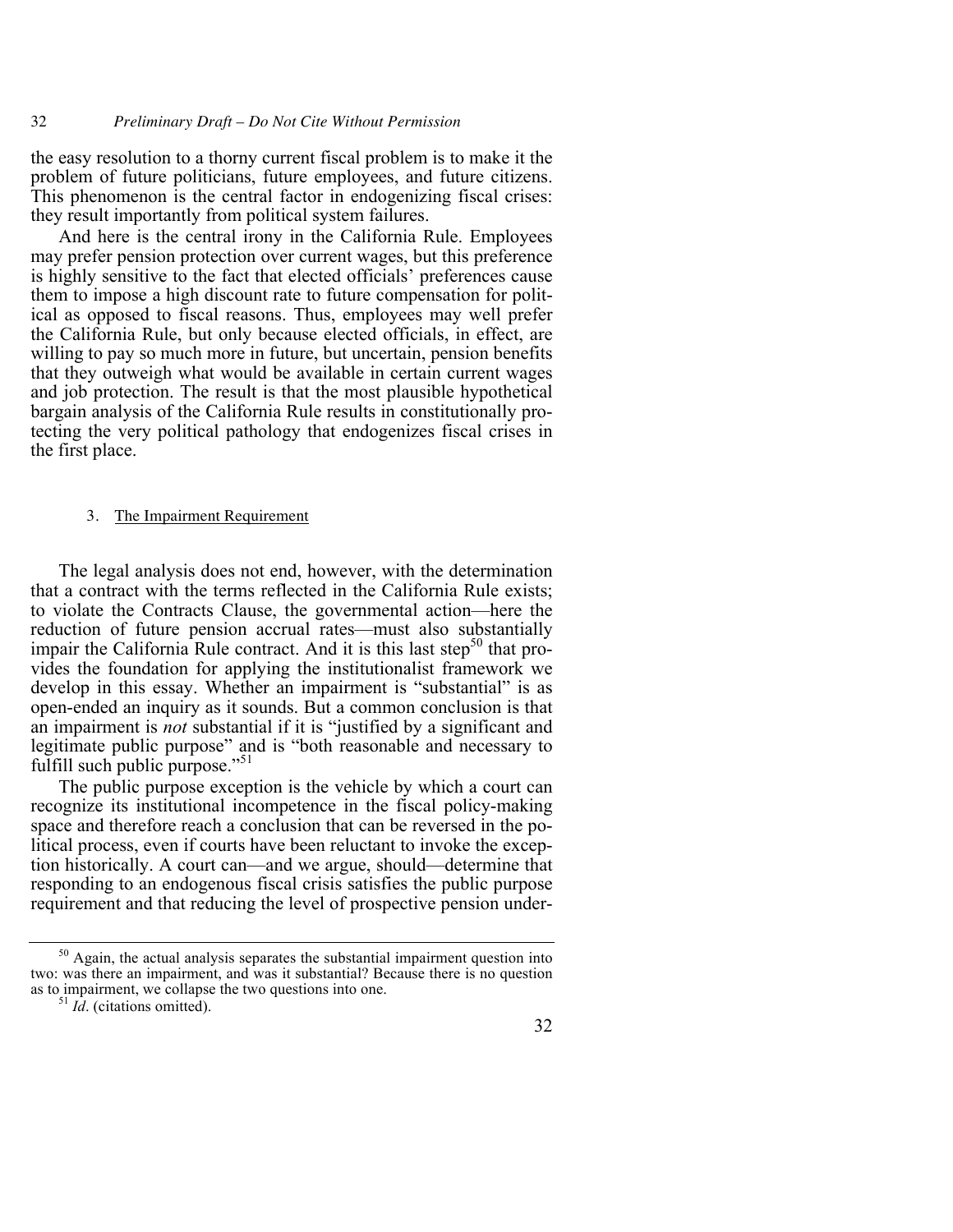funding is an appropriate means to address that purpose.<sup>52</sup> This position would be buttressed by the frank acknowledgment courts are institutionally unsuited to resolving fiscal crises by removing that resolution from the political arena by constitutionalizing it. $53$ 

For these reasons, we think the legal case against the California Rule is strong; but in jurisdictions where the public pension commitments were entered in the shadow of such a rule, the legal case in favor is, if not compelling, is also not weak. Resolving the interpretive question that underlies the California Rule is hard, particularly where the Rule has been in place for some time, and so may have been part of the negotiating context. We argue that this very difficulty, in the context of fiscal crises, points toward resolution by a determination that the impairment is justified by the public purpose exception; the alternative is to reify the political pathology that created the crisis. If the electorate disagrees, it can fire the officials who changed the law to impair the contract in the first place. An alternative ruling—that the change in law is unconstitutional—is essentially protected from democratic review.

## III. THE EASY CASE THE COURT GOT WRONG: SAN JOSE AND THE APPLICABILITY OF THE CALIFORNIA RULE

Not all questions of contract interpretation in the public employment context are hard cases. The most obvious easy case is the one where the public employee has already performed the work associated with a specific pension commitment. That is, a retiree on a pension has no further work to do; one who has worked for ten years has already accrued future pension benefits based on those ten years of service. In these cases, the pension rights are "vested," and not subject to future alteration without violating the Contracts Clause.

But there is another category of easy cases that do not require deep institutional analysis. That easy case is when the contract—in the form of the city charter and related documents—explicitly re-

<sup>52</sup> Whitney Cloud, *State Pension Deficits, the Recession, and A Modern View of the Contracts Clause*, 120 YALE L.J. 2199, 2209 (2011) (Although allowing legislatures to use financial downturns as justification for modifying state contracts is risky, the effects of the Recession on pension deficits justify Contract Clause exception for Colorado's pension modifications) <sup>53</sup> See Peter Conti-Brown, *Is the Federal Reserve Unconstitutional? And Who* 

*Decides?*, LIBRARY OF LAW AND LIBERTY (Sept. 1, 2013) http://www.libertylawsite.org/liberty-forum/is-the-federal-reserve-constitutional/ (summarizing the doctrine of "equitable discretion" that prevents a court from reaching a conclusion on a case that is otherwise justiciable)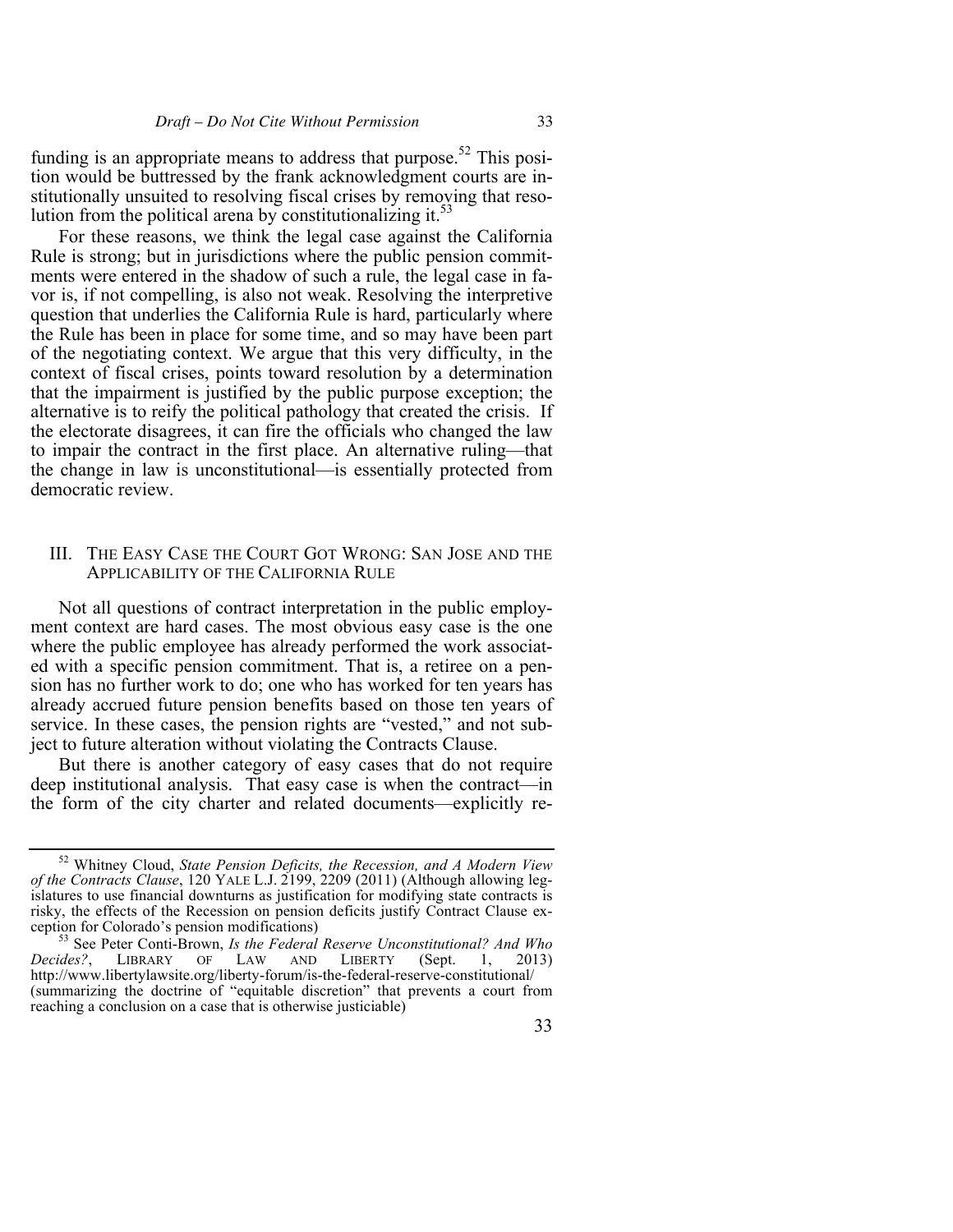serves the right to modify prospective pension commitments. In that case, the contract is clear: the terms allow for this kind of modification, and there can therefore be no impairment, substantial or otherwise. This is in the first instance pure contract law; the case is resolved before the court reaches Contract Clause analysis.

And yet, this case is worth exploring both because it is under active litigation in one of the most important examples of municipal pension crisis resolution, and because the trial court got the easy case exactly wrong. This Part briefly outlines the legal challenge of the efforts underway in San Jose, and how the city council, mayor, and voters sought to restructure their pension obligations consistent with the law—including the California Rule. It also outlines the December 2013 opinion of the Santa Clara County Court that found the city's efforts violated the California Rule.<sup>54</sup> We explain how the court got it wrong, and why this is an easy case. We then explain that, even if one disagrees with our conclusion that the San Jose case is easy, the case nonetheless perfectly illustrates the dangers of constitutionalizing the fiscal policy-making apparatus. We do not offer a complete legal analysis of the issues involved in the case as framed by the Superior Court; for our purposes it is sufficient to show how the case illustrates why the judiciary is so ill-suited to fiscal policy-making, even in a crisis.

# A. *San Jose's Measure B*

Beginning in 2008, the city of San Jose—the capital of Silicon Valley, as it bills itself—faced a looming fiscal crisis. The crisis had not yet broken: that is, the city had not declared any kind of fiscal emergency.<sup>55</sup> But there was reason for the city to be nervous. In a single year, the city's two retirement funds—one created by the city's charter to provide pensions for its public safety employees (predominantly police and fire) and the second for the rest of its civilian employees—lost \$1 billion.<sup>56</sup> With the recession, the tax base shrank while the pension demands, with benefits and discount rates determined during rosier economic periods, stayed fixed and even expanded.<sup>5</sup>

The city's first response was to eliminate jobs and reduce city

 $<sup>54</sup>$  San Jose Police Officers' Association v. City of San Jose, No 1-12-CV-225926 (tentative decision, filed December 20, 2013) (hereinafter "San Jose Police").</sup>

<sup>&</sup>lt;sup>55</sup> CITY OF SAN JOSE, FISCAL AND SERVICE LEVEL EMERGENCY REPORT (2011). <sup>56</sup> *Id.* at 46.

<sup>57</sup> *Id.* at 52-54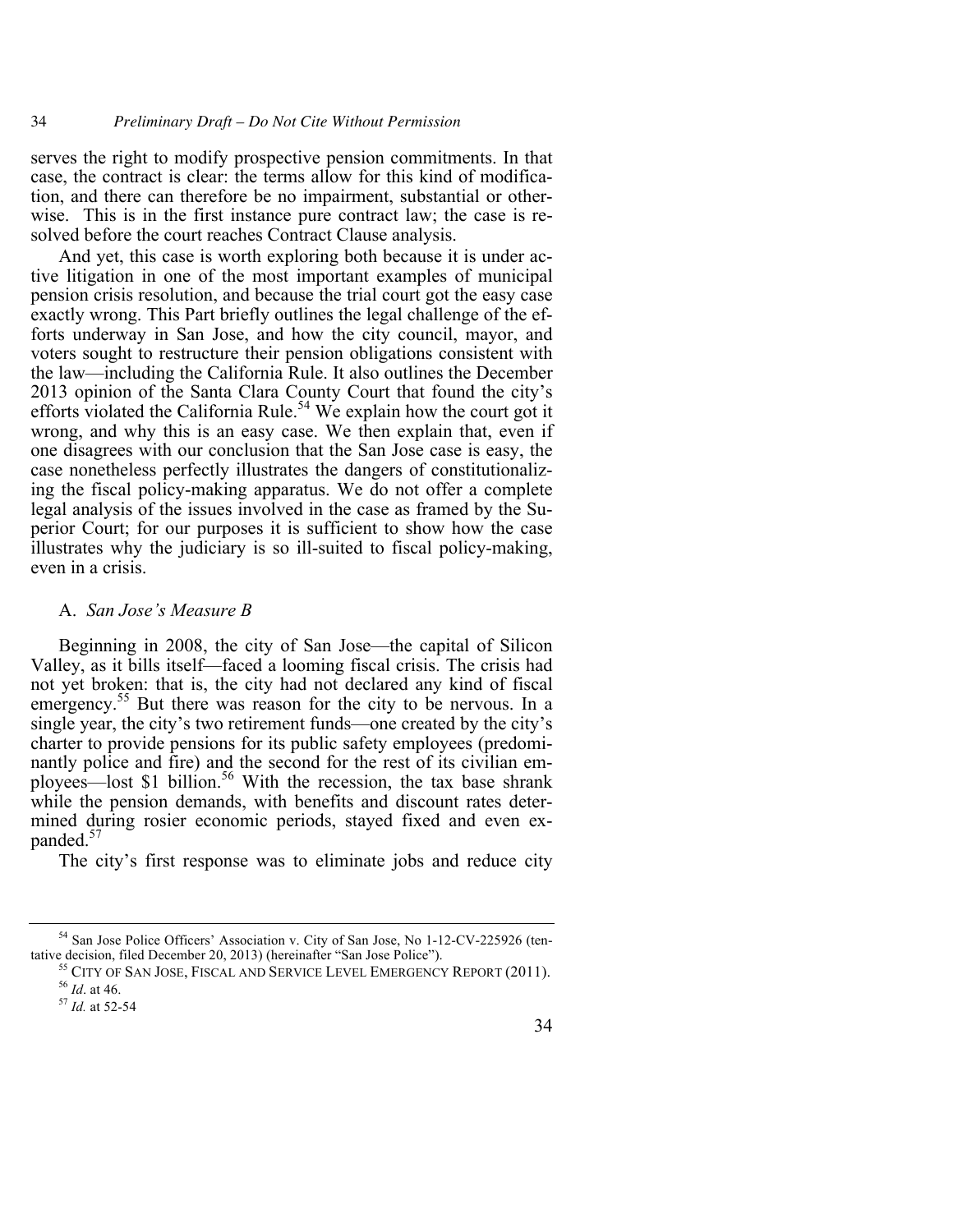services.<sup>58</sup> But the city, led by Democratic mayor Chuck Reed, also instituted a fiscal reform effort meant to place San Jose on stronger fiscal footing for the foreseeable future. The plan, which became the "Sustainable Retirement Benefits and Compensation Act," and known generally as "Measure B," was designed by the mayor and his advisers, adopted by the city council, and ultimately placed before the city's voters for approval. On June 5, 2012, 70 percent of this overwhelmingly Democratic city approved the fiscal measures. The political affiliations are relevant only to highlight that San Jose was not a hotbed of anti-union sentiment.

Measure B included substantial changes to the city's fiscal policies, but also included findings of legislative fact. Among other conclusions, the voters determined that "[t]he City's ability to provide its citizens with Essential City Services has been and continues to be threatened by budget cuts caused mainly by the climbing costs of employee benefit programs, and exacerbated by the economic crisis."<sup>59</sup> The voters also concluded that resolution of the looming fiscal crisis on the back of reduced services would "endanger the health, safety and well-being of the residents of San Jose."<sup>60</sup> Even excluding the consequences to the city's residents, the voters, by approving Measure B, also concluded that "[w]ithout the reasonable cost containment provided in this Act, the economic viability of the City, and hence, the City's employment benefit programs, will be placed at imminent risk."<sup>61</sup>

After determining these fiscal facts, Measure B proposed sweeping restructuring of how the city would compensate its employees. Some of its details are worth summarizing to illustrate how political and technical they are. New employees would be placed in a lowercost retirement plan that required 50 percent contribution by the employees themselves, up from roughly 25 percent under the previous plan.<sup>62</sup> Any defined benefit plan had a retirement age of 60 for public safety employees,  $65$  for other employees ( $\mu$ p from 50 years and 25 years of service and 55 years, respectively), $63$  with the option to retire

<sup>&</sup>lt;sup>58</sup> *Id.* at 25-26.<br><sup>59</sup> Sustainable Retirement Benefits and Compensation Act, SAN JOSE, CAL., CITY CHARTER art. XV, § 1501-A.

 $^{60}$   $\emph{Id}.$ 

 $^{61}$   $\emph{Id.}$ 

<sup>62</sup> Sustainable Retirement Benefits and Compensation Act, SAN JOSE, CAL., CITY CHARTER art. XV, § 1512-A (2013).

<sup>63</sup> Sustainable Retirement Benefits and Compensation Act, SAN JOSE, CAL., CITY CHARTER art. XV, § 1508-A (2013); *San Jose's Pension Problems*, OFFICE OF MAYOR CHUCK REED (Sept. 9, 2012), http://www.sanjoseca.gov/index.aspx?nid=2200#1.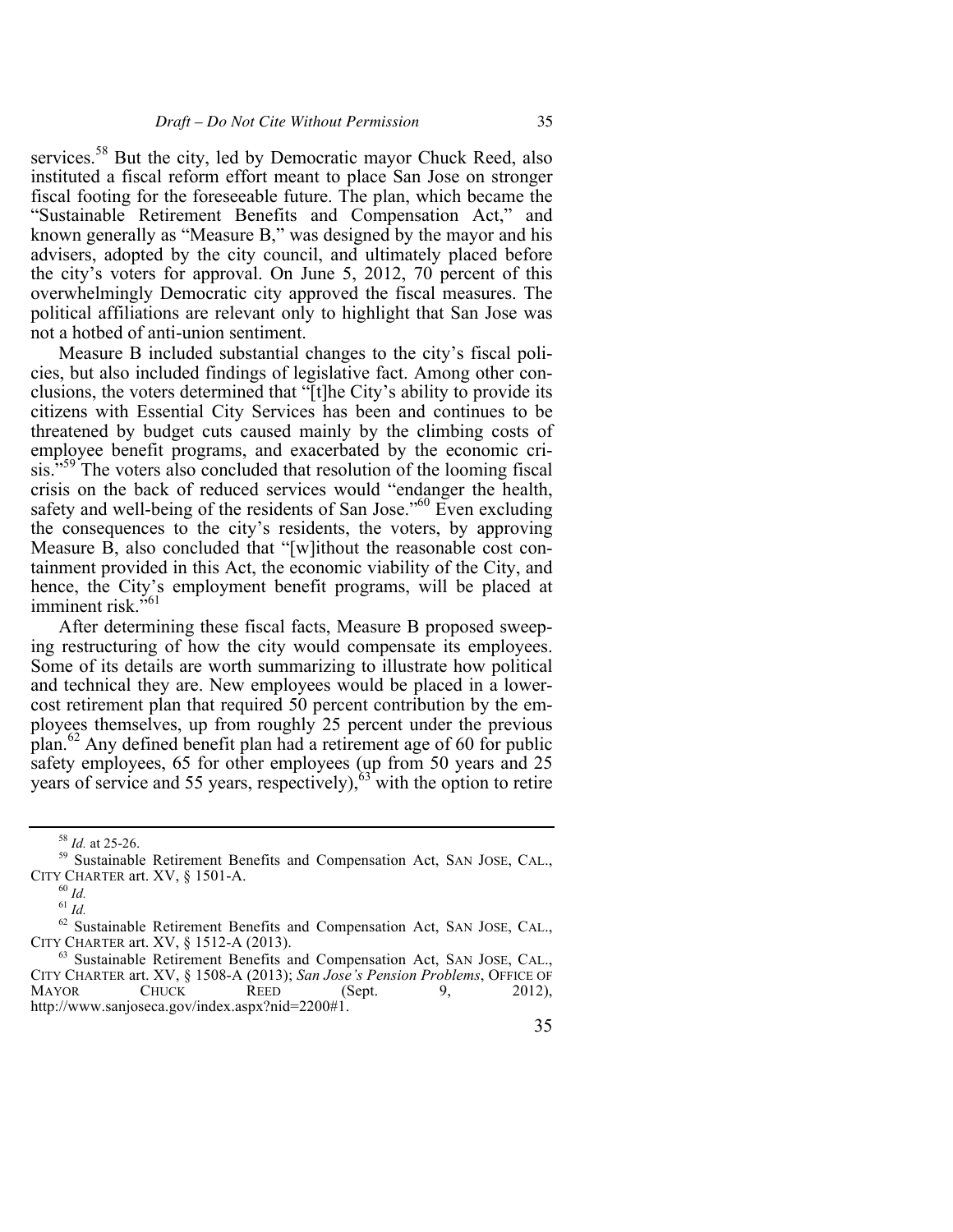earlier with reduced benefits. Changes in the accrual rate provided that defined-benefit pensions could not exceed 2 percent of the employee's salary per year of service, with a maximum benefit of 65 percent. Under the previous system, the accrual rate for definedbenefit pensions for police officer was 2.5% per year for the first 20 years of service and 4% per year for every year thereafter, with a maximum benefit of 90%. The accrual rates for firefighters was roughly the same; for non-public safety employees, the accrual rate was  $2.5\%$ , with a maximum of  $75\%$ .<sup>64</sup>

Again, these sweeping changes only applied to new employees. For current employees, Measure B gave the option of contributing more to keep the retirement plan that applied to them at the time of passage to ensure adequate funding, or to opt into a less generous prospective plan. Under the first option, the current employees could pay for the unfunded liabilities by contributing 4 percent of their salaries (with an additional 4 percent of their salaries added per year) until either the underfunded liabilities were covered, or the employees were paying 16 percent of their salaries, whichever came first. Under the second option, current employees kept benefits already vested, but would accrue in the future at a much lower rate prospectively, and have a higher retirement age.<sup>65</sup>

Retirees' benefits would remain largely untouched. Measure B's only change to existing retiree benefits came in the form of an additional power to the City Council that would allow the Council to temporarily suspend retiree Cost of Living Adjustments during a fiscal emergency.<sup>66</sup> Measure B also eliminated "bonus" pension checks,  $67$  and prohibited the City Council from enhancing retirement benefits without city approval.

Immediately after Measure B was approved by the City and the voters, several employees, retirees, and public employee unions sued under various causes of action. We will focus here only those related to the Contracts Clause (and its California counterpart, the Impairment of Contract clause in the California Constitution).

<sup>64</sup> *San Jose's Pension Problems*, OFFICE OF MAYOR CHUCK REED (Sept. 9, 2012), http://www.sanjoseca.gov/index.aspx?nid=2200#1..

<sup>&</sup>lt;sup>65</sup> Sustainable Retirement Benefits and Compensation Act, SAN JOSE, CAL., CITY CHARTER art. XV, § 1506-A(b) (2013).<sup>1</sup>.

<sup>66</sup> Sustainable Retirement Benefits and Compensation Act, SAN JOSE, CAL., CITY CHARTER art. XV, § 1510-A(a) (2013).

<sup>67</sup> "Bonus" pension checks occurred when the investment performance of the allowed it to remain fully funded after a bonus of the excess investment returns that year was paid to retirees. The San Jose court recognized that such bonus payments were unsound: if the City paid out the excess returns in good years, it would be short of funds in bad years, with the dynamic driving the fund into an unfunded status. *San Jose Police*, *supra* note XX at 22-27.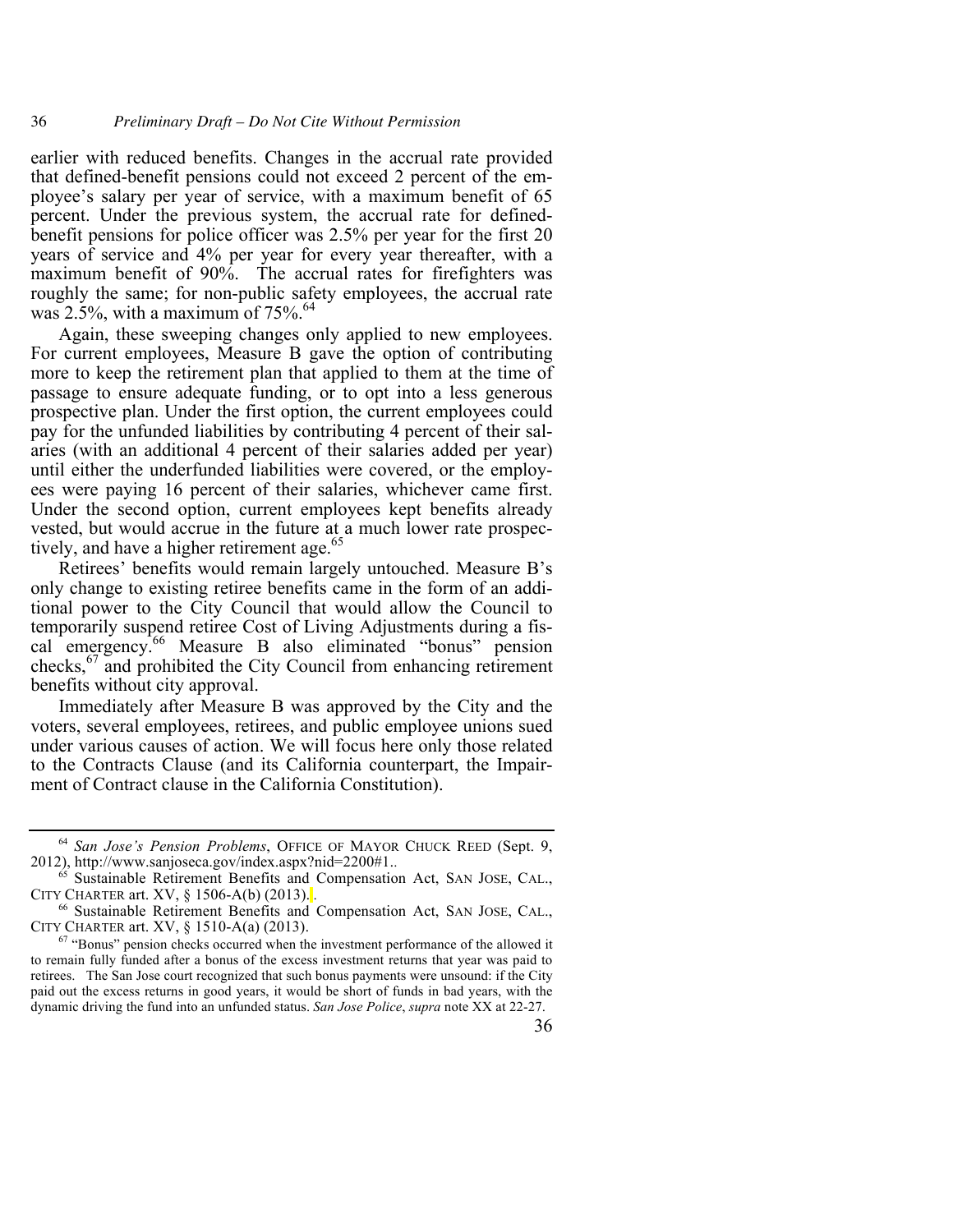In its opinion on December 19, 2013, the Superior Court upheld several Measure B provisions, including those requiring voter approval of any changes to benefits and the elimination of special bonuses. But it held that future pension accruals vested at the time the employment contract is entered, as opposed to after the work associated with the benefits have accrued. The court recognized that the result was a contract that did not protect wages or employment, but protected only future accrual rates for employees that remained after layoffs. The court did not address the central interpretive question: whether the contract as the court construed it made any economic sense for the parties.

Both sides declared the court's decision a victory,<sup>68</sup> and Mayor Reed claimed that the negative results only "highlight[] the fact that current California law provides cities, counties and other government agencies with very little flexibility in controlling their retirement costs."<sup>69</sup> The Mayor is wrong on both counts. The city lost the main legal event; the other challenges are a sideshow to the main event of pension reform. And the result is not compelled by California law, even given the California Rule. The result is to constitutionalize the political pathology that got San Jose where it was. Current elected officials and current voters were constrained by political decisions of prior officials to push the problem to future officials.

To understand the court's decision, and why the San Jose case is an easy one, we must understand the nature of the public employment contract the court construed. Unlike in other cases invoking the California Rule, San Jose's city charter explicitly reserves rights to the city to "amend or otherwise change" its retirement plans and to "repeal or amend" any retirement system. This ability to amend retirement plans is intended to shape the "contract" that would be subject to a Contracts Clause analysis. This strategy has been endorsed by California courts: "The modification of a retirement plan pursuant to a reservation of the power to do so [in a city charter] is consistent with the terms of any contract extended by the [retirement] plan and does not violate the contract clause of the federal constitution."<sup>70</sup> In other words, the contract entered by the public employees included a right of amendment by the city; the city exercised that right; the contract was therefore not impaired, substantially or not. The reservation of rights makes this an easy case, far easier than where amendment

<sup>68</sup> Norimitsu Onishi & Rick Lyman, *Cut Salaries, Not Pensions in San Jose, Judge Rules* (N.Y. TIMES, Dec. 23, 2013), http://www.nytimes.com/2013/12/24/us/a-mixed-ruling-on-san-jose-cuts.html

<sup>69</sup> *Id.*

<sup>70</sup> *Walsh v. Bd. of Admin.*, 4 Cal. App. 4th 682, 700 (Cal. Ct. App. 1992).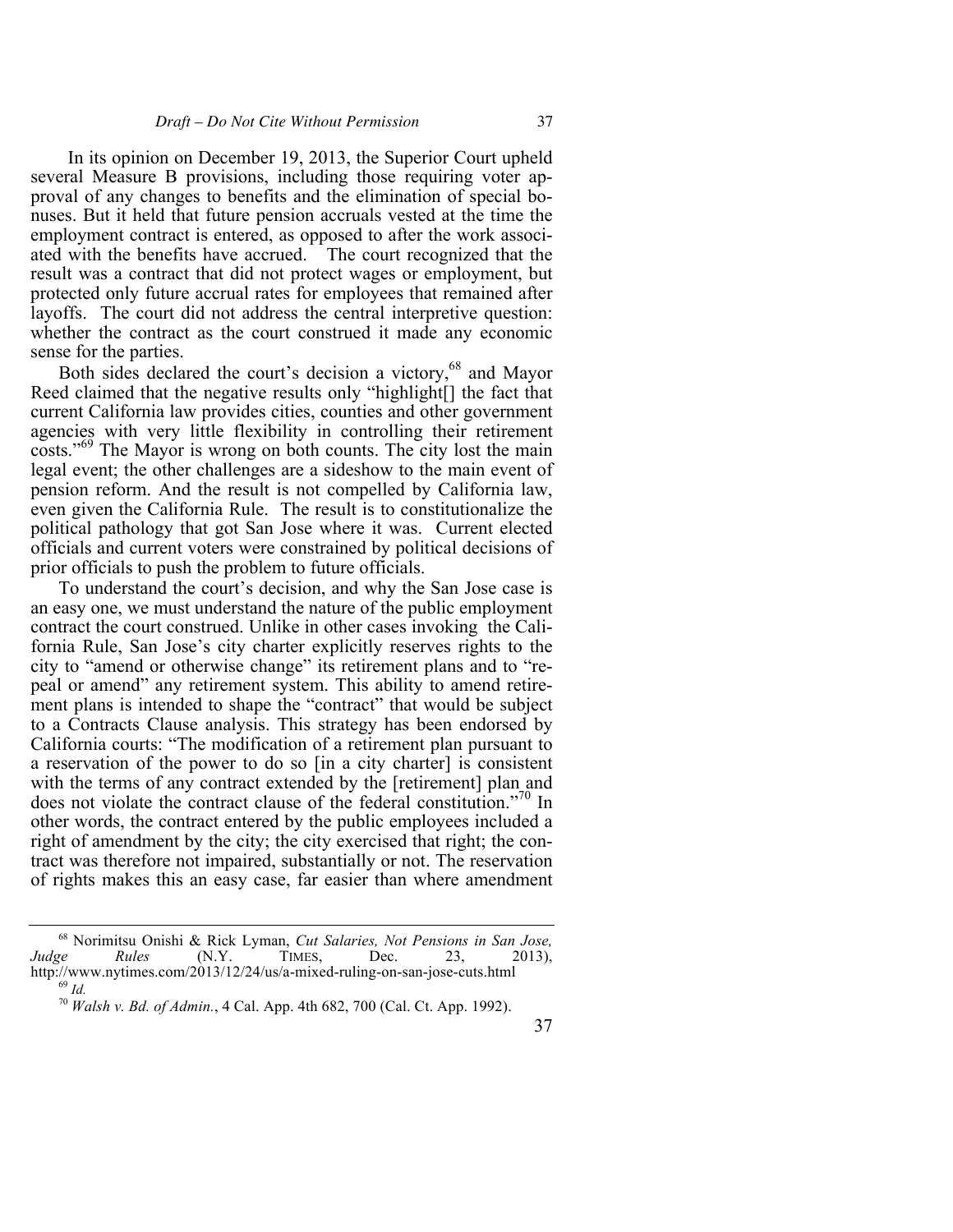clauses do not appear in the "contract" between the government and its employees.

The trial court disagreed, essentially without explanation. It initially rejected the plaintiffs' whimsical arguments that the reservation-of-rights failed on its own terms, as it reserved the rights to the city council and not to the voters who ultimately approved Measure B. The court thought this an affront to democratic structure, but the argument is also inconsistent with the facts: the city council *did* approve Measure B; it was also approved by the voters subsequently.

But the trial court's main conclusion was that the sweeping language in *Walsh*—the case cited above—was limited case to its own peculiar facts.<sup>72</sup> Those facts were indeed peculiar, as the case raised the unique situation where the California legislators transitioned from part-time to full-time status while, at the same time, completely redid district apportionments to make them consistent with the U.S. Supreme Court's "one-person, one-vote" rule of equal protection.<sup>73</sup> But that is the problem with the *San Jose Police* court's analysis: after concluding that *Walsh* provided a sensible rule of construction for "reservation-of-rights" clauses, it simply concluded that the "the last sentence of footnote 6" in the opinion meant that the application of the opinion should be restricted to its facts.<sup>74</sup> But applying old law to new cases is exactly the judicial function. The court should have at least made an effort to explain the applicability of the City's reservation of rights, especially after the court had dismissed as unpersuasive the idea that the clause was facially illegal.<sup>75</sup>

The court did not engage the nature of Measure B's choices to allow employees to restructure their benefits under an option, did not differentiate—at all, even in passing—between accrued benefits and unaccrued benefits. Put most directly the court was not compelled to reach this result, and *Walsh* and the terms of the San Jose Charter invited it to credit the terms of the charter and shift the issue from the court room to the political arena.

The court's error was in not doing so. This is an easy case: a reservation of rights may not preclude the creation of *any* vested rights subject to the Contracts Clause, but such a reservation surely puts bargaining parties on notice that prospective benefits are subject to change. The contract makes that likelihood plain. And so the court took for itself a choice better made by the political institutions, with-

<sup>&</sup>lt;sup>71</sup> San Jose Police, *supra* note XX at 10-11.<br><sup>72</sup> *Id.* at 11.

<sup>72</sup> *Id*. at 11. 73 *Walsh*, 4 Cal. App. 4th at 690. 74 *San Jose Police*, supra note XX at 11. 75 *Id*. at 10.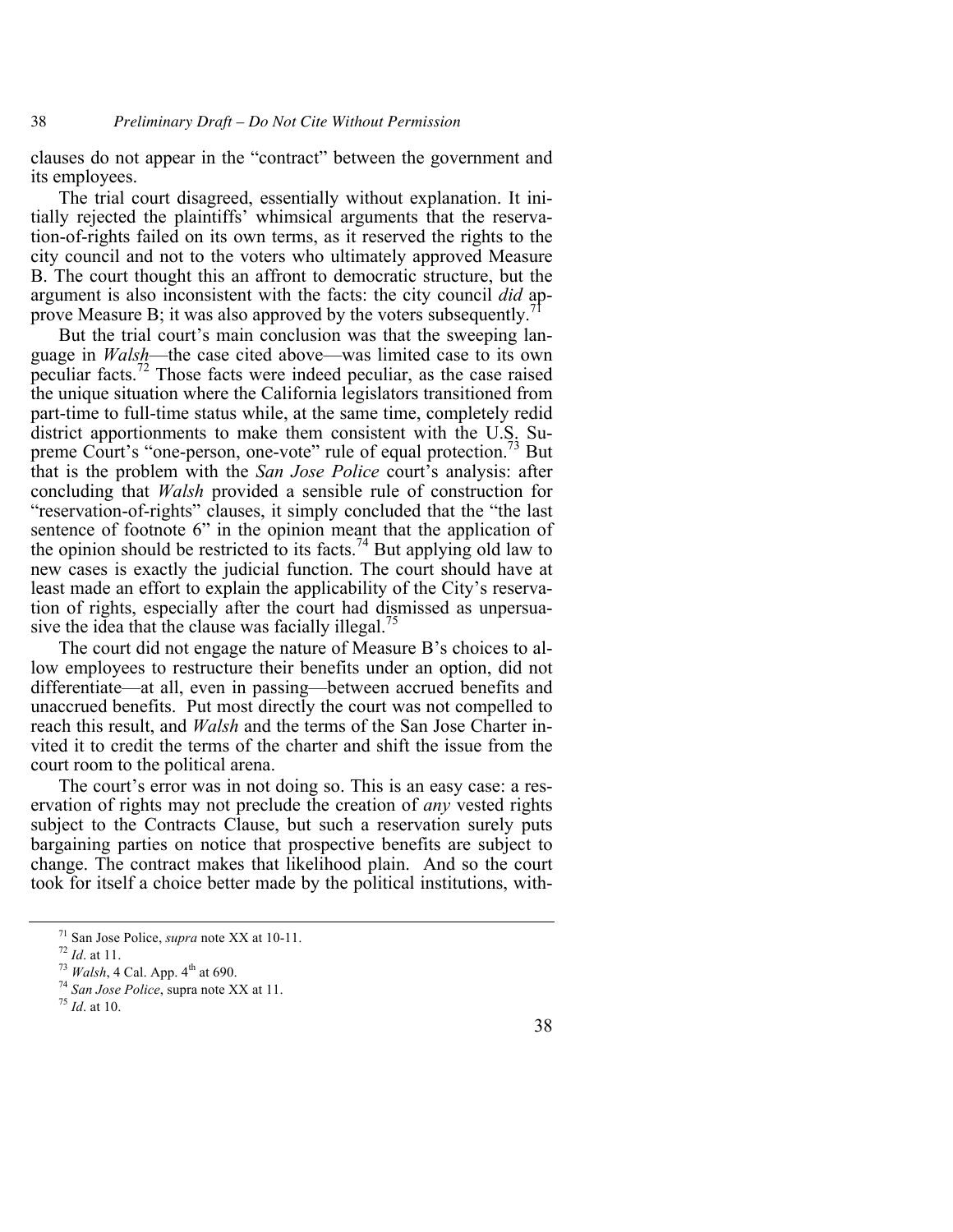out ever engaging the issue.

The trial court's resolution of San Jose's Measure B is only the first round of the judicial process. The Court of Appeals and one would expect the California Supreme Court will have the opportunity to address both the contours and the wisdom of this judicial insertion into the fiscal policy-making process. We hope that their analysis whether through the lens of the previously-announced public policy exception to the substantial impairment prong of the analysis, or through another means—comes to the conclusion we advance in this essay. The judiciary should avoid hamstringing cities, residents, and their representatives in the fiscal policy-making process in responding to an endogenous fiscal crisis. If the government has erred—if the results of their decision means an inability to recruit employees to provide the services the city's residents demand—let the politicians pay the price at the polls. Judicial policing of the efforts of current officials to respond to a current fiscal crisis erodes, and potentially destroys, the political accountability required to make fiscal policy work.

#### **CONCLUSION**

Fiscal crises are primarily if not exclusively political crises. When these political crises arise, judicial intervention can facilitate either continued dysfunction or, at best, temporary resolution. Given courts' institutional debilities in resolving fiscal disputes, and the difficulty in recognizing the line between genuine political institutional failure and strategic use of judicial intervention is so difficult, courts should tread very carefully.

This essay has tried to explain why. Institutionally, courts lack both robust fact-finding abilities and democratic legitimacy, making them institutionally less competent at resolving fiscal disputes. Less competent, but not altogether incompetent. When their jurisdiction is invoked, the result should be deference, even insistence, to politically accountable branches for further resolution; indeed, by declining to directly intervene the courts can sensibly insist that these institutions confront the crisis Because fiscal crises are political crises that reflect shifting democratic priorities from one election to the next, judicial intervention that fixes the contours and incidence of fiscal crises across epochs removes the ability of political groups to resolve these concerns through a political process. The best judicial participation in fiscal disputes, then, is no participation at all. But if that option is made unavailable by invocation of the courts' jurisdiction, the nextbest solution is judicial intervention that future political players can undo by statute. Constitutional pronouncements in fiscal crises